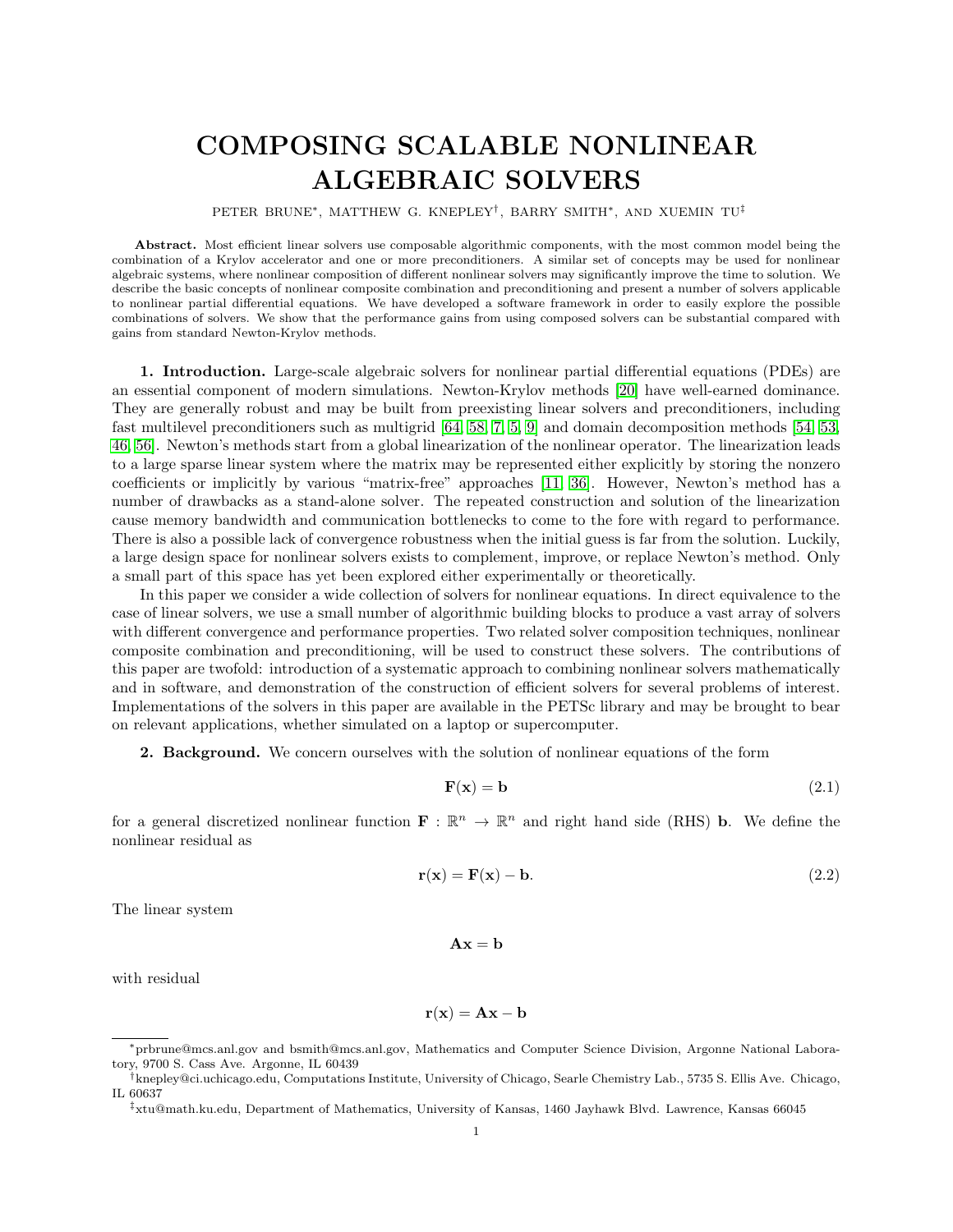is an important special case from which we can derive valuable insight into solvers for the nonlinear problem.

Stationary solvers for linear systems repeatedly apply a linear operator in order to progressively improve the solution. The application of a linear stationary solver by defect correction may be written as

$$
\mathbf{x}_{i+1} = \mathbf{x}_i - \mathbf{P}^{-1}(\mathbf{A}\mathbf{x}_i - \mathbf{b}),\tag{2.3}
$$

where  $\mathbf{P}^{-1}$  is a linear operator, called a preconditioner, whose action approximates, in some sense, the inverse of A. The Jacobi, Gauss-Seidel, and multigrid iterations are all examples of linear stationary solvers.

Composite combination of linear preconditioners  $\mathbf{P}^{-1}$  and  $\mathbf{Q}^{-1}$  may proceed in two different ways, producing two new stationary solvers. The first is the additive combination

$$
\mathbf{x}_{i+1} = \mathbf{x}_i - (\alpha_{\mathbf{P}} \mathbf{P}^{-1} + \alpha_{\mathbf{Q}} \mathbf{Q}^{-1}) (\mathbf{A} \mathbf{x}_i - \mathbf{b}),
$$

with weights  $\alpha_{\mathbf{P}}$  and  $\alpha_{\mathbf{Q}}$ . The second is the multiplicative combination

$$
\mathbf{x}_{i+1/2} = \mathbf{x}_i - \mathbf{P}^{-1}(\mathbf{A}\mathbf{x}_i - \mathbf{b})
$$
  

$$
\mathbf{x}_{i+1} = \mathbf{x}_{i+1/2} - \mathbf{Q}^{-1}(\mathbf{A}\mathbf{x}_{i+1/2} - \mathbf{b}).
$$

Composite combinations consisting of  $\mathbf{P}^{-1}$  and  $\mathbf{Q}^{-1}$  are an effective acceleration strategy if  $\mathbf{P}^{-1}$  eliminates a portion of the error space and  $\mathbf{Q}^{-1}$  handles the rest. A now mature theory for these composite combinations was developed in the 1980s and 1990s in the context of domain decomposition methods [\[52,](#page-28-6) [56\]](#page-28-5).

Linear left- and right-preconditioning, when used in conjunction with Krylov iterative methods [\[48\]](#page-28-7), is standard practice for the parallel solution of linear systems of equations. We write the use of a linear Krylov method as  $K(A, x, b)$ , where **A** is the matrix, **x** the initial solution, and **b** the RHS.

Linear left-preconditioning recasts the problem as

$$
\mathbf{P}^{-1}(\mathbf{A}\mathbf{x}-\mathbf{b})=0,
$$

while right-preconditioning takes two stages,

$$
\mathbf{AP}^{-1}\mathbf{y} = \mathbf{b}
$$

$$
\mathbf{P}^{-1}\mathbf{y} = \mathbf{x},
$$

where one solves for the preconditioned solution y and then transforms y using  $\mathbf{P}^{-1}$  to be the solution of the original problem.

3. Nonlinear Composed Solvers. We take the basic patterns from the previous section and apply them to the nonlinear case. We emphasized that unlike the linear case, the nonlinear case requires the solution as well as the residual to be defined both in the outer solver and in the preconditioner. With this in mind, we will show how composite combination and preconditioning may be systematically transferred to the nonlinear case.

We use the notation  $\mathbf{x}_{i+1} = \mathbf{M}(\mathbf{F}, \mathbf{x}_i, \mathbf{b})$  for the action of a nonlinear stationary solver. It is also useful to consider the action of a solver that is dependent on the previous  $m$  approximate solutions and the previous m residuals and as  $\mathbf{x}_{i+1} = \mathbf{M}(\mathbf{F}, \mathbf{x}_{i-m+1}, \cdots, \mathbf{x}_i, \mathbf{r}_{i-m+1}, \cdots, \mathbf{r}_i, \mathbf{b})$ . Methods that use other state, such as previous solutions, residuals, or step directions, will have those listed in the per-iteration inputs as well.

Nonlinear composite combination consists of a sequence or series of two (or more) solution methods M and  $\bf{N}$ , which both provide an approximate solution to  $(2.1)$ . Nonlinear preconditioning, on the other hand, may be cast as a modification of the function  $\bf{F}$  through application of inner method  $\bf{N}$ . The modified function is then provided to an outer solver M, which solves the preconditioned system.

An additive composite combination may be written as

<span id="page-1-1"></span>
$$
\mathbf{x}_{i+1} = \mathbf{x}_i + \alpha_{\mathbf{M}}(\mathbf{M}(\mathbf{F}, \mathbf{x}_i, \mathbf{b}) - \mathbf{x}_i) + \alpha_{\mathbf{N}}(\mathbf{N}(\mathbf{F}, \mathbf{x}_i, \mathbf{b}) - \mathbf{x}_i)
$$
(3.1)

for weights  $\alpha_M$  and  $\alpha_N$ . The multiplicative composite combination is simply

<span id="page-1-0"></span>
$$
\mathbf{x}_{i+1} = \mathbf{M}(\mathbf{F}, \mathbf{N}(\mathbf{F}, \mathbf{x}_i, \mathbf{b}), \mathbf{b}).
$$
\n(3.2)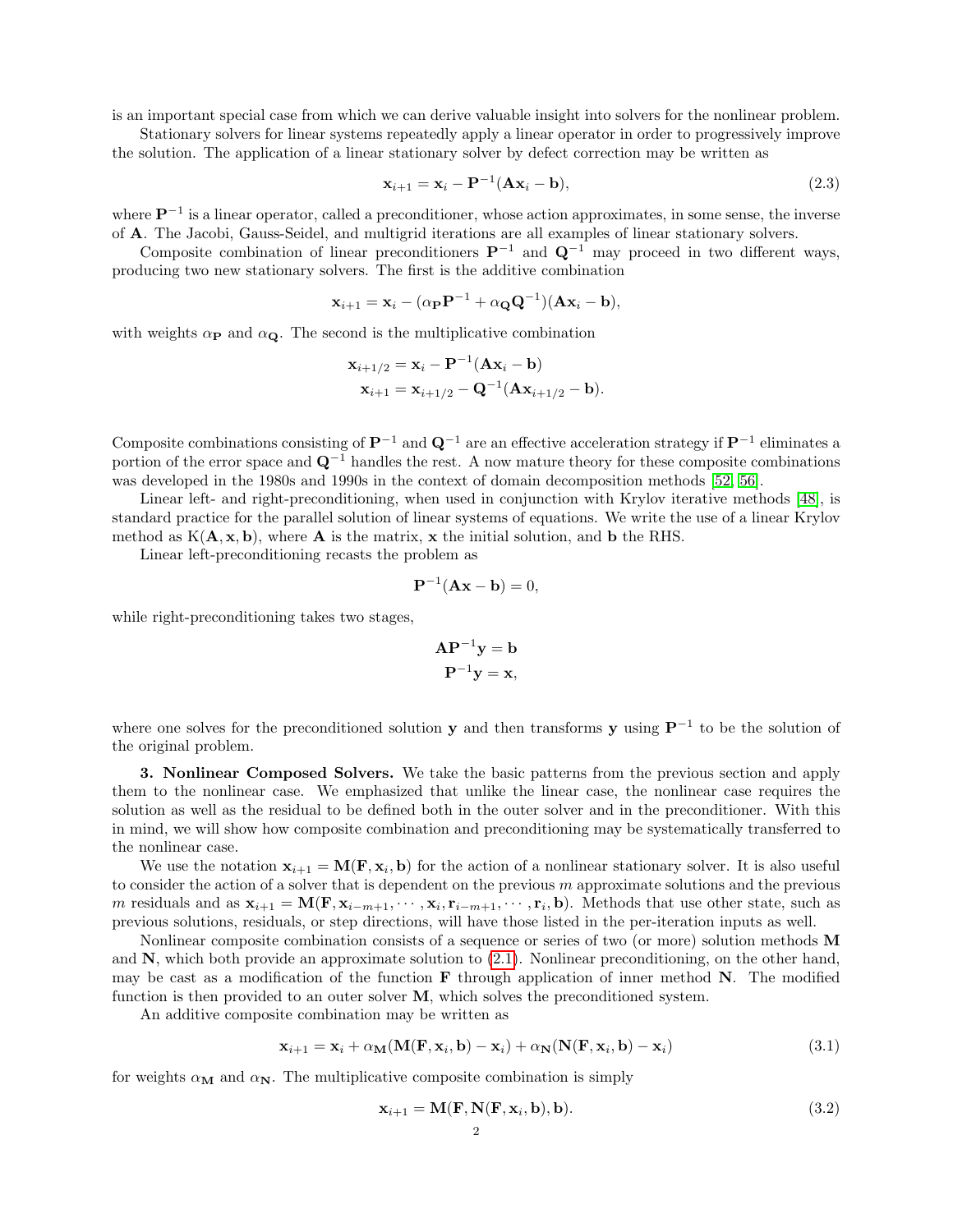Nonlinear left-preconditioning may be directly recast from the linear stationary solver case,

$$
\mathbf{P}^{-1}\mathbf{r}_i = \mathbf{P}^{-1}(\mathbf{A}\mathbf{x}_i - \mathbf{b})
$$
  
=  $\mathbf{x}_i + \mathbf{P}^{-1}(\mathbf{A}\mathbf{x}_i - \mathbf{b}) - \mathbf{x}_i$   
\equiv  $\mathbf{x}_i - \mathbf{N}(\mathbf{F}, \mathbf{x}_i, \mathbf{b})$ .

Thus, the left-preconditioned residual is given by

$$
\mathbf{r}(\mathbf{x}) = \mathbf{x} - \mathbf{N}(\mathbf{F}, \mathbf{x}, \mathbf{b}).
$$
\n(3.3)

Under the right circumstances the recast system will have better conditioning and less severe nonlinearities than the original system. The literature provides several examples of nonlinear left-preconditioning: nonlinear successive over relaxation (SOR) has been used in place of linear left-applied SOR [\[16\]](#page-27-6), additive Schwarz-preconditioned inexact Newton (ASPIN) [\[13\]](#page-27-7) uses an overlapping nonlinear additive Schwarz method to provide the left-preconditioned function and Jacobian to an outer Newton's method solver. Walker's fixedpoint preconditioned Anderson mixing [\[60\]](#page-28-8) uses a similar methodology. Many of these methods or variants thereof are discussed and tested later in this paper.

Nonlinear right-preconditioning involves a different recasting of the residual. This time, we treat the nonlinear solver N as a nonlinear transformation of the problem to one with solution y, as  $x = P^{-1}y$  is a linear transformation of  $\bf{x}$ . Accordingly, the nonlinear system in [\(2.1\)](#page-0-0) can be rewritten in two steps as

$$
\mathbf{F}(\mathbf{N}(\mathbf{F}, \mathbf{y}, \mathbf{b})) = \mathbf{b} \tag{3.4}
$$

and the solution by outer solver M as

<span id="page-2-0"></span>
$$
\mathbf{y}_{i+1} = \mathbf{M}(\mathbf{F}(\mathbf{N}(\mathbf{F}, \cdot, \mathbf{b})), \mathbf{x}_i, \mathbf{b})
$$
\n(3.5)

followed by

$$
\mathbf{x}_{i+1} = \mathbf{N}(\mathbf{F}, \mathbf{y}_{i+1}, \mathbf{b}).
$$

Nonlinear right-preconditioning may be interpreted as M putting preconditioner N "within striking distance" of the solution. Nonlinear right-preconditioning is equivalent to right-preconditioning for a linear problem as

$$
\mathbf{F}(\mathbf{N}(\mathbf{F}, \mathbf{y}, \mathbf{b})) = \mathbf{b}
$$

$$
\mathbf{A}\mathbf{N}(\mathbf{F}, \mathbf{y}, \mathbf{b}) = \mathbf{b}
$$

$$
\mathbf{A}\mathbf{P}^{-1}\mathbf{y} = \mathbf{b}
$$

followed by

 $\mathbf{x} = \mathbf{P}^{-1} \mathbf{y}$ .

It's possible to solve for y directly, with an outer solver using function  $\mathbf{F}(\mathbf{N}(\mathbf{F}, \mathbf{x}, \mathbf{b}))$ . However, the combination of inner solve and function evaluation is significantly more expensive than computing  $F(x)$  and should be avoided. We will show that in the case where  $\mathbf{M}(\mathbf{F}, \mathbf{x}, \mathbf{b})$  is Newton-Krylov, [\(3.5\)](#page-2-0) is equivalent to [\(3.2\)](#page-1-0). Considering them as having similar mathematical and algorithmic properties is appropriate in general.

In the special case of Newton's method, nonlinear right-preconditioning is referred to by Cai [\[12\]](#page-27-8) and Cai and Li [\[14\]](#page-27-9) as nonlinear elimination [\[39\]](#page-28-9). The idea behind nonlinear elimination is to use a local nonlinear solver to fully resolve difficult localized nonlinearities when they begin to stifle the global Newton's method; see Section [4.3.](#page-6-0) Grid sequencing [\[55,](#page-28-10) [35\]](#page-27-10) and pseudo-transient [\[32\]](#page-27-11) continuation methods work by a similar principle, using precursor solves to put Newton's method at an initial guesss from which it has fast convergence. Alternating a global linear or nonlinear step with local nonlinear steps has been studied as the LATIN method [\[38,](#page-27-12) [37,](#page-27-13) [17\]](#page-27-14). FAS-preconditioned NGMRES for recirculating flows [\[63\]](#page-28-11) is another application of nonlinear right-preconditioning, where the FAS iteration is stabilized and accelerated by constructing a combination of several previous FAS iterates.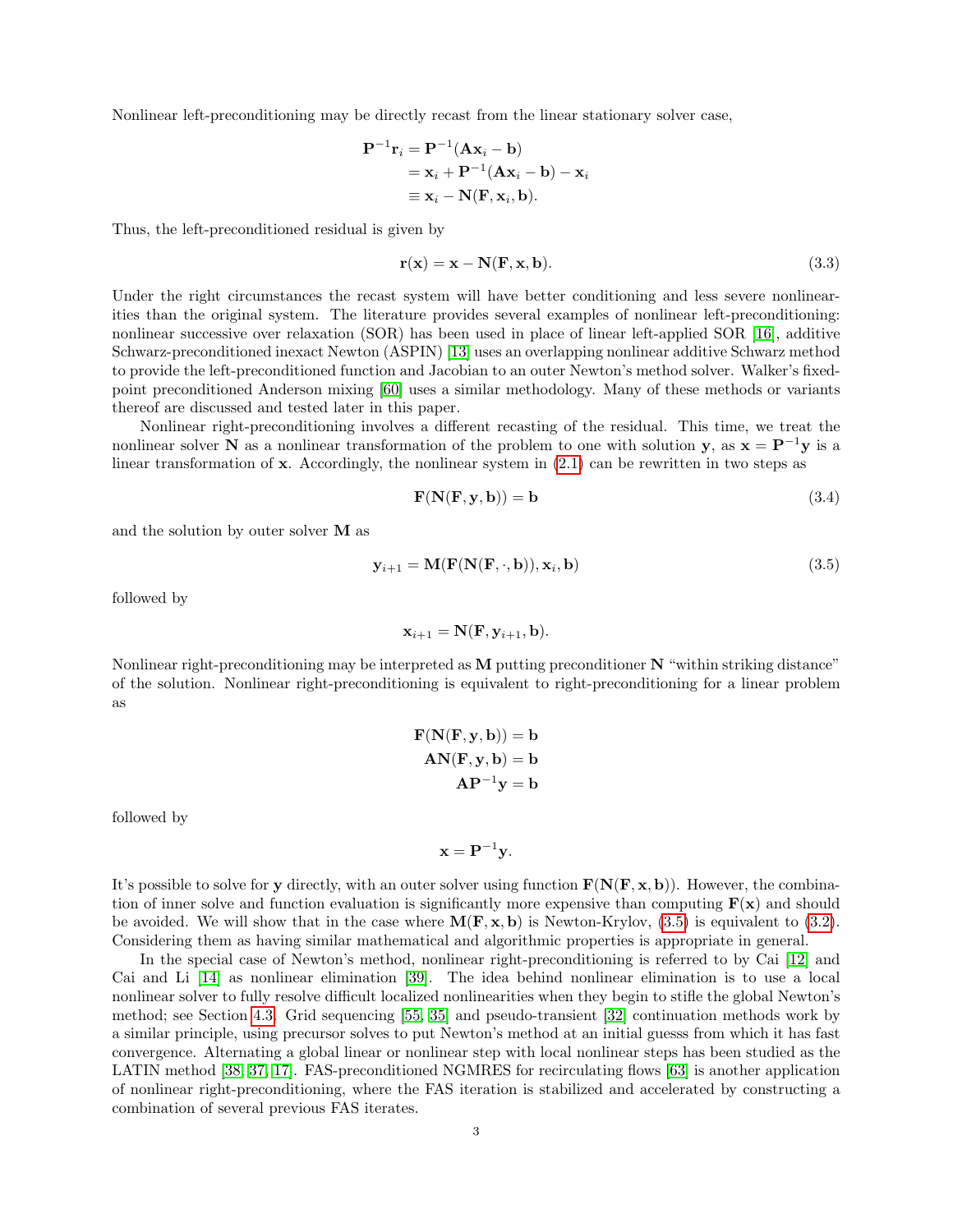For solvers based on a search direction, left-preconditioning is much more natural. In fact, general line searches may be expressed as left-preconditioning by the nonlinear Richardson method. Left-preconditioning also has the property that for problems with poorly scaled residuals, the inner solver may provide a tenable search direction when one could not be found based on the original residual.

A major difficulty with the left-preconditioned option is that appropriate globalization may be much more expensive. Line searches involving the direct computation of  $x - M(F, x, b)$  at points along the line may be overly expensive given that the computation of the function now requires nonlinear solves. Line searches over  $\mathbf{x} - \mathbf{M}(\mathbf{F}, \mathbf{x}, \mathbf{b})$  may also miss stagnation of weak inner solvers and must be monitored. One may also base the line search on the unpreconditioned residual. The line search based on  $\mathbf{x} - \mathbf{M}(\mathbf{F}, \mathbf{x}, \mathbf{b})$  is often recommended [\[30\]](#page-27-15) and is the "correct" one for general left-preconditioned nonlinear solvers.

Our basic notation for composite combinations and preconditioning is described in Table [3.1.](#page-3-0)

<span id="page-3-0"></span>Table 3.1: Nonlinear composite combinations and preconditioning given outer and inner solver M and N.

| Composition Type   Symbol     |        | Statement                                                                                                                                                                          | Abbreviation                 |
|-------------------------------|--------|------------------------------------------------------------------------------------------------------------------------------------------------------------------------------------|------------------------------|
| Additive Composite            | $^{+}$ | $\mathbf{x} + \alpha_{\mathbf{M}}(\mathbf{M}(\mathbf{F}, \mathbf{x}, \mathbf{b}) - \mathbf{x}) + \alpha_{\mathbf{N}}(\mathbf{N}(\mathbf{F}, \mathbf{x}, \mathbf{b}) - \mathbf{x})$ | $M + N$                      |
| Multiplicative Composite      | $\ast$ | M(F, N(F, x, b), b)                                                                                                                                                                | $\mathbf{M} * \mathbf{N}$    |
| Left-Preconditioning          | $-L$   | $M(x - N(F, x, b), x, b)$                                                                                                                                                          | $\mathbf{M} - _L \mathbf{N}$ |
| Right-Preconditioning         | $-R$   | M(F(N(F, x, b)), x, b)                                                                                                                                                             | $\mathbf{M} - R \mathbf{N}$  |
| Inner Linearization Inversion |        | $\mathbf{y} = \mathbf{J}(\mathbf{x})^{-1} \mathbf{r}(\mathbf{x}) = \mathrm{K}(\mathbf{J}(\mathbf{x}), \mathbf{y}_0, \mathbf{b})$                                                   | $NEWT\backslash K$           |

4. Solvers. We now introduce several algorithms, the details of their implementation and use, and an abstract notion of how they may be composed. We first describe outer solution methods and how composition is applied to them. We then move on to solvers used primarily as inner methods. The distinction is arbitrary but leads to the discussion of decomposition methods in Section [5.](#page-10-0) In addition, some of these algorithms can be treated as both a solver and a globalization strategy. We begin by commenting on two solvers, nonlinear Richardson and nonlinear GMRES, that may be directly considered as globalization strategies.

4.1. Nonlinear Richardson (NRICH). The most popular globalization strategy in the solution of nonlinear PDEs is the line search. Given a functional  $f(\mathbf{x})$ , a starting point  $\mathbf{x}_i$ , and a direction **d**, we compute  $\lambda \approx \arg \min_{\mu>0} f(\mathbf{x}_i + \mu \mathbf{d})$ . The functional  $f(\cdot)$  may be  $\|\mathbf{F}(\cdot)\|_2^2$  or a problem-specific objective function. Many solvers which do not converge when only full or simply damped steps are used converge well when combined with a line search. Different variants of line searches are appropriate for different solvers.

The nonlinear analogue to the Richardson iteration is merely the simple application of a line search. NRICH takes a step in the negative residual direction and scales that step sufficiently to guarantee convergence. NRICH is known as steepest descent  $[26]$  in the optimization context where r is the gradient of a functional  $f(\cdot)$  noted above. NRICH is outlined in Alg. [1.](#page-3-1)

<span id="page-3-1"></span>

| 1: procedure $NRICH(\mathbf{F}, \mathbf{x}_i, \mathbf{b})$ |                                                    |
|------------------------------------------------------------|----------------------------------------------------|
| 2: $\mathbf{d} = -\mathbf{r}(\mathbf{x}_i)$                |                                                    |
| 3: $\mathbf{x}_{i+1} = \mathbf{x}_i + \lambda \mathbf{d}$  | $\triangleright \lambda$ determined by line search |
| 4: end procedure                                           |                                                    |
|                                                            |                                                    |

|  |  |  |  |  |  | Alg. 1: Nonlinear Richardson Iteration |
|--|--|--|--|--|--|----------------------------------------|
|--|--|--|--|--|--|----------------------------------------|

In the numerical solution of nonlinear PDEs, we generally want to guarantee progress in the minimization of  $f(\mathbf{x}) = ||\mathbf{r}||_2^2$  at each stage. However,  $\nabla ||\mathbf{r}||_2^2$  is not r, but instead  $2\mathbf{J}^\top \mathbf{r}$ . With Newton's method, the Jacobian has been freshly computed before the line search, so computing the Jacobian-vector product is tenable.

A cubic backtracking (BT) line search [\[21\]](#page-27-17) is used in conjunction with methods based on Newton's method in this work, and the variant used here is elaborated in Alg. [2](#page-4-0) for the sake of completeness. A major benefit of BT is that it defaults to taking the full step if that step is sufficient with respect to the Wolfe conditions [\[65\]](#page-28-12), and does no more work unless necessary. The backtracking line search may stagnate entirely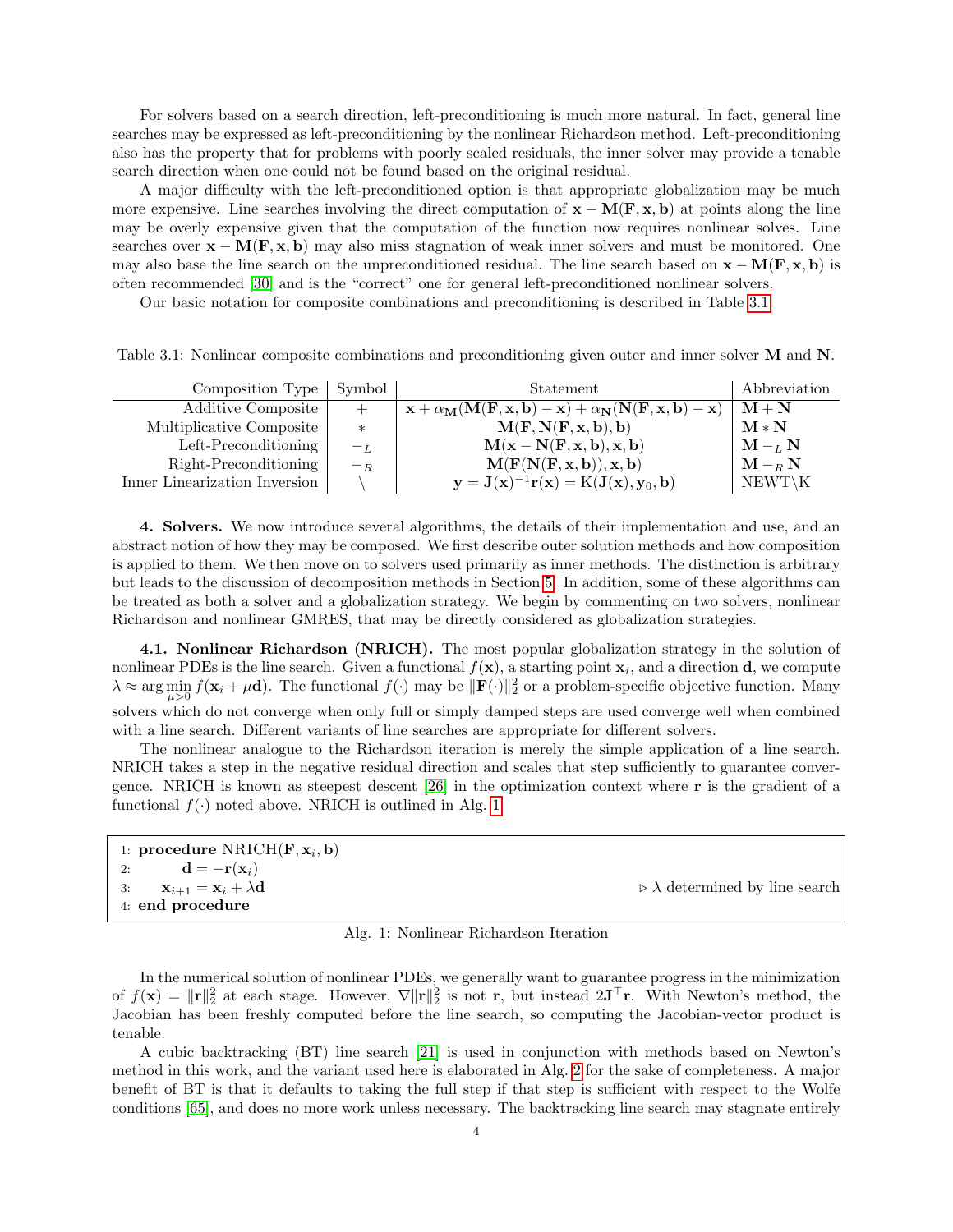for ill-conditioned Jacobian [\[59\]](#page-28-13). Even without a Jacobian, the step arising from a non-Newton's method may still be ill-scaled.

<span id="page-4-0"></span>1: **procedure**  $BT(\mathbf{F}, \mathbf{y}, \lambda_0, n, \alpha = 10^{-4})$ 2:  $s = \mathbf{r}(\mathbf{x})^{\top} \mathbf{J}(\mathbf{x}) \mathbf{y}$ 3: if  $(\|\mathbf{r}(\mathbf{x} + \lambda_0 \mathbf{y})\|_2^2 \leq \|\mathbf{r}(\mathbf{x})\|_2 + 2\alpha\lambda_0 s)$  then 4:  $\lambda = \lambda_0$ 5: return 6: end if 7:  $\mu = \lambda$ 8:  $\lambda_q = \frac{-s}{\|\mathbf{r}(\mathbf{x} + \lambda_0 \mathbf{y})\|_2^2 - \|\mathbf{r}(\mathbf{x})\|_2^2 - 2\lambda s}$ 9:  $\lambda =$  $\sqrt{ }$  $\int$  $\mathcal{L}$ 0.1 $\lambda$  if  $\lambda_q < 0.1\lambda$ 0.5 $\lambda$  if  $\lambda_q > 0.5\lambda$  $\lambda_q$  otherwise 10: **if**  $(\Vert \mathbf{r}(\mathbf{x} + \lambda \mathbf{y}) \Vert_2^2 \leq \Vert \mathbf{r}(\mathbf{x}) \Vert_2 + 2\alpha\lambda\mathbf{r}(\mathbf{x})$  $\triangleright$  quadratic is sufficient 11: return 12: end if 13: **for**  $i = 0$  **do**  $n - 1$ 14:  $t_1 = 0.5(\|\mathbf{r}(\mathbf{x} + \mu \mathbf{y})\|_2^2 - \|\mathbf{r}(\mathbf{x})\|_2^2) - \lambda s, t_2 = 0.5(\|\mathbf{r}(\mathbf{x} + \lambda \mathbf{y})\|_2^2 - \|\mathbf{r}(\mathbf{x})\|_2^2) - \lambda s$ 15:  $a = \frac{t_1/\lambda^2 - t_2/\mu^2}{\lambda - \mu}, b = \frac{\lambda t_2/\mu^2 - \lambda t_1/\lambda^2}{\lambda - \mu}$ 16:  $d =$  $\int b^2 - 3as \quad d > 0$ 0 otherwise 17:  $\lambda_c =$  $\int -s/2b$  if  $a=0$  $(\sqrt{d} - b)/3a$  otherwise 18:  $\lambda =$  $\sqrt{ }$  $\int$  $\overline{\mathcal{L}}$ 0.1 $\lambda$  if  $\lambda_c < 0.1\lambda$ 0.5 $\lambda$  if  $\lambda_c > 0.5\lambda$  $\lambda_c$  otherwise 19: **if**  $(\|\mathbf{r}(\mathbf{x} + \lambda \mathbf{y})\|_2^2 \leq \|\mathbf{r}(\mathbf{x})\|_2 + 2\alpha\lambda s)$  then<br>20: **return**  $\frac{2}{2} \le ||\mathbf{r}(\mathbf{x})||_2 + 2\alpha\lambda s$  then  $\triangleright$  cubic is sufficient return 21: end if 22:  $\mu = \lambda$ 23: end for 24: end procedure

Alg. 2: BT Line Search

An iterative secant search for a minimum value of  $\|\mathbf{r}(\mathbf{x} + \lambda \mathbf{y})\|_2^2$  is defined in Alg. [3.](#page-4-1)

<span id="page-4-1"></span>

Alg. 3: L2 Line Search

When converged, L2 is equivalent to an optimal damping in the direction of the residual and will forestall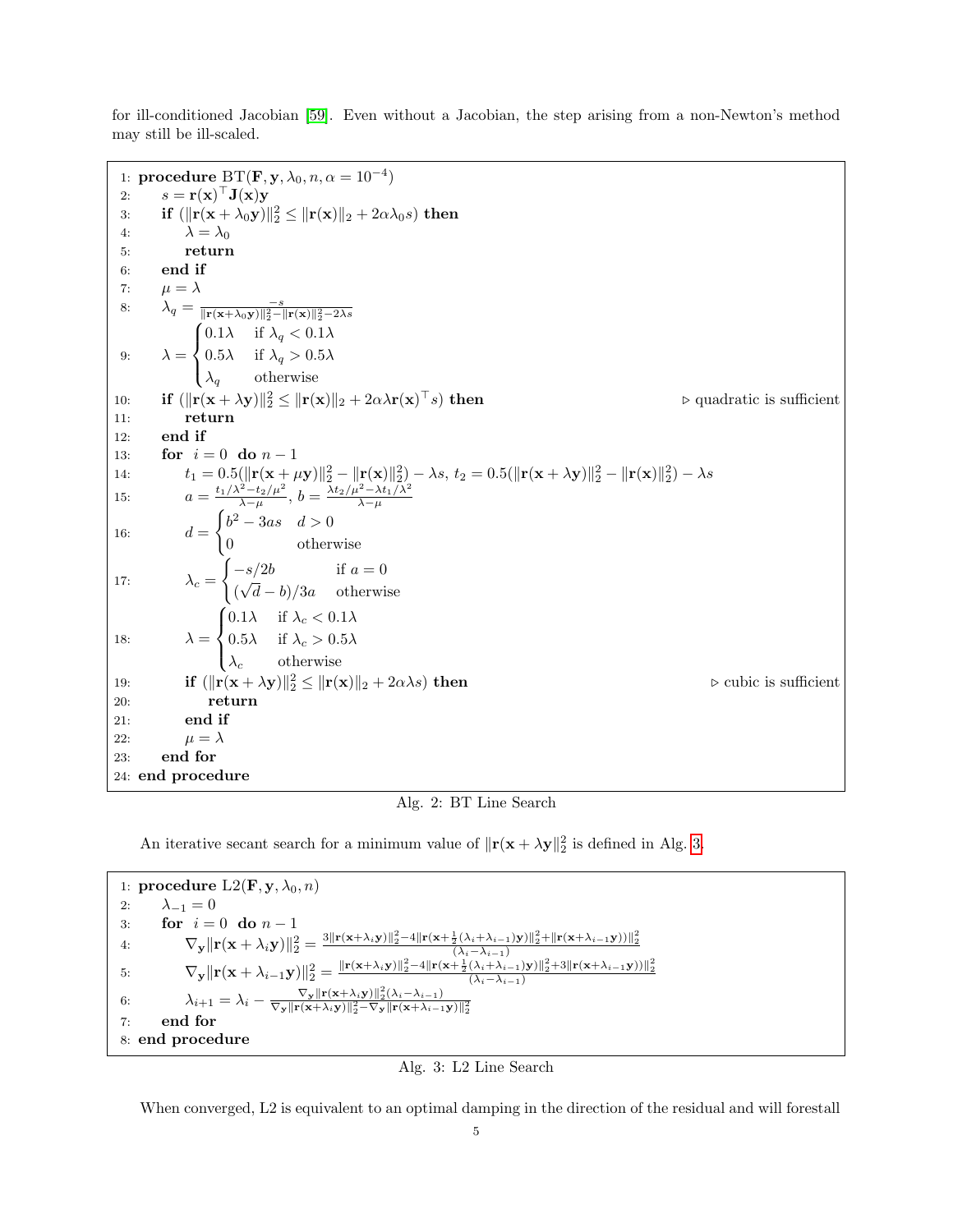divergence.  $\nabla_y$  is calculated by polynomial approximation, requiring two additional function evaluations per application. In practice and in our numerical experiments the number of inner iterations  $n = 1$ .

NRICH is often slow to converge for general problems and stagnates quickly. However, different step directions than r may be generated by nonlinear preconditioning and can improve convergence dramatically.

```
1: procedure NRICH(\mathbf{x}-\mathbf{M}(\mathbf{F}, \mathbf{x}, \mathbf{b}), \mathbf{x}_i, 0)2: \mathbf{d} = \mathbf{M}(\mathbf{F}, \mathbf{x}_i, \mathbf{b}) - \mathbf{x}_i3: \mathbf{x}_{i+1} = \mathbf{x}_i + \lambda \mathbf{d} \triangleright \lambda determined by line search
4: end procedure
```
Alg. 4: Nonlinear Richardson Iteration: Left-Preconditioning

As shown in Alg. [4,](#page-5-0) we replace the original residual equation  $r(x)$  with  $x-M(F, x, b)$  and apply NRICH to the new problem. There are two choices for  $f(\cdot)$  in the line search. The first is based on minimizing the original residual, as in the unpreconditioned case; the second minimizes the norm of the preconditioned residual instead. Minimizing the unpreconditioned residual with a preconditioned step is more likely to stagnate, as there is no guarantee that the preconditioned step is a descent direction with respect to the gradient of  $\|\mathbf{r}(\mathbf{x})\|_2$ .

4.2. Nonlinear GMRES (NGMRES). We may also consider more complex globalization than the line search. For instance, NGMRES constructs the optimal combination of several previous steps. A number of related methods fall under the broad category of NGMRES-style nonlinear Krylov methods. These include Anderson mixing [\[2\]](#page-26-0), NGMRES [\[62\]](#page-28-14), direct inversion in the iterative subspace (DIIS) [\[45\]](#page-28-15), and other similar methods. NGMRES is outlined in Alg. [5.](#page-5-1)

<span id="page-5-1"></span>\n- 1: **procedure** NGMRES(**F**, **x**<sub>i</sub> ··· **x**<sub>i-m+1</sub>, **b**)
\n- 2: 
$$
\mathbf{d}_i = -\mathbf{r}(x_i)
$$
\n- 3:  $\mathbf{x}_i^M = \mathbf{x}_i + \lambda \mathbf{d}_i$
\n- 4:  $\mathbf{F}_i^M = \mathbf{r}(\mathbf{x}_i^M)$
\n- 5: **minimize**  $\|\mathbf{r}((1 - \sum_{k=i-m}^{i-1} \alpha_i)\mathbf{x}_i^M + \sum_{k=i-m}^{i-1} \alpha_k \mathbf{x}_k)\|_2$  over  $\{\alpha_{i-m} \cdots \alpha_{i-1}\}$
\n- 6:  $\mathbf{x}_i^A = (1 - \sum_{k=i-m}^{i-1} \alpha_i)\mathbf{x}^M + \sum_{k=i-m}^{i-1} \alpha_k \mathbf{x}_k$
\n- 7:  $\mathbf{x}_{i+1} = \mathbf{x}_i^A$  or  $\mathbf{x}_i^M$  if  $\mathbf{x}_i^A$  is insufficient.
\n- 8: **end procedure**
\n

## Alg. 5: Nonlinear GMRES

The  $\alpha_i$  are computed by solving the minimization problem

$$
f(\alpha) = \|\mathbf{r}((1 - \sum_{k=i-m}^{i-1} \alpha_i)\mathbf{x}^M + \sum_{k=i-m}^{i-1} \alpha_i \mathbf{x}_i)\|_2^2.
$$
 (4.1)

Under the assumption that

$$
\frac{\partial \mathbf{r}((1 - \sum_{k=i-m}^{i-1} \alpha_i) \mathbf{x}^M + \sum_{k=i-m}^{i-1} \alpha_i \mathbf{x}_i)}{\partial \alpha_i} \approx [\mathbf{r}(\mathbf{x}_i) - \mathbf{r}(\mathbf{x}^M)]
$$
(4.2)

the problem has approximate gradient

$$
\nabla f(\alpha)_i = 2\mathbf{r}((1 - \sum_{k=i-m}^{i-1} \alpha_k)\mathbf{x}^M + \sum_{k=i-m}^{i-1} \alpha_k \mathbf{x}_k)^{\top}[\mathbf{r}(\mathbf{x}_i) - \mathbf{r}(\mathbf{x}^M)]
$$
(4.3)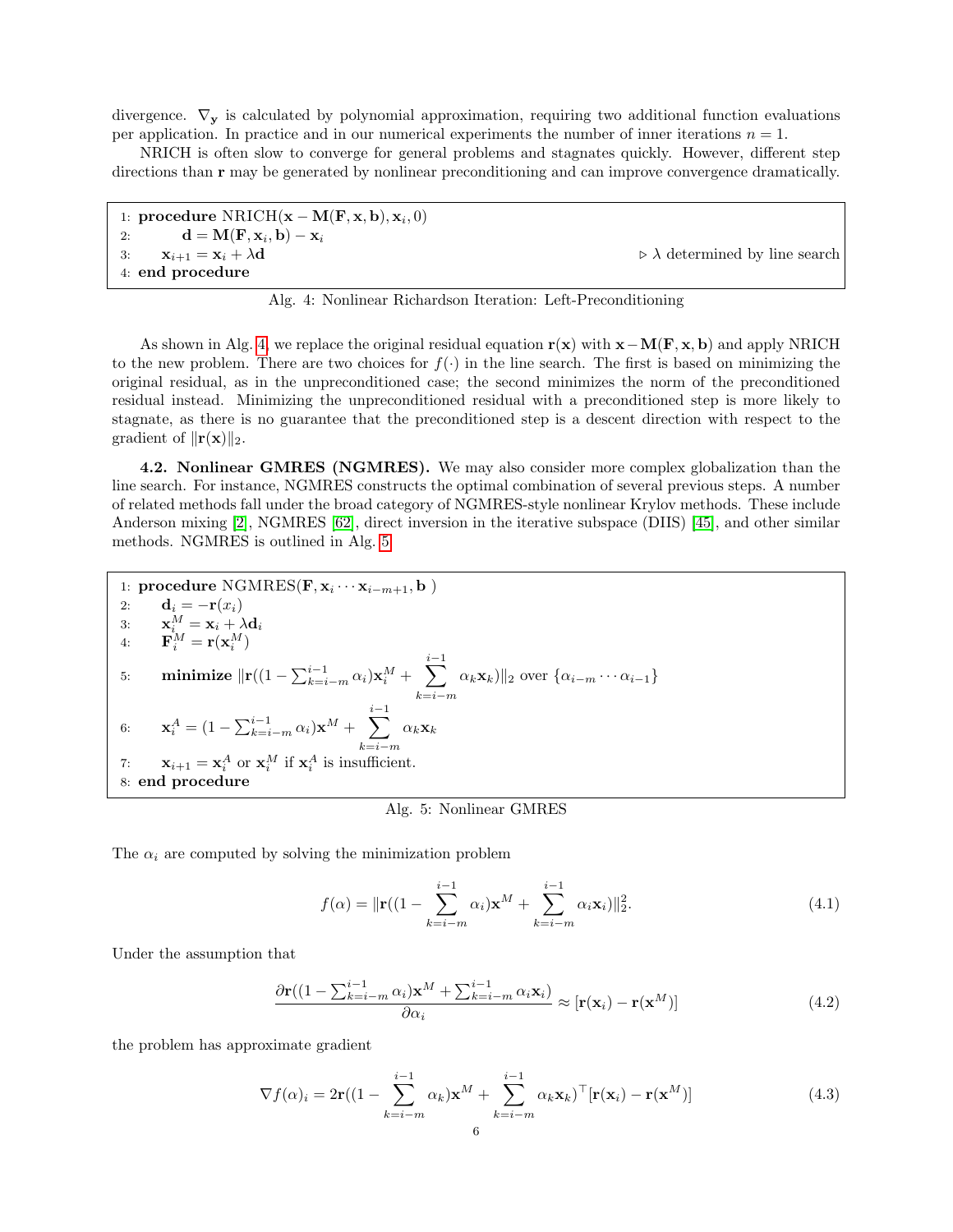and Hessian

$$
[\nabla^2 f(\alpha)]_{ij} = 2[\mathbf{r}(\mathbf{x}_j) - \mathbf{r}(\mathbf{x}^M)]^\top [\mathbf{r}(\mathbf{x}_i) - \mathbf{r}(\mathbf{x}^M)]. \tag{4.4}
$$

Assuming a starting point of  $x^M$  corresponding to  $\alpha_i = 0$  for all i and a limit of one Newton's method step for the minimization, the calculation simplifies to a linear solve for  $\vec{\alpha}$  as

<span id="page-6-1"></span>
$$
\nabla^2 f(0)\vec{\alpha} = \nabla f(0). \tag{4.5}
$$

Equation [\(4.5\)](#page-6-1) is solved with a dense least-squares solver once every iteration. It's also possible to state the minimization as a linear program [\[57\]](#page-28-16) if one chooses a different norm. Stagnation of the method is detected by monitoring how close the subsequent solutions are to one another and making sure that a sufficient decrease in the residual norm is achieved. If stagnation is detected for two iterations in succession,  $\mathbf{x}^M$  is taken as the solution, and the minimization problem is cleared.

In practice, the calculation of  $x^M$  can also include a line search to ensure that **d** is a reasonable search direction. In the Anderson mixing method the extra function evaluation required by the line search would be wasted. Despite the more heavyweight iteration requiring two function evaluations per iteration, NGMRES often performs better than Anderson mixing because of its ability to overcome stagnation.

Both right- and left-preconditioning can be applied to NGMRES or Anderson mixing. With rightpreconditioning the computation of  $x^M = x + \lambda d$  is replaced with  $x^M = M(F, x, b)$ . Left-preconditioning can be applied by replacing  $\mathbf{F}$ , but the multiple computations of  $\mathbf{r}$  makes right-preconditioning less costly. Right-preconditioned NGMRES has been applied for recirculating flows [\[63\]](#page-28-11) using FAS and in stabilizing lagged Newton's methods [\[15,](#page-27-18) [49\]](#page-28-17). Simple preconditioning of NGMRES has also been proposed in the optimization context [\[19\]](#page-27-19). Preconditioned Anderson mixing has been leveraged as an outer accelerator for the Picard iteration [\[61,](#page-28-18) [40\]](#page-28-19).

We can use the same formulation expressed in [\(4.5\)](#page-6-1) to determine  $\alpha_M$  and  $\alpha_N$  (or any number of weights) in [\(3.1\)](#page-1-1), using the solutions and final residuals from a series of inner nonlinear solvers instead of the sequence of previous solutions. This sort of residual-minimizing globalization is generally applicable in additive composite combinations of solvers. All instances of additive composite combination in the experiments use this formulation.

<span id="page-6-0"></span>4.3. Newton-Krylov Methods (NEWT\K). In Newton-Krylov methods, the search direction is determined by inexact iterative inversion of the Jacobian  $J(x) = \frac{\partial F(x)}{\partial x}$  applied to the residual using a preconditioned Krylov method.

<span id="page-6-2"></span>

| 1: procedure NEWT\K(F, $x_i$ , b)                                                    |                                                         |
|--------------------------------------------------------------------------------------|---------------------------------------------------------|
| 2: $\mathbf{d} = \mathbf{J}(\mathbf{x}_i)^{-1} \mathbf{r}(\mathbf{x}_i, \mathbf{b})$ | $\triangleright$ approximate inversion by Krylov method |
| 3: $\mathbf{x}_{i+1} = \mathbf{x}_i + \lambda \mathbf{d}$                            | $\triangleright \lambda$ determined by line search      |
| 4: end procedure                                                                     |                                                         |

|  | Alg. 6: Newton-Krylov Method |  |
|--|------------------------------|--|
|  |                              |  |

NEWT\K cannot be guaranteed to converge far away from the solution, and it is routinely augmented by a line search. In our formalism, NEWT\K with a line search can be expressed as NRICH left-preconditioned by NEWT\K coming from Alg. [4.](#page-5-0) However, we will consider line-search globalized NEWT\K as the standard, and will omit the outer NRICH when using it, leading to Alg. [6.](#page-6-2) Other globalizations, such as trust-region methods, are also often used in the context of optimization but will not be covered here.

NEWT\K is often the workhorse of simulations requiring solution of nonlinear equations. A multitude of implementations and variants exist, both in the literature and as software. The general organization of the components of  $NEWT\ K$  is shown in Fig. [4.1.](#page-7-0) Note that the vast majority of potential customization occurs at the level of the linear preconditioner and that access to fast solvers is limited to that step. We will now describe techniques for nonlinear preconditioning of  $NEWT\K$ .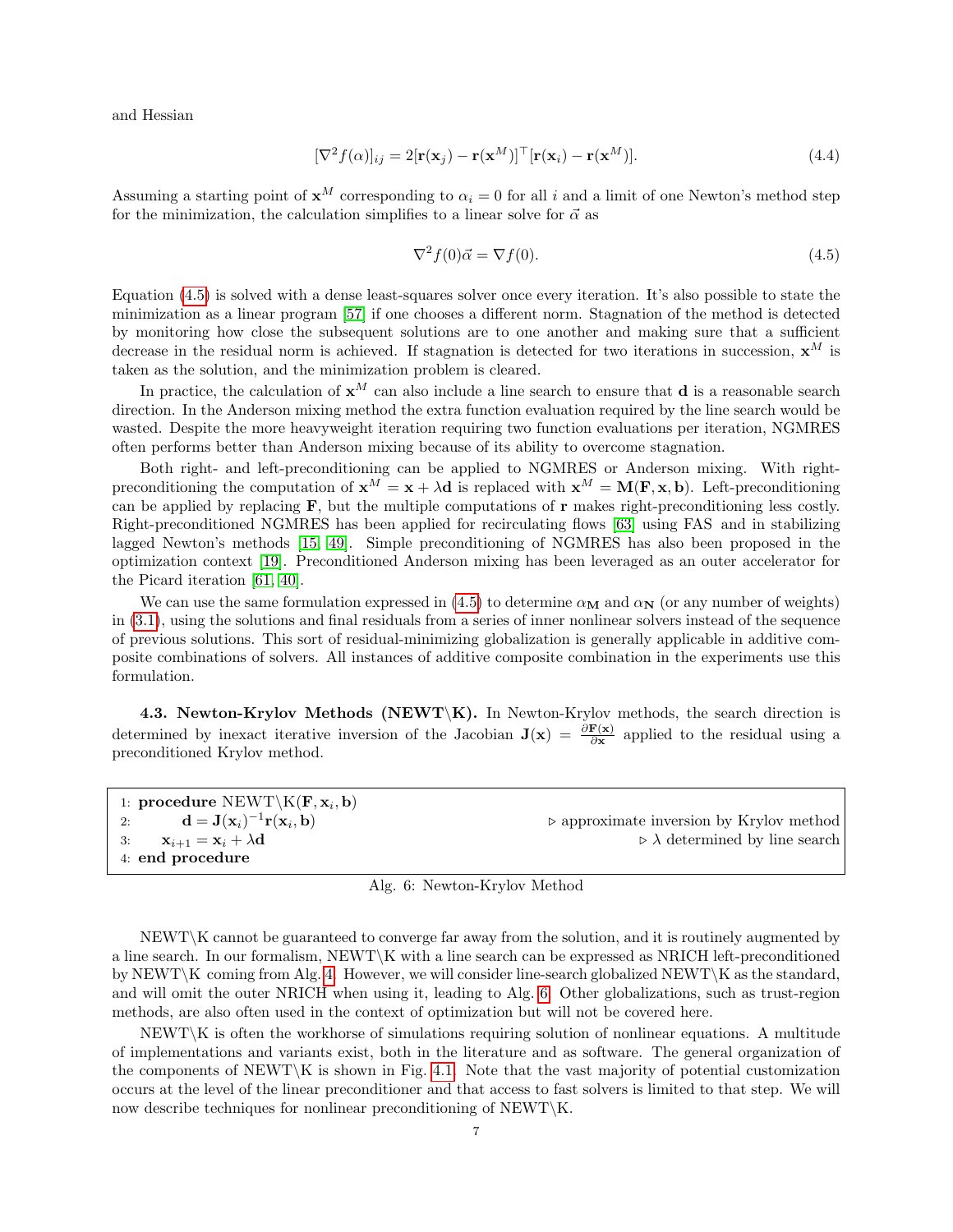<span id="page-7-0"></span>

Fig. 4.1: Organization of a Newton-Krylov solver with potential points of customization. Choices for method or type of method are indicated with dashed outlines. Although one can alter the type, parameters, or tolerances of Newton's method, the Krylov solver, or the line search, we see that the majority of the potential customization and composition occurs at the level of the preconditioner. Possibilities include the use of algebraic preconditioners, such as direct solvers or sparse factorizations, or domain decomposition, multigrid, or composite solvers, which all have subcomponent solvers and preconditioners.

Nonlinear right-preconditioning of the Newton's method may take two forms. We describe our choice, and comment on the alternative. At first glance, right-preconditioning of the Newton's method requires construction or application of the right-preconditioned Jacobian

<span id="page-7-2"></span>
$$
\frac{\partial \mathbf{F}(\mathbf{M}(\mathbf{F}, \mathbf{y}, \mathbf{b}))}{\partial \mathbf{y}} = \mathbf{J}(\mathbf{M}(\mathbf{F}, \mathbf{y}, \mathbf{b})) \frac{\partial \mathbf{M}(\mathbf{F}, \mathbf{y}, \mathbf{b})}{\partial \mathbf{y}},
$$
(4.6)

and we note that the computation of  $\frac{\partial M(F, y_i, b)}{\partial y_i}$  is generally impractical. Consider the transformation

$$
\mathbf{y}_{i+1} = \mathbf{y}_i - \lambda \frac{\partial \mathbf{M}(\mathbf{F}, \mathbf{y}_i, \mathbf{b})}{\partial \mathbf{y}_i}^{-1} \mathbf{J}(\mathbf{M}(\mathbf{F}, \mathbf{y}_i, \mathbf{b}))^{-1} \mathbf{F}(\mathbf{M}(\mathbf{F}, \mathbf{y}_i, \mathbf{b}))
$$
\n
$$
\mathbf{M}(\mathbf{F}, \mathbf{y}_{i+1}, \mathbf{b}) = \mathbf{M}(\mathbf{F}, \mathbf{y}_i - \lambda \frac{\partial \mathbf{M}(\mathbf{F}, \mathbf{y}_i, \mathbf{b})}{\partial \mathbf{y}_i}^{-1} \mathbf{J}(\mathbf{M}(\mathbf{F}, \mathbf{y}_i, \mathbf{b}))^{-1} \mathbf{F}(\mathbf{M}(\mathbf{F}, \mathbf{y}_i, \mathbf{b})), \mathbf{b})
$$
\n
$$
\approx \mathbf{M}(\mathbf{F}, \mathbf{y}_i, \mathbf{b}) - \lambda \frac{\partial \mathbf{M}(\mathbf{F}, \mathbf{y}_i, \mathbf{b})}{\partial \mathbf{y}_i} \frac{\partial \mathbf{M}(\mathbf{F}, \mathbf{y}_i, \mathbf{b})}{\partial \mathbf{y}_i}^{-1} \mathbf{J}(\mathbf{M}(\mathbf{F}, \mathbf{y}_i, \mathbf{b}))^{-1} \mathbf{F}(\mathbf{M}(\mathbf{F}, \mathbf{y}_i, \mathbf{b})))
$$
\n
$$
= \mathbf{M}(\mathbf{F}, \mathbf{y}_i, \mathbf{b}) - \lambda \mathbf{J}(\mathbf{M}(\mathbf{F}, \mathbf{y}_i, \mathbf{b}))^{-1} \mathbf{F}(\mathbf{M}(\mathbf{F}, \mathbf{y}_i, \mathbf{b}))
$$
\n
$$
\mathbf{x}_{i+1} = \mathbf{x}_i - \lambda \mathbf{J}(\mathbf{x}_i)^{-1} \mathbf{F}(\mathbf{x}_i)
$$

up to first order. Therefore, it is reasonable to work entirely with the original solution rather than the transformed solution. NEWT\K( $\mathbf{F}(\mathbf{M}(\mathbf{F}, \mathbf{x}, \mathbf{b}))$ , x, b) is easily implemented, as shown in Alg. [7.](#page-7-1)

<span id="page-7-1"></span>

| 1: procedure $NK(\mathbf{F}(\mathbf{M}(\mathbf{F}, \mathbf{y}, \mathbf{b})), \mathbf{y}_i, \mathbf{b})$ |                                                    |
|---------------------------------------------------------------------------------------------------------|----------------------------------------------------|
| $\mathbf{x}_i = \mathbf{M}(\mathbf{F}, \mathbf{y}_i, \mathbf{b})$<br>2:                                 |                                                    |
| 3: $\mathbf{d} = \mathbf{J}(\mathbf{x})^{-1} \mathbf{r}(\mathbf{x}_i)$                                  |                                                    |
| 4: $\mathbf{x}_{i+1} = \mathbf{x}_i + \lambda \mathbf{d}$                                               | $\triangleright \lambda$ determined by line search |
| 5: end procedure                                                                                        |                                                    |

Alg. 7: Right-Preconditioned Newton-Krylov Method

Note that  $NEWT\K -<sub>R</sub>M$  is directly equivalent to  $M*NEWT\K$  in this form. The connection between composition and preconditioning in Newton's method provides an inkling as to the advantages afforded to NEWT\K as an inner composite solver combined with other methods. An alternative approach applies an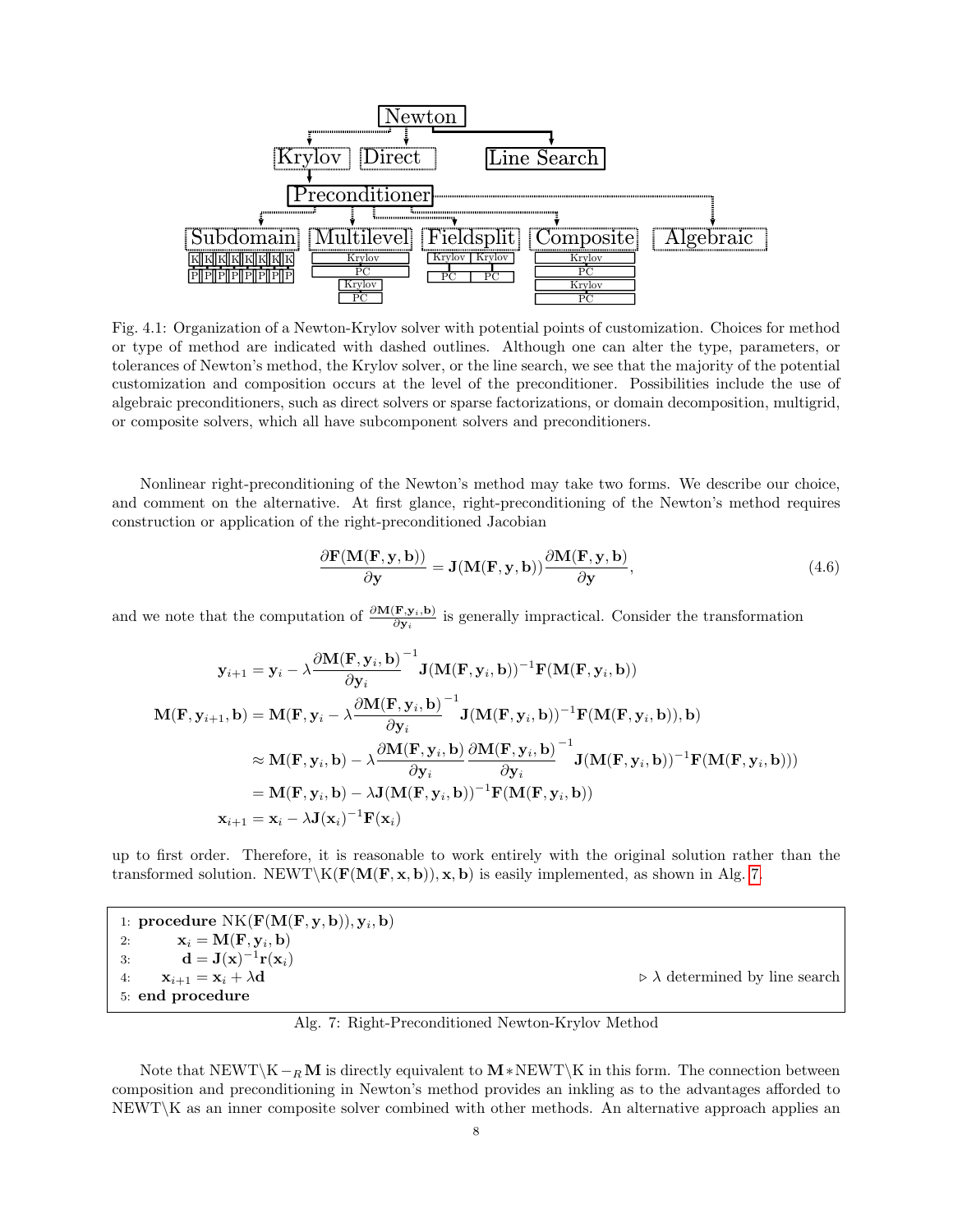approximation to [\(4.6\)](#page-7-2) directly [\[4\]](#page-27-20). The approximation is

$$
\mathbf{F}(\mathbf{M}(\mathbf{F}, \mathbf{y}_i, \mathbf{b})) = \mathbf{J}(\mathbf{M}(\mathbf{F}, \mathbf{y}_i, \mathbf{b})) \frac{\partial \mathbf{M}(\mathbf{F}, \mathbf{y}_i, \mathbf{b})}{\partial \mathbf{y}_i} (\mathbf{y}_{i+1} - \mathbf{y}_i)
$$
  

$$
\approx \mathbf{J}(\mathbf{M}(\mathbf{F}, \mathbf{y}_i, \mathbf{b})) (\mathbf{M}(\mathbf{F}, \mathbf{y}_i + \mathbf{d}, \mathbf{b}) - \mathbf{x}_i)
$$

which is solved for **d**. Right-preconditioning by the approximation requires an application of the nonlinear preconditioner for every inner Krylov iterate and limits our choices of Krylov solver to those tolerant of nonlinearity, such as flexible GMRES [\[47\]](#page-28-20).

<span id="page-8-0"></span>1: procedure NEWT\n
$$
\setminus K(\mathbf{x} - \mathbf{M}(\mathbf{F}, \mathbf{x}, \mathbf{b}), \mathbf{x}_i, 0)
$$
\n2:  $\mathbf{d} = \frac{\partial (\mathbf{x}_i - \mathbf{M}(\mathbf{F}, \mathbf{x}_i, \mathbf{b}))}{\partial \mathbf{x}_i}^{-1}(\mathbf{x}_i - \mathbf{M}(\mathbf{F}, \mathbf{x}_i, \mathbf{b}))$ \n3:  $\mathbf{x}_{i+1} = \mathbf{x}_i + \lambda \mathbf{d}$ \n4: **end procedure**\n $\triangleright$  A determined by line search

Alg. 8: Left-Preconditioned Newton-Krylov Method

For nonlinear left-preconditioning, shown in Alg. [8,](#page-8-0) we replace the computation  $r(x_i)$  with  $x_i-M(F, x_i, b)$ and take the Jacobian of the function as an approximation of

$$
\frac{\partial(\mathbf{x} - \mathbf{M}(\mathbf{F}, \mathbf{x}_i, \mathbf{b}))}{\mathbf{x}_i} = \mathbf{I} - \frac{\partial \mathbf{M}(\mathbf{F}, \mathbf{x}_i, \mathbf{b})}{\partial \mathbf{x}_i},\tag{4.7}
$$

where now the Jacobian is a linearization of  $M(F, x, b)$  and impractical to compute in most cases. In the particular case where the preconditioner is NASM, this is known as ASPIN. In the case of NASM (Section [5.2\)](#page-11-0)-preconditioning, one has local block Jacobians, so the approximation of the preconditioned Jacobian as

$$
\frac{\partial(\mathbf{x} - \mathbf{M}(\mathbf{F}, \mathbf{x}, \mathbf{b}))}{\partial \mathbf{x}} = \frac{\partial(\mathbf{x} - (\mathbf{x} - \sum_{b} \mathbf{J}^{b}(\mathbf{x}^{b})^{-1} \mathbf{F}^{b}(\mathbf{x}^{b})))}{\partial \mathbf{x}} \approx \sum_{b} \mathbf{J}^{b}(\mathbf{x}^{b*})^{-1} \mathbf{J}(\mathbf{x})
$$
(4.8)

is used instead. The iteration requires only one inner nonlinear iteration and some small number of block solves, per outer nonlinear iteration. By contrast, direct differencing would require one inner iteration at each inner linear iteration for the purpose of repeated approximate Jacobian application. Note the similarity between ASPIN and the alternate form of right-preconditioning in terms of required components, with ASPIN being more convenient in the end.

<span id="page-8-3"></span>4.4. Quasi-Newton (QN). The class of methods for nonlinear systems of equations known as limitedmemory quasi-Newton methods [\[31\]](#page-27-21) use previous changes in residual and solution or other low-rank expansions [\[34\]](#page-27-22) to form an approximation of the inverse Jacobian by a series of low rank updates. The approximate Jacobian inverse is then used to compute the search direction. If the update is done directly, it requires storing and updating the dense matrix  $\mathbf{K} \approx \mathbf{J}^{-1}$ , which is impractical for large systems. One may overcome this limitation by using limited-memory variants of the method [\[43\]](#page-28-21), which apply the approximate inverse Jacobian by a series of multiplicative low-rank updates. The basic form of QN methods is shown in Alg. [9.](#page-8-1)

<span id="page-8-1"></span>1: procedure  $\text{QN}(\mathbf{F}, \mathbf{x}_i, \mathbf{s}_{i-1} \cdots \mathbf{s}_{i-m}, \mathbf{q}_{i-1} \cdots \mathbf{q}_{i-m}, \mathbf{b})$ 2:  $\mathbf{r}_i = \mathbf{r}(\mathbf{x}_i)$ 3:  $\mathbf{x}_{i+1} = \mathbf{x}_i - \lambda \mathbf{K}_i \mathbf{r}_i$  .  $\triangleright \lambda$  determined by line search 4:  $S_i = X_{i+1} - X_i$ <br>5:  $q_i = F(X_{i+1}) \mathbf{q}_i = \mathbf{F}(\mathbf{x}_{i+1}) - \mathbf{F}(\mathbf{x}_i)$ 6: end procedure

Alg. 9: Quasi-Newton Update

A popular variant of the method, L-BFGS, has a simple multiplicative construction,

<span id="page-8-2"></span>
$$
\mathbf{K}_{i+1} = (\mathbf{I} - \frac{\mathbf{s}_i \mathbf{q}_i^{\top}}{\mathbf{s}_i^{\top} \mathbf{q}_i}) \mathbf{K}_i (\mathbf{I} - \frac{\mathbf{q}_i \mathbf{s}_i^{\top}}{\mathbf{s}_i^{\top} \mathbf{q}_i}) + \frac{\mathbf{s}_i \mathbf{s}_i^{\top}}{\mathbf{q}_i^{\top} \mathbf{s}_i},
$$
(4.9)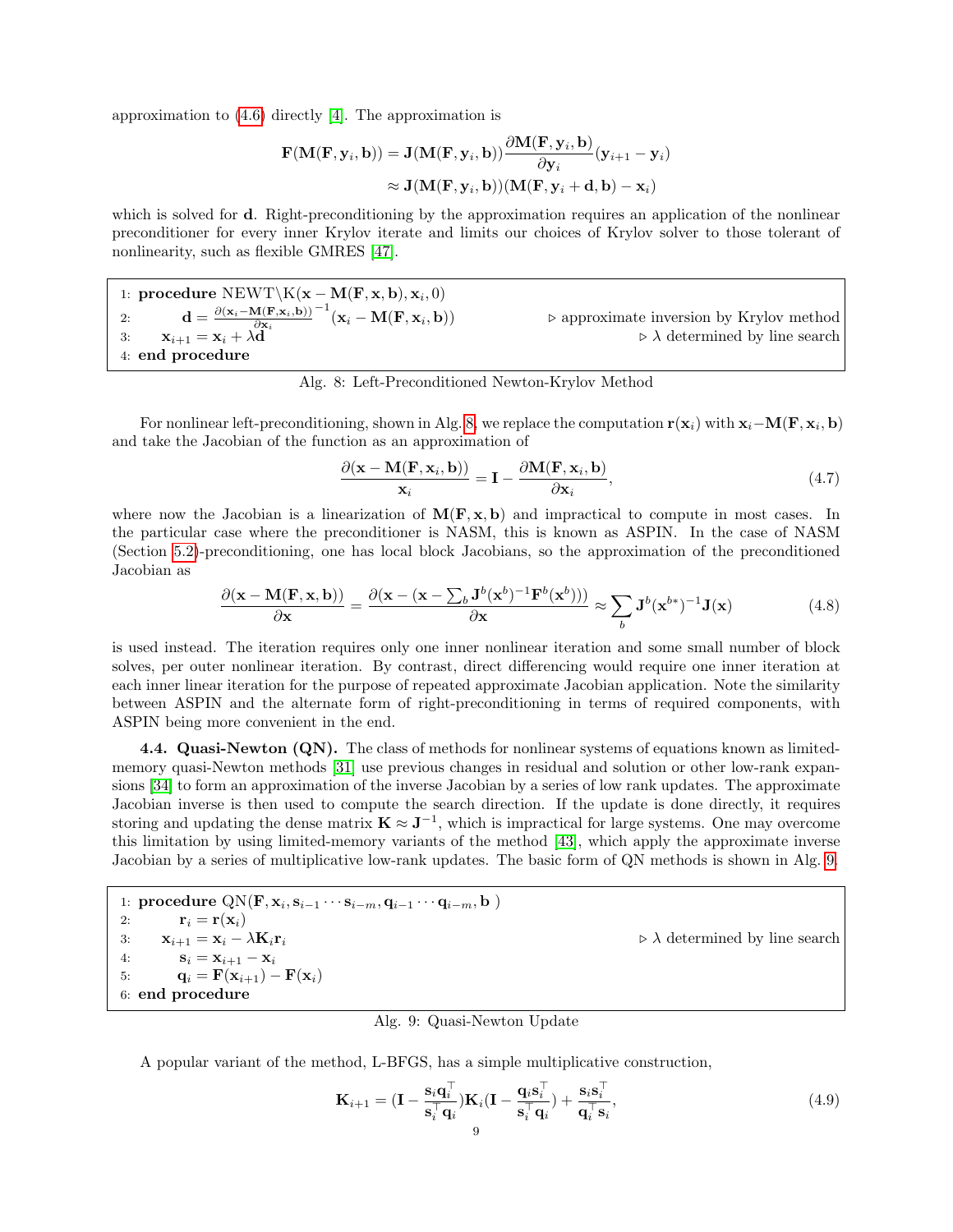that is efficiently applied recursively. Note that the update to the Jacobian in [\(4.9\)](#page-8-2) is symmetric. Limitedmemory rank-one updates, such as the "good" and "bad" variants of the Broyden method [\[23\]](#page-27-23), may also be applied efficiently, but have worse convergence properties. Their overall performance may rival that of Newton's method [\[33\]](#page-27-24) in many cases. QN methods also have deep connections with Anderson mixing [\[22\]](#page-27-25). Anderson mixing and the Broyden methods belong to a general class of Broyden-like methods [\[23\]](#page-27-23).

The initial approximate inverse Jacobian  $\mathbf{K}_0$  is often taken as the weighted [\[50\]](#page-28-22) identity. However, it's also possible to take  $\mathbf{K}_0 = \mathbf{J}_0^{-1}$  for lagged Jacobian  $\mathbf{J}_0$ . Such schemes greatly increase the robustness of lagged Newton's methods when solving nonlinear PDEs [\[10\]](#page-27-26). Left-preconditioning for QN is trivial, and either the preconditioned or unpreconditioned function may be used with the line search.

<span id="page-9-2"></span>4.4.1. Critical Point (CP) Line Search. Many nonlinear PDEs have an energy function that may be not be obvious in the discrete form but may still be useful in forming a more effective line search. Suppose that  $\mathbf{r}(x)$  is the gradient of some (hidden) objective functional  $f(\mathbf{x})$  instead of  $\|\mathbf{r}\|_2^2$ . Trivially, one may minimize the hidden  $f(\mathbf{x} + \lambda \mathbf{y})$  by seeking roots of

$$
\mathbf{y}^\top \mathbf{F}(\mathbf{x} + \lambda \mathbf{y}) = \frac{df(\mathbf{x} + \lambda \mathbf{y})}{d\lambda},
$$

by using a secant method. The resulting line search, CP, is outlined in Alg. [10.](#page-9-0)

<span id="page-9-0"></span>1: procedure  $\text{CP}(\mathbf{F}, \mathbf{y}, \lambda_0, n)$ 2:  $\lambda_{-1} = 0$ 3: **for**  $i = 0$  **do**  $n - 1$ 4:  $\lambda_{i+1} = \lambda_i - \frac{\mathbf{y}^\top \mathbf{r}(\mathbf{x} + \lambda_i \mathbf{y})(\lambda_i - \lambda_{i-1})}{\mathbf{y}^\top \mathbf{r}(\mathbf{x} + \lambda_i \mathbf{y}) - \mathbf{y}^\top \mathbf{r}(\mathbf{x} + \lambda_{i-1})}$  $\mathbf{y}^\top \mathbf{r}(\mathbf{x}+\lambda_i \mathbf{y})-\mathbf{y}^\top \mathbf{r}(\mathbf{x}+\lambda_{i-1} \mathbf{y})$ 5: end for 6: end procedure

Alg. 10: CP Line Search

CP differs from the previous line searches in that it will not minimize  $\|\mathbf{r}(\mathbf{x} + \lambda \mathbf{y})\|_2$  over  $\lambda$ . It is also not appropriate for some problems. However, CP shows much more rapid convergence than does L2 for certain solvers and problems. Both line searches may be started from  $\lambda_0$  as an arbitrary or problem-dependent damping parameter, and  $\lambda_{-1} = 0$ . In practice, one iteration is usually satisfactory. For highly nonlinear problems, however, overall convergence may be accelerated by a more exact line search corresponding to a small number of iterations. CP has also been suggested for nonlinear conjugate gradient methods [\[51\]](#page-28-23).

4.5. Nonlinear CG (NCG). Nonlinear conjugate gradient methods [\[25\]](#page-27-27) are a simple extension of the linear CG method but with the optimal step length in the conjugate direction determined by line search rather than the exact formula that works in the linear case. NCG is outlined in Alg. [11.](#page-9-1) NCG requires storage of one additional vector for the conjugate direction  $c_i$  but has significantly faster convergence than does NRICH for appropriate problems.

<span id="page-9-1"></span>

|    | 1: procedure $NCG(\mathbf{F}, \mathbf{x}_i, \mathbf{c}_{i-1}, \mathbf{r}_{i-1}, \mathbf{b})$                         |                                                    |
|----|----------------------------------------------------------------------------------------------------------------------|----------------------------------------------------|
| 2: | $\mathbf{r}_i = \mathbf{r}(\mathbf{x}_i)$                                                                            |                                                    |
|    | 3: $\beta_i = \frac{\mathbf{r}_i^{\top}(\mathbf{r}_i - \mathbf{r}_{i-1})}{\mathbf{r}_{i-1}^{\top} \mathbf{r}_{i-1}}$ |                                                    |
|    | 4: $\mathbf{c}_i = -\mathbf{r}(\mathbf{x}_i) + \beta_i \mathbf{c}_{i-1}$                                             |                                                    |
| 5: | $\mathbf{x}_{i+1} = \mathbf{x}_i + \lambda \mathbf{c}_i$                                                             | $\triangleright \lambda$ determined by line search |
|    | 6: end procedure                                                                                                     |                                                    |

## Alg. 11: Nonlinear CG

Several choices exist for construction of the parameter  $\beta_i$  [\[25,](#page-27-27) [18,](#page-27-28) [29,](#page-27-29) [24\]](#page-27-30). We choose the Polak-Ribière-Polyak [\[44\]](#page-28-24) variant. The application of nonlinear left-preconditioning is straightforward. Rightpreconditioning is not conveniently applicable as is the case with QN in Section [4.4](#page-8-3) and linear CG.

NCG has limited applicability because it suffers from the same issues as its linear cousin for problems with non-symmetric Jacobian. It seems to be a common practice when solving nonlinear PDEs with NCG to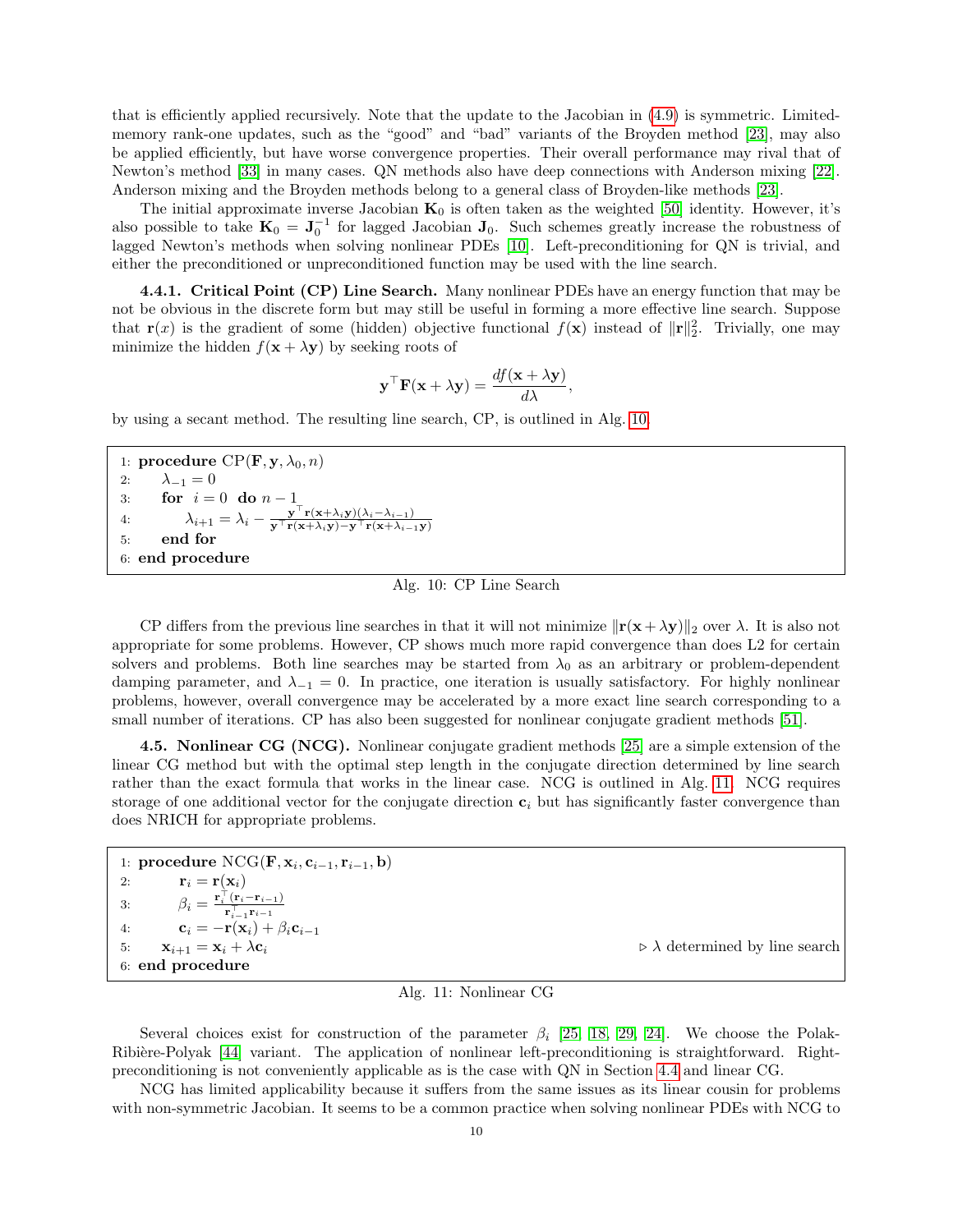rephrase the problem in terms of the normal equations, which involves finding the root of  $\mathbf{F}_N(\mathbf{x}) = \mathbf{J}^\top \mathbf{r}(\mathbf{x})$ . As the Jacobian must be assembled and multiplied at every iteration, the normal equation solver is not a reasonable algorithmic choice, even with drastic lagging of Jacobian assembly. The normal equations also have a much worse condition number than does the original PDE. In our experiments, we use the conjugacy-ensuring CP line search described in Section [4.4.1.](#page-9-2)

<span id="page-10-0"></span>5. Decomposition Solvers. An extremely important class of methods for linear problems is based on domain or hierarchical decomposition and so we consider nonlinear variants of domain decomposition and multilevel algorithms. We introduce three different nonlinear solver algorithms based on point-block solves, local subdomain solves, and coarse-grid solves.

There is a trade-off in these methods between the amount of computation dedicated to solving local or coarse problems and the communication for global assembly and convergence monitoring. Undersolving the subproblems will waste the communication overhead of the outer iteration, and oversolving exacerbates issues of load imbalance and quickly has diminishing returns with respect to convergence. The solvers in this section exhibit a variety of features related to these trade-offs.

Unlike the earlier global solvers, the decomposition solvers do not guarantee convergence. While they might converge, the obvious extension is to use them in conjunction with the global solvers as nonlinear preconditioners or accelerators. As the decomposition solvers expose more possibilities for parallelism or acceleration, their effective use in the nonlinear context should provide similar benefits to the analogous solvers in the linear context. A major disadvantage of these solvers is that each of them requires additional information about the local problems, a decomposition, or hierarchy of discretizations of the domain.

5.1. Gauss-Seidel-Newton (GSN). Effective stationary methods may be constructed by exact solves on subproblems. Suppose that the problem easily decomposes into  $n<sub>b</sub>$  small block subproblems. If Newton's method is applied multiplicatively by blocks, the resulting algorithm is known as Gauss-Seidel-Newton and is shown in Alg. [12.](#page-10-1) Similar methods are commonly used as nonlinear smoothers [\[27,](#page-27-31) [28\]](#page-27-32). To construct GSN, we define the individual block Jacobians  $J^b(x^b)$  and functions  $\mathbf{F}^b(x^b)$ ;  $\mathbf{R}^b$ , which restricts to a block; and  $\mathbf{P}^b$ , which injects the solution to that block back into the overall solution. The point-block solver runs until the norm of the block residual is less than  $\epsilon^b$  or  $m_b$  steps have been taken.

<span id="page-10-1"></span>

|     | 1: procedure GSN( $\mathbf{F}, \mathbf{x}_i, \mathbf{b}$ )                                                |                                                     |
|-----|-----------------------------------------------------------------------------------------------------------|-----------------------------------------------------|
| 2:  | $\mathbf{x}_{i+1} = \mathbf{x}_i$                                                                         |                                                     |
| 3:  | for $b=1$ do $n_b$                                                                                        |                                                     |
| 4:  | $\mathbf{x}_{i.0}^b = \mathbf{R}^b \mathbf{x}_{i+1}$                                                      |                                                     |
| 5:  | $\mathbf{r}_{i,0}^b = \mathbf{R}^b \mathbf{b} - \mathbf{F}^b(\mathbf{x}_i^b)$                             |                                                     |
| 6:  | while $\ \mathbf{r}^{b}\ _{2} < \epsilon^{b}$ and $j < m_{b}$ do                                          |                                                     |
| 7:  | $i = i + 1$                                                                                               |                                                     |
| -8: | $\mathbf{x}_{i,j}^b = \mathbf{x}_{i,j-1}^b - \mathbf{J}^b(\mathbf{x}_{i,j-1}^b)^{-1}\mathbf{r}_{i,j-1}^b$ | $\triangleright$ direct inversion of block Jacobian |
| 9:  | $\mathbf{r}_{i,i}^{b} = \mathbf{R}^{b} \mathbf{b} - \mathbf{F}^{b} (\mathbf{x}_{i,i}^{b})$                |                                                     |
| 10: | end while                                                                                                 |                                                     |
| 11: | $\mathbf{x}_{i+1} = \mathbf{x}_{i+1} - \mathbf{P}^b(\mathbf{x}_{i.0}^b - \mathbf{x}_{i.0}^b)$             |                                                     |
| 12: | end for                                                                                                   |                                                     |
|     | 13: end procedure                                                                                         |                                                     |

Alg. 12: Gauss-Seidel-Newton

GSN solves small subproblems with a fair amount of computational work per degree of freedom and thus has high arithmetic intensity. It is typically greater than two times the work per degree of freedom of NRICH for scalar problems, and even more for vector problems where the local Newton's method solve is over several local degrees of freedom.

When used as a solver, GSN requires one reduction per iteration. However, stationary solvers, in both the linear and nonlinear case, do not converge robustly for large problems. Accordingly, GSN would typically be used as a preconditioner, making monitoring of global convergence unnecessary. Thus, in practice there is no synchronization; GSN is most easily implemented with multiplicative update on serial subproblems and additively in parallel.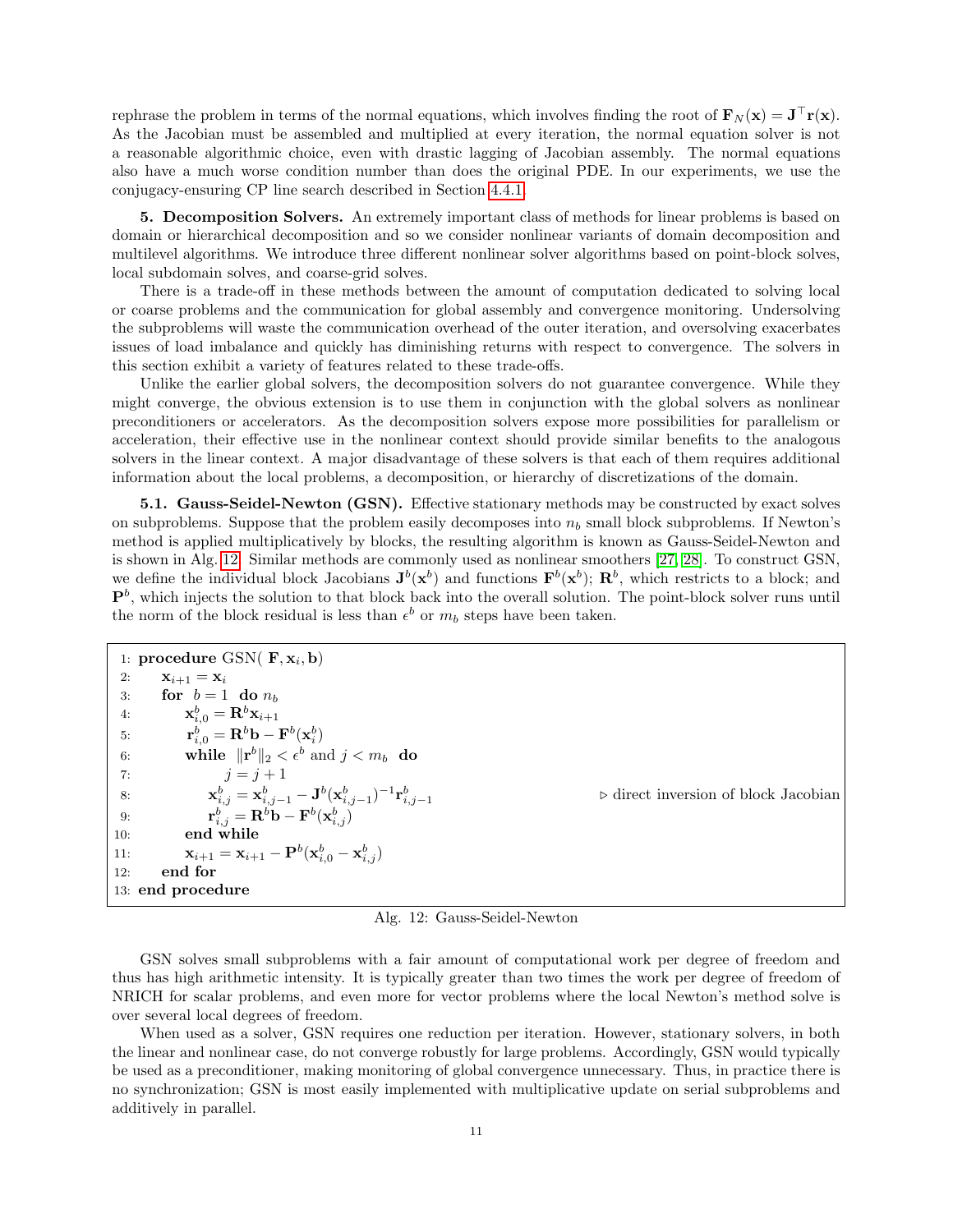<span id="page-11-0"></span>5.2. Nonlinear Additive Schwarz Method (NASM). GSN can be an efficient underlying kernel for sequential nonlinear solvers. For parallel computing, however, an additive method with overlapping subproblems has desirable properties with respect to communication and arithmetic intensity. The nonlinear additive Schwarz methods allow for medium-sized subproblems to be solved with a general method, and the corrections from that method summed into a global search direction. Here we limit ourselves to decomposition by subdomain rather than splitting the problem into fields. While eliminating fields might be tempting, the construction of effective methods of this sort is significantly more involved than in the linear case, and many interesting problems do not have such a decomposition readily available. Using subdomain problems  $\mathbf{F}^{B}$ , restrictions  $\mathbb{R}^B$ , injections  $\mathbb{P}^B$ , and solvers  $\mathbb{M}^B$  Alg. [13](#page-11-1) outlines the NASM solver with  $n_B$  subdomains.

<span id="page-11-1"></span>1: procedure  $\text{NASM}(\mathbf{F}, \mathbf{x}_i, \mathbf{b})$ 2: for  $B = 1$  do  $n_B$ 3:  $\mathbf{x}_0^B = \mathbf{R}^B \mathbf{x}_i$ 4:  $\mathbf{x}_{_-}^B = \mathbf{M}_{_-}^B(\mathbf{F}_{_-}^B, \mathbf{x}_{0}^B, \mathbf{b}_{0}^B)$ 5:  $y^B = x_0^B - x^B$ 6: end for 7:  $\mathbf{x}_{i+1} = \mathbf{x}_i - \sum^{n_B}$  $B=1$  $\mathbf{P}^B\mathbf{y}^B$ 8: end procedure

Alg. 13: Nonlinear Additive Schwarz

There are two choices for the injections  $\mathbf{P}^B$  in the overlapping regions. We will use NASM to denote the variant that uses overlapping injection corresponding to the whole subproblem step. The second variant, restricted additive Schwarz (RAS), injects the step in a non-overlapping fashion. The subdomain solvers are typically Newton-Krylov, but the other methods described in this paper are also applicable.

5.3. Full Approximation Scheme (FAS). FAS [\[6\]](#page-27-33) accelerates convergence by advancing the nonlinear solution on a series of coarse rediscretizations of the problem. As with standard linear multigrid, the cycle may be constructed either additively or multiplicatively, with multiplicative being more effective in terms of per-iteration convergence. Additive provides the usual advantage of allowing the coarse-grid corrections to be computed in parallel. We do not consider additive FAS in this paper.

Given the smoother  $M_s(\mathbf{F}, \mathbf{x}, \mathbf{b})$  at each level, as well as restriction  $(\mathbf{R})$ , prolongation  $(\mathbf{P})$  and injection  $(\hat{\mathbf{R}})$  operators, and the coarse nonlinear function  $\mathbf{F}^H$ , the FAS V-cycle takes the form shown in Alg. [14.](#page-11-2)

<span id="page-11-2"></span>

| 1: procedure $FAS(F, x_i, b)$                                                                                             |
|---------------------------------------------------------------------------------------------------------------------------|
| $\mathbf{x}_s = \mathbf{M}_s(\mathbf{F}, \mathbf{x}_i, \mathbf{b})$<br>2:                                                 |
| $\mathbf{b}^H = \mathbf{R}[\mathbf{b} - \mathbf{F}(\mathbf{x}_s)] + \mathbf{F}^H(\hat{\mathbf{R}}\mathbf{x}_s)$<br>3:     |
| $\mathbf{x}_i^H = \hat{\mathbf{R}} \mathbf{x}_s$<br>4:                                                                    |
| $\mathbf{x}_c = \mathbf{x}_s + \mathbf{P}[\text{FAS}(\mathbf{x}_i^H, \mathbf{b}^H) - \hat{\mathbf{R}}\mathbf{x}_s]$<br>5: |
| $\mathbf{x}_{i+1} = \mathbf{M}_s(\mathbf{F}, \mathbf{x}_c, \mathbf{b})$<br>6:                                             |
| 7: end procedure                                                                                                          |

Alg. 14: Full Approximation Scheme

The difference between FAS and linear multigrid is the construction of the coarse RHS  $\mathbf{b}^H$ . In FAS it is guaranteed that if an exact solution x ∗ to the fine problem is found,

$$
FAS(\hat{\mathbf{R}}[\mathbf{x}^*], \mathbf{b}^H) - \hat{\mathbf{R}}[\mathbf{x}^*] = 0.
$$
\n(5.1)

The correction is not necessary in the case of linear multigrid. However, FAS is mathematically identical to standard multigrid when applied to a linear problem.

The stellar algorithmic performance of linear multigrid methods is well documented, but the arithmetic intensity may be somewhat low. FAS presents an interesting alternative to NEWT\K – MG, as it may be configured with high arithmetic intensity operations at all levels. The smoothers are themselves nonlinear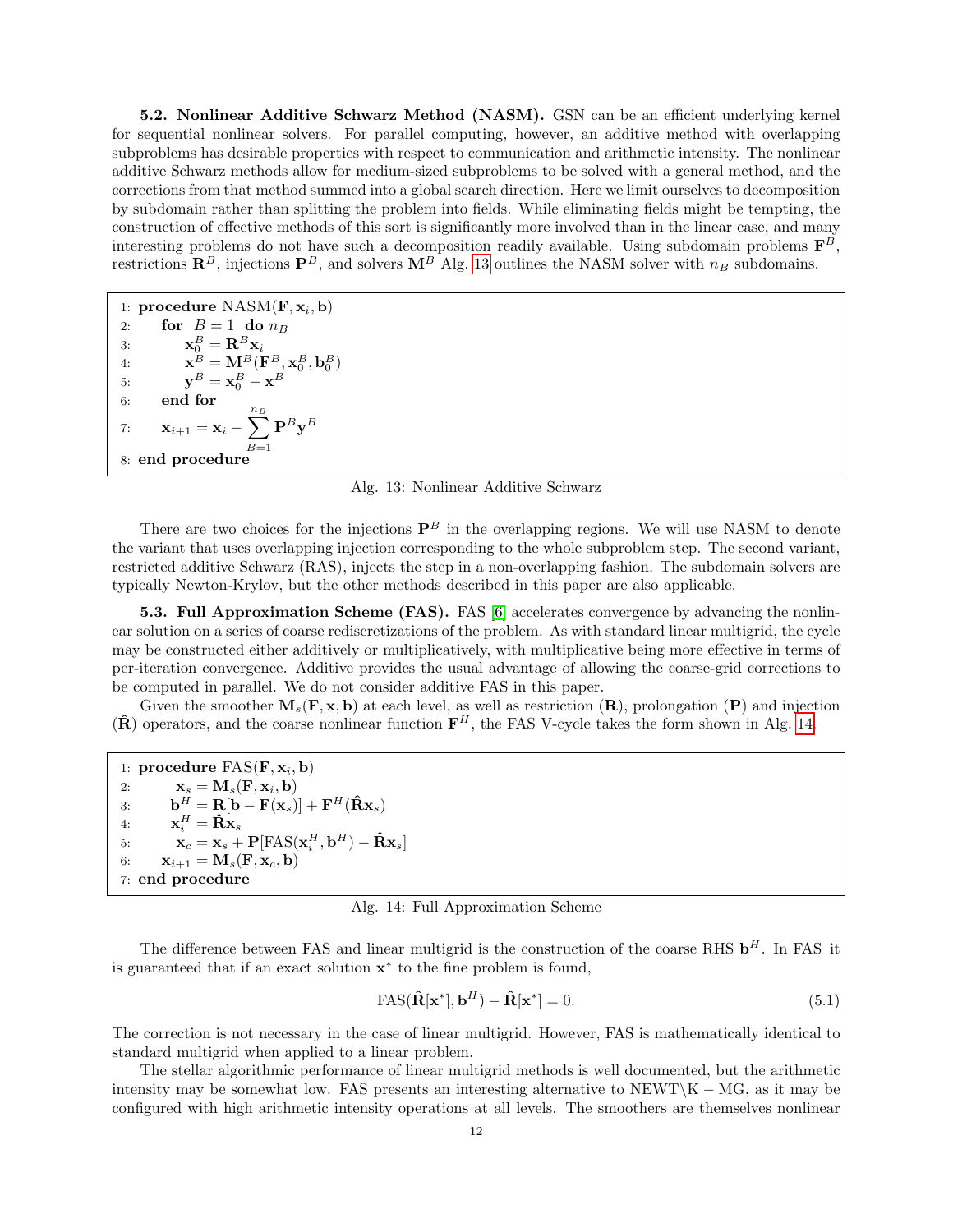solution methods. FAS-type methods are applicable to optimization problems as well as nonlinear PDEs [\[8\]](#page-27-34), with optimization methods used as smoothers [\[42\]](#page-28-25).

We have now introduced the mathematical construction of nonlinear composed solvers. We have also described two classes of nonlinear solvers, based on solving either the global problem or some partition of it. The next step is to describe a set of test problems with different limitations with respect to which methods will work for them, construct a series of instructive example solvers using composition of the previously defined solvers, and test them. We have made an effort to create flexible and robust software for composed nonlinear solvers. The organization of the software is in the spirit of PETSc and includes several interchangeable component solvers, including NEWT\K; iterative solvers such as NGMRES and QN that may contain an inner preconditioner; decomposition solvers such as NASM and FAS, which are built out of subdomain solvers; and metasolvers implementing composite combinations. A diagram enumerating the composed solver framework analogous to that of the preconditioned NEWT\K case is shown in Fig. [5.1.](#page-12-0)

<span id="page-12-0"></span>

Fig. 5.1: Organization of the components of a composed nonlinear solver. We discard the difference between solvers and preconditioners and see that the nesting and potential for recursive customization lives at every level of the tree. Possibilities include iterative solvers (including Newton's method) with nonlinear preconditioning, composite solvers consisting of several subsolvers, or decomposition solvers consisting of subdomain or coarse nonlinear solvers. Choices for method or type of method are once again indicated with dashed outlines.

6. Experiments. We will demonstrate the efficacy of our methods by testing against a suite of nonlinear partial differential equations, that show interesting behavior in regimes with difficult nonlinearities. These problems are nonlinear elasticity, the lid-driven cavity with buoyancy, and the p-Laplacian.

One goal of this paper is to be instructive. We choose a subset of the above solvers for each problem and exhibit how to gain advantage over the standard solvers by using composition methods. Limitations of discretization or problem regime are noted, and we discuss how the solvers may be used under these limitations. We also explain how the reader may run the examples in this paper and experiment with the solvers both on the test examples shown here and on their own problems.

6.1. Methods. Our set of test algorithms is defined by the composition of a heavyweight iterative solver with a lightweight iterative or decomposition solver. In the case of the decomposition solvers, we choose one or two configurations per test problem, in order to avoid the combinatorial explosion of potential methods that already is apparent from the two forms of composition combined with the multitude of methods.

Our primary measure of performance is time to solution, which is both problem and equipment dependent. Since it depends strongly on the relative cost of function evaluation, Jacobian assembly, matrix multiplication, and subproblem or coarse solve, we also record number of nonlinear iterations, linear iterations, linear preconditioner applications, function evaluations, Jacobian evaluations, and nonlinear preconditioner applications. These measures allow us to characterize efficiency disparities in terms of major units of computational work.

We err on the side of oversolving for the inner solvers, as each method may be tweaked to greater efficiency, but considering the vast array of methods we have described here, the tuning would require too much elaboration. We make an active effort to keep solver parameters the same among methods while insuring reasonable convergence for all of the methods. These experimental results should be taken as a guide to improving solver performance, rather than definitive configurations for optimal performance. The test machine is a 64-core AMD Opteron 6274-based [\[1\]](#page-26-1) machine with 128 GB of memory. The problems are run with one MPI process per core.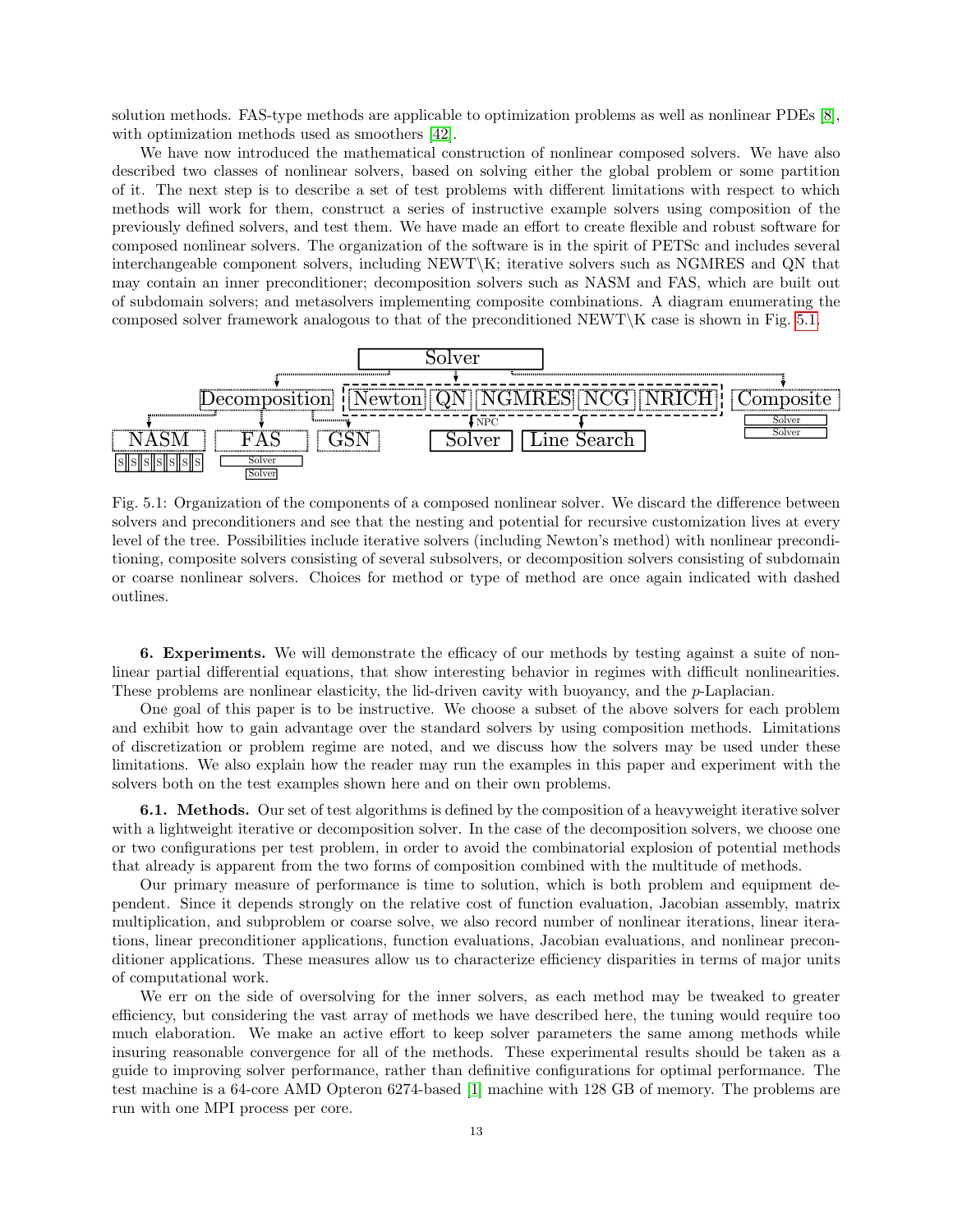<span id="page-13-1"></span>6.2. Nonlinear Elasticity. A Galerkin formulation for nonlinear elasticity may be stated as

$$
\int_{\Omega} F \cdot S : \nabla v \, d\Omega + \int_{\Omega} b \cdot v \, d\Omega = 0 \tag{6.1}
$$

for all test functions  $v \in \mathcal{V}$ ;  $F = \nabla u + I$  is the deformation gradient. We use the Saint Venant-Kirchhoff model of hyperelasticity with second Piola-Kirchhoff stress tensor  $S = \lambda tr(E)I + 2\mu E$  for Lagrangian Green strain  $E = F^T F - I$  and Lamé parameters  $\lambda$  and  $\mu$ , which may be derived from a given Young's modulus and Poisson ratio. We solve for displacements  $\mathbf{u} \in \mathcal{V}$ , given a constant load vector b imposed on the structure.

The domain  $\Omega$  is a 60 $\degree$  cylindrical arch of inner radius 100 m. Homogeneous Dirichlet boundary conditions are imposed on the outer edge of the ends of the arch. The goal is to "snap through" the arch, causing it to sag under the load rather than merely compressing it. To cause the sag, we set  $b = -e_y$  and set the Lamé constants consistent with a Young's modulus of 100 and a Poisson ratio of 0.2. The nonlinearity is highly activated during the process of snapping through and may be tuned to present a great deal of difficulty to traditional nonlinear solvers. The problem is discretized by using hexahedral  $\mathbf{Q}_1$  finite elements on a logically structured grid, deformed to form the arch. The problem is a three-dimensional extension of a problem put forth by Wriggers [\[66\]](#page-28-26). The unstressed and converged solutions are shown in Fig. [6.1.](#page-13-0)

<span id="page-13-0"></span>

Fig. 6.1: Unstressed and stressed configurations for the elasticity test problem. Coloration indicates vertical displacement in meters.

For 3D hexahedral FEM discretizations, GSN and related algorithms are inefficient because for each degree of freedom each element in the support of the degree of freedom must be visited, resulting in eight visits to an interior element per sweep. We focus on algorithms requiring only a single visit to each cell, restricting us to function and Jacobian evaluations. Such approaches are also available in the general unstructured FEM case, and these experiments may guide users in regimes where no decomposition solvers are available.

For the experiments, we emphasize the role that nonlinear composition and alternative forms of globalization may play in the acceleration of nonlinear solvers. The problem is amenable to NCG NGMRES and NEWT\K with an algebraic multigrid preconditioner. We test a number of combinations of these solvers. Even though we have a logically structured grid, we approach the problem as if no reasonable grid hierarchy or domain decomposition were available. The solver combinations we use are listed in Table [6.1.](#page-14-0) In all the following tables, Solver denotes outer solver, LPC denotes the linear PC when applicable, NPC denotes the nonlinear PC when applicable, Side denotes the type of preconditioning, Smooth denotes the level smoothers used in the multilevel method (MG/FAS), and LS denotes line search.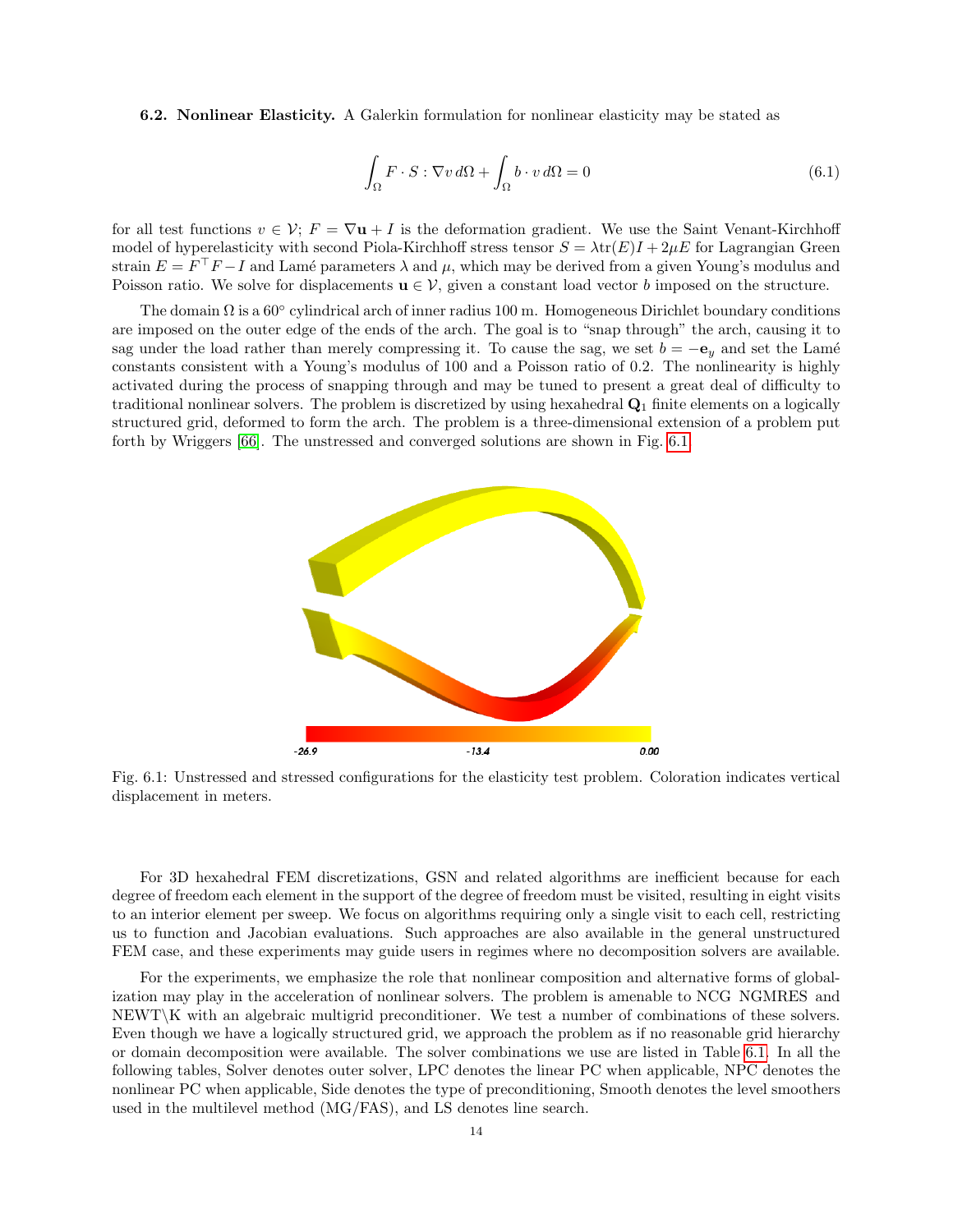<span id="page-14-0"></span>

|                                                | Name Solver   |                                     | LPC NPC                    |                          | Side Smooth LS |       |
|------------------------------------------------|---------------|-------------------------------------|----------------------------|--------------------------|----------------|-------|
|                                                | $NCG$   $NCG$ |                                     |                            |                          |                | CP    |
| $NEWT \K - MG$ NEWT $\K$                       |               | MG                                  | $\overline{\phantom{a}}$   |                          | SOR.           | BT    |
| $NCG - L (NEWT \ K - MG)$ NCG                  |               | $\sim$ $ \sim$                      | $NEWT \backslash K - MG$ L |                          | SOR.           | CP    |
| NGMRES $-$ <sub>R</sub> (NEWT\K – MG)   NGMRES |               | $\alpha \rightarrow \alpha \beta$ . | $NEWT \ K - MG$ R          |                          | SOR.           | CP    |
| $NCG(10) + (NEWT\K - MG)$ NCG, NEWT K          |               | MG                                  |                            |                          | SOR.           | CP/BT |
| $NCG(10)*(NEWT\K - MG)$   $NCG, NEWT\K$ MG     |               |                                     |                            | $\overline{\phantom{a}}$ | SOR.           | CP/BT |

Table 6.1: Series of solvers for the nonlinear elasticity test problem.

For all the NEWT\K methods, we precondition the inner GMRES solve with a smoothed aggregation algebraic multigrid method provided by the GAMG package within PETSc. For all instances of the NCG solver, the CP line search initial guess for  $\lambda$  is the final value from the previous nonlinear iteration. In the case of NGMRES  $-<sub>R</sub>$  (NEWT\K – MG) the inner line search is L2. NGMRES stores up to 30 previous solutions and residuals for all experiments. The outer line search for  $NCG - L (NEWT \ K - MG)$  is a secondorder secant approximation rather than first-order as depicted in Alg. [10.](#page-9-0) For the composite examples, 10 iterations of NCG are used as one of the subsolvers, denoted NCG(10).

The example, [SNES ex16.c,](http://www.mcs.anl.gov/petsc/petsc-current/src/snes/examples/tutorials/ex16.c.html) can be run directly by using a default PETSc installation. The command line used for these experiments is

<span id="page-14-2"></span>./ex16 -da\_grid\_x 401 -da\_grid\_y 9 -da\_grid\_z 9 -height 3 -width 3 -rad 100 -young 100 -poisson 0.2 -loading -1 -ploading 0



Fig. 6.2: (NEWT\K – MG) and NCG convergence.

Table 6.2: (NEWT\K – MG) and NCG results.

<span id="page-14-1"></span>

| Solver   T N. It L. It Func Jac PC NPC                                                       |                                 |  |  |  |
|----------------------------------------------------------------------------------------------|---------------------------------|--|--|--|
| $\boxed{(\text{NEWT}\backslash\text{K}-\text{MG})\, \,23.43\,27\,1556\,91\,27\,1618\,-1618}$ |                                 |  |  |  |
|                                                                                              | $NCG$   53.05 4495 0 8991 - - - |  |  |  |

The solvers shown in Table [6.2](#page-14-1) converge slowly. NEWT\K−MG takes 27 nonlinear iterations and 1,618 multigrid V-cycles to reach convergence. NCG requires 8,991 function evaluations, and as it is unpreconditioned, scales unacceptably with problem size with respect to number of iterations. Note in Fig. [6.2](#page-14-2) that while NCG takes an initial jump and then decreases at a constant rate,  $NEWT\K - MG$  is near stagnation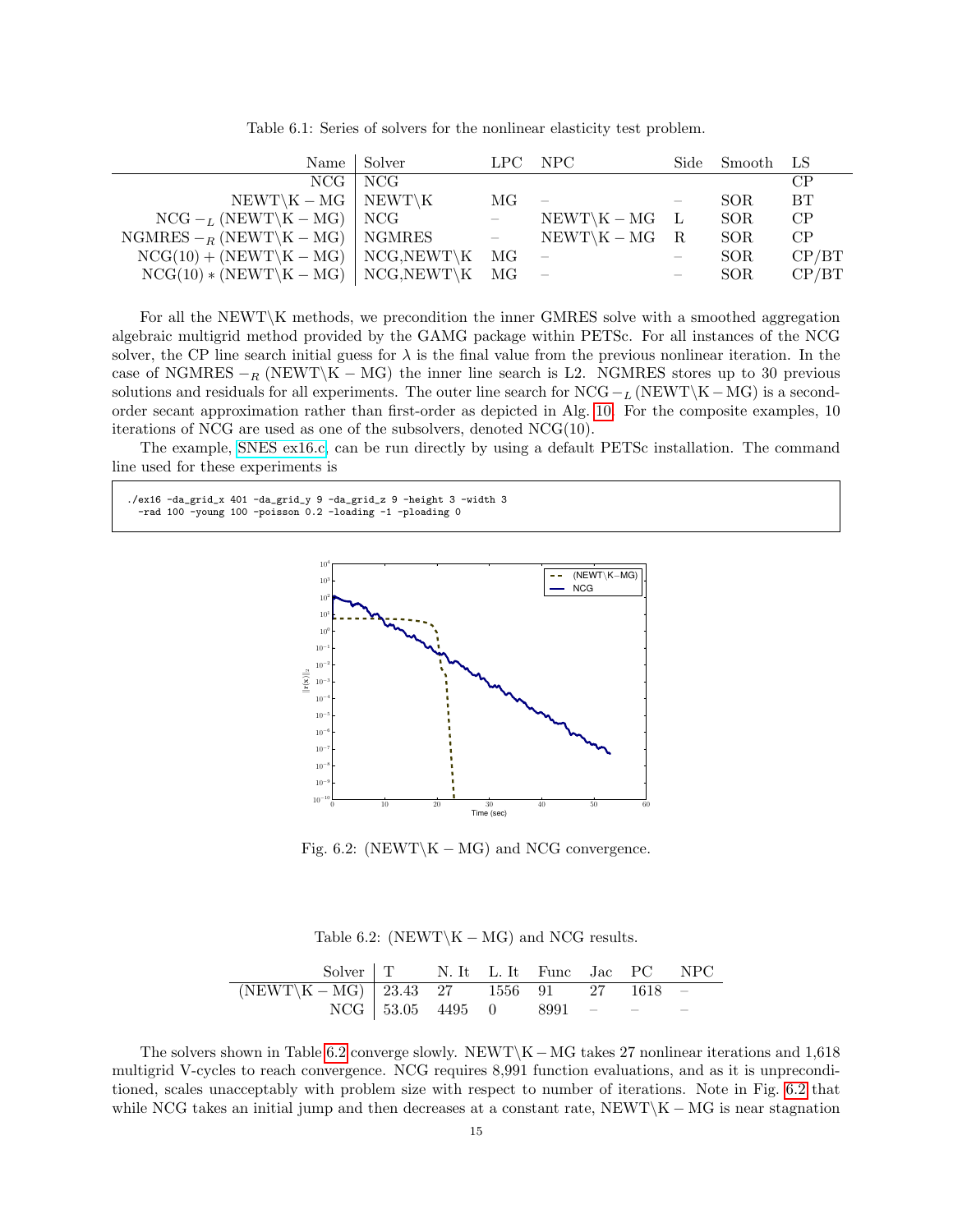<span id="page-15-1"></span>until the end, when it suddenly drops into the basin of attraction. If we were able to combine the advantages of NCG with those of algebraic multigrid, it would create an ideal solver for the black-box case.



Fig. 6.3:  $NCG(10) + (NEWT\K - MG)$  and  $NCG(10) * (NEWT\K - MG)$  convergence.

<span id="page-15-0"></span>

| Table 6.3: $NCG(10) + (NEWT \ K - MG)$ and $NCG(10) * (NEWT \ K - MG)$ results. |  |
|---------------------------------------------------------------------------------|--|
|---------------------------------------------------------------------------------|--|

| Solver   T N. It L. It Func Jac PC NPC              |  |  |  |  |
|-----------------------------------------------------|--|--|--|--|
| $NCG(10) + (NEWT\K - MG)$   14.92 9 459 218 9 479 - |  |  |  |  |
| $NCG(10)*(NEWT\K-MG)   16.34 11 458 251 11 477 -$   |  |  |  |  |

<span id="page-15-2"></span>Results for composite combination are listed in Table [6.3.](#page-15-0) Additive and multiplicative composite combination provides roughly similar speedups for the problem, with more total outer iterations in the additive case. As shown in Fig. [6.3,](#page-15-1) the additive and multiplicative cases both do not stagnate. After the same initial jump and convergence at the pace of NCG, the basin of attraction is reached, and the entire iteration converges quadratically as should be expected with NEWT\K.



Fig. 6.4: NGMRES  $-$ <sub>R</sub> (NEWT\K – MG) and NCG  $-$ <sub>L</sub> (NEWT\K – MG) convergence.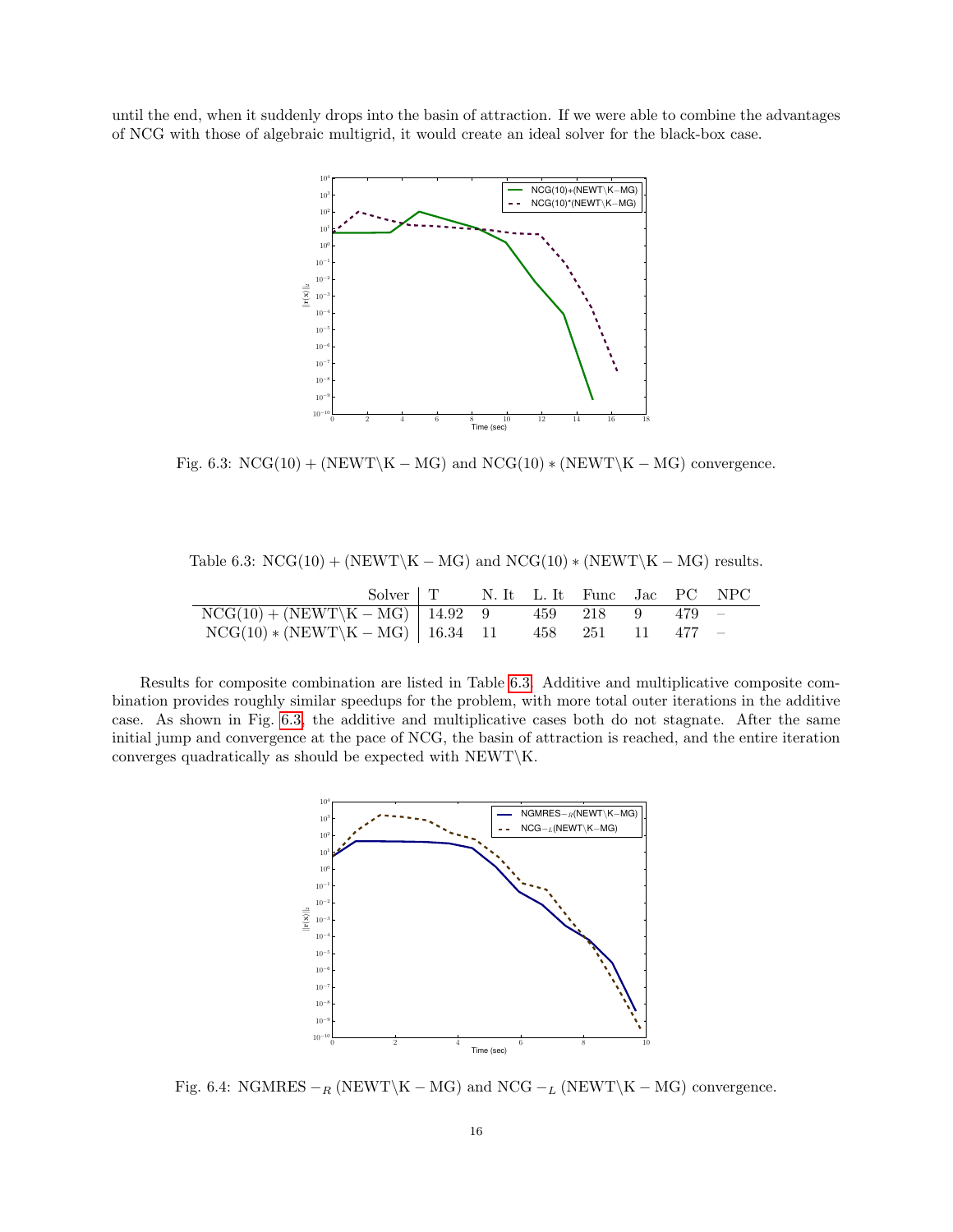<span id="page-16-0"></span>Table 6.4: NGMRES  $-<sub>R</sub>$  (NEWT\K – MG) and NCG  $-<sub>L</sub>$  (NEWT\K – MG) results.

| Solver   T N. It L. It Func Jac PC NPC                           |  |  |  |  |
|------------------------------------------------------------------|--|--|--|--|
| NGMRES $-$ <sub>R</sub> (NEWT\K – MG)   9.65 13 523 53 13 548 13 |  |  |  |  |
| $NCG - L (NEWT \ K - MG)$   9.84 13 529 53 13 554 13             |  |  |  |  |

Left-preconditioning of NCG and NGMRES with NEWT\K−MG provides even greater benefits, as shown in Fig. [6.4](#page-15-2) and Table [6.4.](#page-16-0) The number of iterations is nearly halved from the unpreconditioned case, and the number of linear preconditioner applications is only slightly increased compared with the composite combination cases. In Fig. [6.4,](#page-15-2) we see that the Newton's method-preconditioned nonlinear Krylov solvers never dive as NEWT\K did but maintain rapid, mostly-constant convergence instead. This constant convergence is a significantly more efficient path to solution than the NEWT $\overline{\ }$ K – MG solver alone.

<span id="page-16-3"></span>6.3. Driven Cavity. The lid-driven cavity formulation used for the next set of experiments is stated as

<span id="page-16-2"></span>
$$
-\Delta \mathbf{u} - \nabla \times \Omega = 0 \tag{6.2}
$$

$$
-\Delta\Omega + \nabla \cdot (\mathbf{u}\Omega) - \mathbf{G}\mathbf{r}\nabla_x T = 0 \tag{6.3}
$$

 $-\Delta T + \Pr \nabla \cdot \mathbf{u} = 0.$  (6.4)

No-slip, rigid-wall Dirichlet conditions are imposed for **u**. Dirichlet conditions are used for  $\Omega$ , based on the definition of vorticity,  $\Omega = \nabla \times \mathbf{u}$ , where along each constant coordinate boundary, the tangential derivative is zero. Dirichlet conditions are used for T on the left and right walls, and insulating homogeneous Neumann conditions are used on the top and bottom walls. A finite-difference approximation with the usual 5-point stencil is used to discretize the boundary value problem to obtain a nonlinear system of equations. Upwinding is used for the divergence (convective) terms and central for the gradient (source) terms.

In these experiments, we emphasize the use of NGMRES, MG or FAS, and GSN. The solver combinations are listed in Table [6.5.](#page-16-1) The multilevel methods use a simple series of structured grids, with the smallest being 5x5 and the largest being 257x257. In NEWT\K − MG, the Jacobian is rediscretized on each level. GSN is used as the smoother for FAS and solves the four-component block problem corresponding to [\(6.2\)](#page-16-2) per grid point in a simple sweep through the processor local part of the domain.

The example, [SNES ex19.c,](http://www.mcs.anl.gov/petsc/petsc-current/src/snes/examples/tutorials/ex19.c.html) can be run directly by using a default PETSc installation. The command line used for these experiments is

```
./ex19 -da_refine 6 -da_grid_x 5 -da_grid_y 5 -grashof 2e4 -lidvelocity 100 -prandtl 1.0
```
<span id="page-16-1"></span>and the converged solution using these options is shown in Fig. [6.5.](#page-17-0)

| Name                                           | Solver | LPC | $\rm NPC$                | Side | MG/FASSmooth. | - LS           |
|------------------------------------------------|--------|-----|--------------------------|------|---------------|----------------|
| $(NEWT\K - MG)$ NEWT $\K$                      |        | МG  |                          |      | SOR.          | <b>BT</b>      |
| NGMRES $-$ <sub>R</sub> (NEWT\K – MG)   NGMRES |        | МG  | $NEWT\K$                 | R    | SOR           |                |
| FAS.                                           | FAS    |     |                          |      | <b>GSN</b>    |                |
| NRICH $-L$ FAS   NRICH                         |        |     | <b>FAS</b>               | L    | <b>GSN</b>    | L <sub>2</sub> |
| NGMRES $-$ <sub>R</sub> FAS   NGMRES           |        |     | FAS                      | R    | <b>GSN</b>    |                |
| $FAS * (NEWT \ K - MG)$   FAS/NEWT K           |        | МG  | $\overline{\phantom{a}}$ |      | SOR/GSN       | <b>BT</b>      |
| $FAS + (NEWT \ K - MG)$   FAS/NEWT\K           |        | МG  |                          |      | SOR/GSN       | <b>BT</b>      |

Table 6.5: Solvers for the lid driven cavity problem.

All linearized problems in the NEWT\K iteration are solved by using GMRES with geometric multigrid preconditioning. There are five levels, with Chebychev−SOR smoothers on each level. For FAS, the smoother is GSN(5). The coarse-level smoother is 5 iterations of NEWT $\overline{\phantom{a}}$ K-LU; chosen for robustness. In the case of NGMRES  $-<sub>R</sub>$  (NEWT\K – MG) and FAS + (NEWT\K – MG), the NEWT\K – MG line search is a simple damping of  $\lambda = 0.5$  and is a demonstration of the alternative globalization strategies.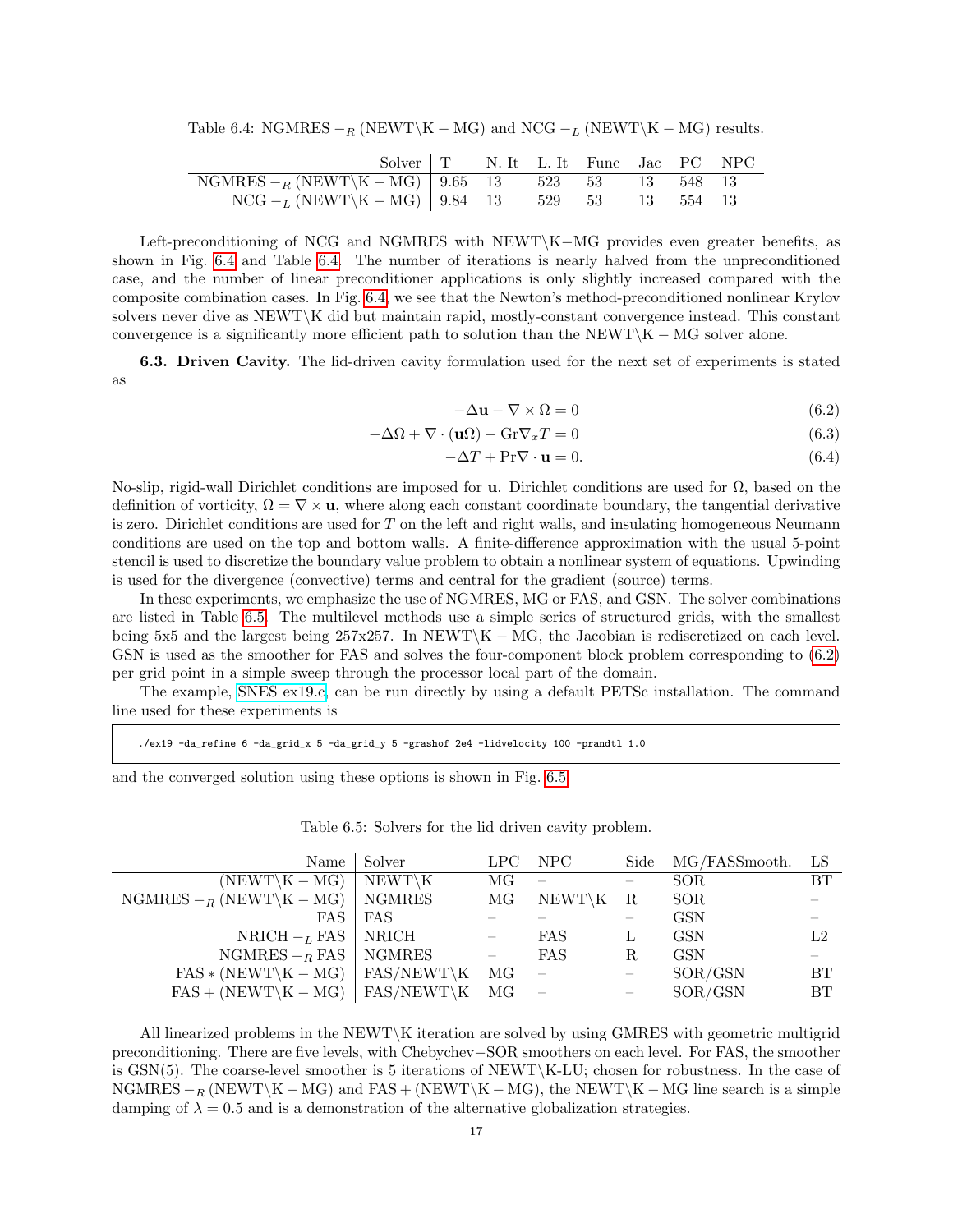<span id="page-17-0"></span>

Fig. 6.5:  $\mathbf{u}_x$ ,  $\mathbf{u}_y$ , and Temperature profiles for the lid drive cavity solution.

In these experiments we emphasize the total number of V-cycles, linear and nonlinear, since they are dominate the total run-time and contain the lion's share of the communication and FLOPs.



Fig. 6.6: NGMRES  $-$ <sub>R</sub> (NEWT\K – MG) and (NEWT\K – MG) convergence.

Table 6.6: NGMRES  $-<sub>R</sub>$  (NEWT\K – MG) and (NEWT\K – MG) results.

<span id="page-17-1"></span>

| Solver   T N. It L. It Func Jac PC NPC              |  |  |  |  |
|-----------------------------------------------------|--|--|--|--|
| $NGMRES - R(NEWT\{K-MG\})$ 7.48 10 220 21 50 231 10 |  |  |  |  |
| $(NEWT\ K - MG)$   9.83 17 352 34 85 370 -          |  |  |  |  |

In Table [6.6,](#page-17-1) we see that Newton's method converges in 17 iterations, with 370 total V-cycles. Using NGMRES instead of a line search provides some benefit, as NGMRES−(NEWT\K−MG) takes 231 V-cycles and 10 iterations total.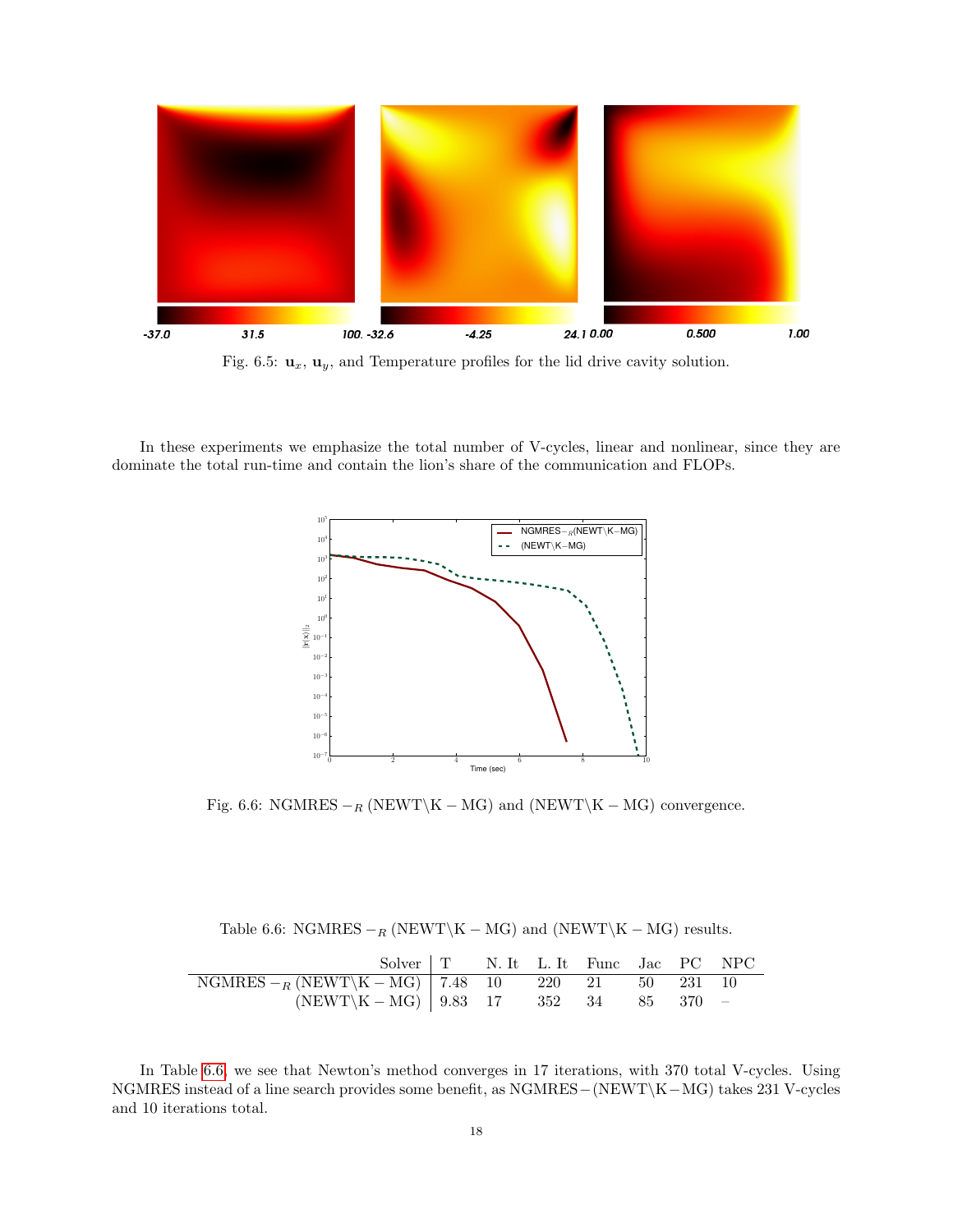

Fig. 6.7: NGMRES  $-<sub>R</sub>$  FAS, NRICH  $-<sub>L</sub>$  FAS, and FAS convergence.

Table 6.7: NGMRES  $-<sub>R</sub>$  FAS, NRICH  $-<sub>L</sub>$  FAS, and FAS results.

| Solver   T N. It L. It Func Jac PC NPC     |  |                               |  |  |
|--------------------------------------------|--|-------------------------------|--|--|
| NGMRES $-R$ FAS   1.91 24 0 447 83 166 24  |  |                               |  |  |
| NRICH $-L$ FAS   3.20 50 0 1180 192 384 50 |  |                               |  |  |
|                                            |  | FAS 6.23 162 0 2382 377 754 - |  |  |

<span id="page-18-0"></span>The additive composite combination has the added benefit that the line search in NEWT\K – MG may be turned off, reducing the number of function evaluations needed. Line search globalization as used by NRICH  $-L$  FAS takes 50 V-cycles, at the expense of three more fine-level function evaluations per iteration. NGMRES  $-$ R FAS reducing the number of V-cycles to 24 at the expense of more communication.



Fig. 6.8: FAS  $*(NEWT\K - MG)$  and FAS + (NEWT\K – MG) convergence.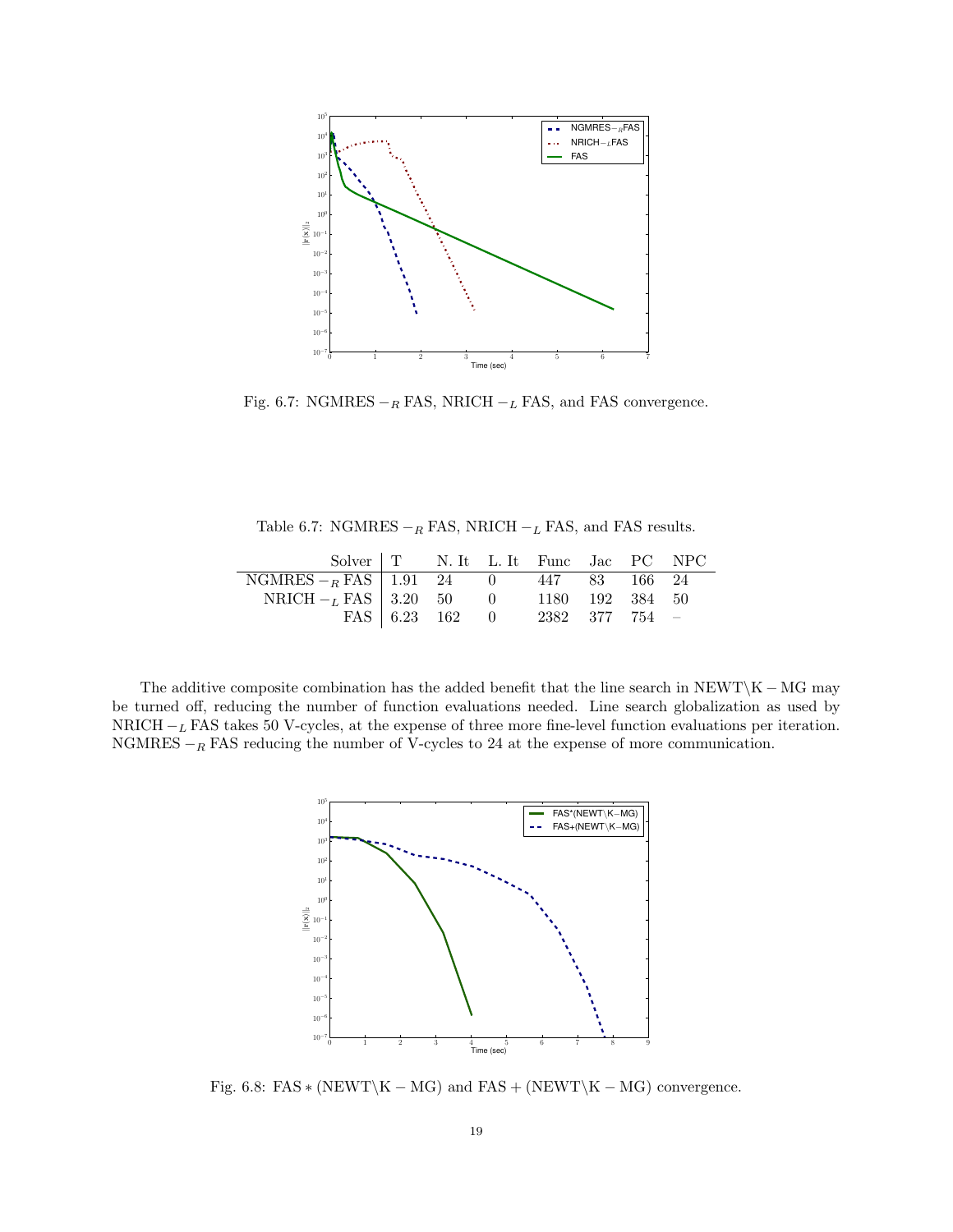<span id="page-19-0"></span>Table 6.8: FAS  $*(NEWT\K - MG)$  and FAS + (NEWT\K – MG) results.

| Solver   T N. It L. It Func Jac PC NPC           |  |  |  |  |
|--------------------------------------------------|--|--|--|--|
| $FAS * (NEWT \ K - MG)   4.01 5 80 103 45 125 -$ |  |  |  |  |
| $FAS + (NEWT \ K - MG)$ 8.07 10 197 232 90 288 - |  |  |  |  |

Composed nonlinear methods are shown in Table [6.8.](#page-19-0) Multiplicative and additive composite combinations consisting of FAS and NEWT\K−MG reduce the total number of V-cycles to 130 and 298, respectively. Note in Fig. [6.8](#page-18-0) that both the additive and multiplicative solvers show that combining FAS and NEWT\K-MG may effectively speed solution, with multiplicative combination being significantly more effective.

The driven cavity problem may be difficult to converge with a standard Newton's method. However, it can be efficiently solved by using an accelerated nonlinear multilevel methods, or by a composite combination of nonlinear and linear multilevel methods. We note that, much like the elasticity problem in Section [6.2,](#page-13-1) other composite combinations may also be used here.

**6.4.** p-Laplacian. The regularized p-Laplacian formulation used for these experiments is

$$
-\nabla \cdot ((\epsilon^2 + \frac{1}{2}|\nabla u|^2)^{(p-2)/2} \nabla u) = c,
$$

<span id="page-19-1"></span>where  $\epsilon = 10^{-5}$  is the regularization parameter and p the exponent of the Laplacian. When  $p = 2$  the p-Laplacian reduces to the Poisson equation. We consider the case where  $p = 5$  and  $c = 0.1$ . The domain is  $[-1, 1] \times [-1, 1]$  and the initial guess is  $u_0(x, y) = xy(1 - x^2)(1 - y^2)$ . The initial and converged solutions are shown in Fig. [6.9.](#page-19-1)



Fig. 6.9: Initial and converged solutions to the  $p = 5$  p-Laplacian.

The example, [SNES ex15.c,](http://www.mcs.anl.gov/petsc/petsc-current/src/snes/examples/tutorials/ex15.c.html) can be run directly by using a default PETSc installation. The command line used for these experiments is

./ex15 -da\_refine 7 -da\_overlap 6 -p 5.0 -lambda 0.0 -source 0.1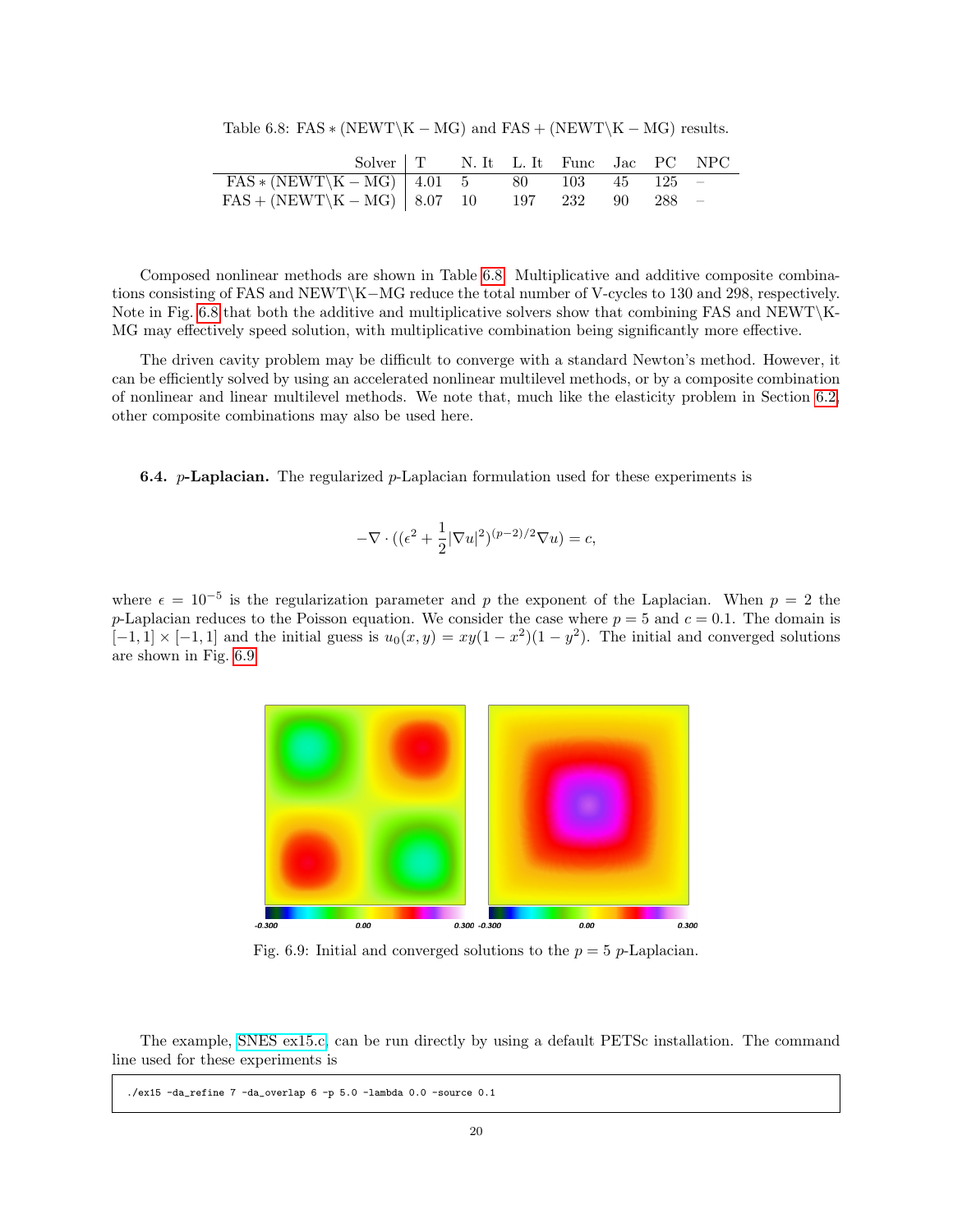<span id="page-20-0"></span>Table 6.9: Solvers for the p-Laplacian problem. Solver denotes outer solver, LPC denotes the linear PC when applicable, NPC denotes the nonlinear PC when applicable, Side denotes the type of preconditioning, SubPC denotes the linear solver at the block level, and LS denotes outer line search.

| Name                     | Solver       | LPC        | NPC         | Side | SubPC | LS        |
|--------------------------|--------------|------------|-------------|------|-------|-----------|
| $NEWT \K - ASM$          | NEWT\K       | <b>ASM</b> |             |      | LU    | <b>BT</b> |
| QN                       | QN           |            |             |      |       | CP        |
| RAS                      | RAS          |            |             |      | LU    | CP        |
| $RAS + (NEWT\K - ASM)$   | $RAS/NEWT\K$ | ASM        |             |      | LU    | <b>BT</b> |
| $RAS * (NEWT \ K - ASM)$ | $RAS/NEWT\K$ | <b>ASM</b> |             |      | LU    | <b>BT</b> |
| <b>ASPIN</b>             | $NEWT\K$     |            | <b>NASM</b> |      | LU    | <b>BT</b> |
| NRICH $-L$ (RAS)         | <b>NRICH</b> |            | <b>RAS</b>  | L    | LU    | CP        |
| $QN - L$ (RAS)           | QΝ           |            | RAS         |      | LU    | CP        |

<span id="page-20-2"></span>We concentrate on additive Schwarz and QN methods, as listed in Table [6.9.](#page-20-0) We will show that it is a combination with distinct advantages. This problem has difficult local nonlinearity that may stifle global solvers, so the local solvers should be an efficient remedy. We also consider a composite combination of Newton's method with RAS and nonlinear preconditioning of Newton's method in the form of ASPIN. NASM, RAS, and linear ASM all have single subdomains on each processor that overlap each other by 6 grid points.



Fig. 6.10: QN, RAS, and  $(NEWT\K - ASM)$  convergence.

Table 6.10: QN, RAS, and (NEWT\K – ASM) results.

<span id="page-20-1"></span>

| Solver   T N. It L. It Func Jac PC NPC          |                                |  |  |  |
|-------------------------------------------------|--------------------------------|--|--|--|
|                                                 | $QN$   12.24 2960 0 5921 - - - |  |  |  |
|                                                 | RAS 12.94 352 0 1090 352 352 - |  |  |  |
| $(NEWT\{K-ASM\})$ 34.57 124 3447 423 124 3574 - |                                |  |  |  |

Table [6.10](#page-20-1) contains results for the uncomposed solvers. The default solver,  $NEWT\K - ASM$ , takes a large number of outer Newton's method iterations and inner GMRES − ASM iterations. Unpreconditioned QN is able to converge to the solution efficiently and will be hard to beat. QN stores up to 10 previous solutions and residuals. RAS set to do one local Newton's method iteration per subdomain per outer iteration proves to be efficient on its own after some initial problems, as shown in Fig. [6.10.](#page-20-2)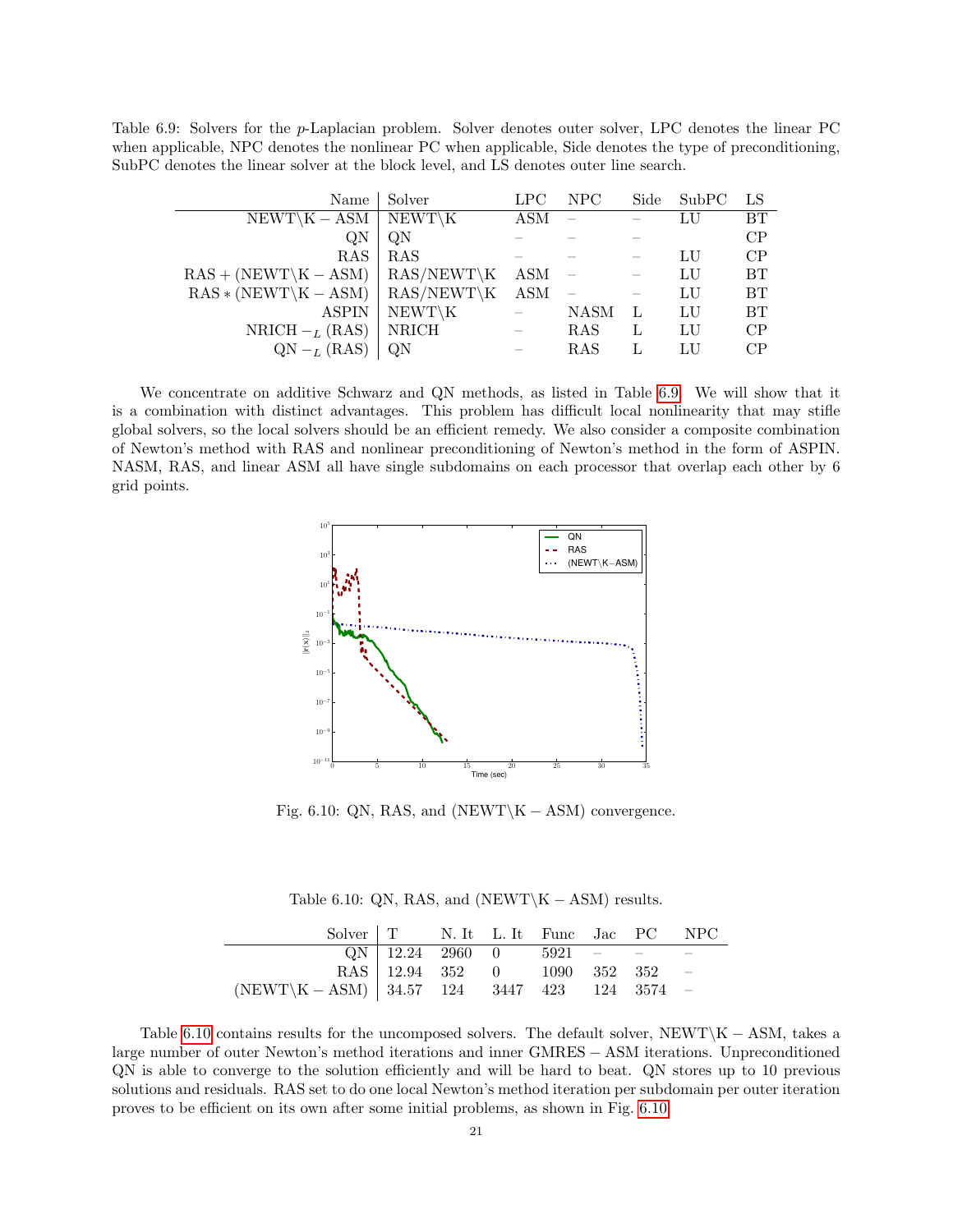<span id="page-21-1"></span>

Fig. 6.11:  $RAS * (NEWT \ K - ASM)$  and  $RAS + (NEWT \ K - ASM)$  convergence.

<span id="page-21-0"></span>Table 6.11:  $RAS * (NEWT \ K - ASM)$  and  $RAS + (NEWT \ K - ASM)$  results.

| Solver   T N. It L. It Func Jac PC NPC              |  |  |  |  |
|-----------------------------------------------------|--|--|--|--|
| $RAS * (NEWT \ X - ASM)$ 9.69 24 750 142 48 811 -   |  |  |  |  |
| $RAS + (NEWT\K - ASM)$   12.78 33 951 232 66 1023 - |  |  |  |  |

<span id="page-21-2"></span>In Table [6.11](#page-21-0) and Fig. [6.11,](#page-21-1) we show how Newton's method may be dramatically improved by composite combination with RAS and NASM. The additive composite combination reduces the number of outer iterations substantially. The multiplicative composite combination is even more effective, reducing the number of outer iterations by a factor of 5 and decreasing run-time by a factor of around 4.



Fig. 6.12: QN  $-_{L}$  RAS , ASPIN, and NRICH  $-_{L}$  RAS convergence.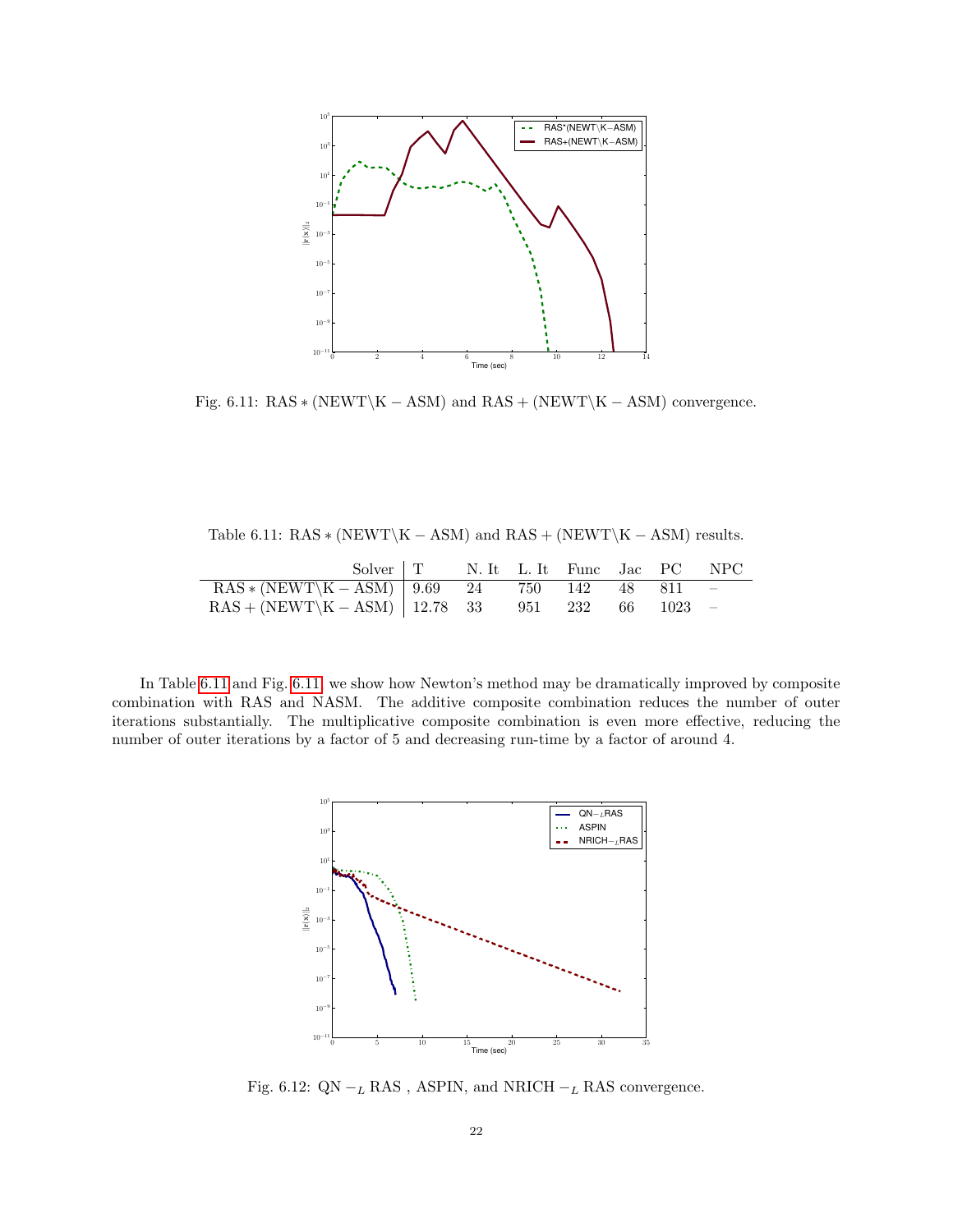Table 6.12: QN  $-L$  RAS, ASPIN, and NRICH  $-L$  RAS results.

<span id="page-22-0"></span>

| Solver   T N. It L. It Func Jac PC NPC                                                                    |  |  |  |  |
|-----------------------------------------------------------------------------------------------------------|--|--|--|--|
| $QN - L RAS$ 7.02 92 0 410 185 185 185                                                                    |  |  |  |  |
| ASPIN 9.30 13 332 307 179 837 19                                                                          |  |  |  |  |
| $\begin{array}{c ccccc} \text{NRICH}-_L\text{RAS} & 32.10 & 308 & 0 & 1889 & 924 & 924 & 924 \end{array}$ |  |  |  |  |

The results for left-preconditioned methods are shown in Table [6.12](#page-22-0) and Fig. [6.12.](#page-21-2) ASPIN is competitive, taking 13 iterations and having similar performance characteristics to the multiplicative composite combination solver listed in Table [6.11.](#page-21-0) The subdomain solvers for ASPIN are set to converge to a relative tolerance of  $10^{-3}$  or 20 inner iterations. Underresolving the local problems provides an inadequate search direction and causes ASPIN to stagnate. The linear GMRES iteration also is converged to  $10^{-3}$ .

The most impressive improvements can be achieved by weakening RAS, as demonstrated above, and using it as a nonlinear preconditioner. Simple NRICH acceleration does not provide much benefit compared with raw RAS with respect to outer iterations, and the preconditioner applications in the line search cause significant overhead. However, QN using weakened RAS as the left-preconditioned function proves to be the most efficient solver for this problem, taking 185 Newton's method steps per subdomain. Both NRICH and QN stagnate if the original function is used in the line search instead of the preconditioned one. Subdomain QN methods [\[41\]](#page-28-27) have been proposed before but built by using block approximate Jacobian inverses instead of working on the preconditioned system like ASPIN. As implemented here,  $QN - L$  RAS and ASPIN both construct left-preconditioned residuals and approximate preconditioned Jacobian constructions; both end up being very efficient.

7. Conclusion. The combination of solvers using nonlinear composition, when applied carefully, may greatly improve the convergence properties of nonlinear solvers. Hierarchical and multilevel inner solvers allow for high arithmetic intensity and low communication algorithms, making nonlinear composition a good option for extreme-scale nonlinear solvers.

Our experimentation, both in this document and others, has shown that what works best when using nonlinear composition varies from problem to problem. Nonlinear composition introduces a slew of additional solver parameters at multiple levels of the hierarchy that may be tuned for optimal performance and robustness. A particular problem may be amenable to a simple solver, such as NCG, or to a combination of multilevel solvers, such as  $FAS * (NEWT\K - MG)$ . The implementation in PETSc [\[3\]](#page-26-2), as described in Appendix [A,](#page-22-1) allows for a great deal of flexibility in user choice of solver compositions.

Admittedly, we have been fairly conservative in the scope of our solver combinations. Our almostcomplete restriction to combinations of a globalized method and a decomposition method is somewhat artificial in the nonlinear case. Without this restriction, however, the combinatorial explosion of potential methods would quickly make the scope of this paper untenable. Users may experiment, for their particular problem, with combinations of some number of iterations of arbitrary combinations of nonlinear solvers, with nesting much deeper than we explore here.

The use of nonlinear preconditioning allows for solvers that are more robust to difficult nonlinear problems. While effective linear preconditioners applied to the Jacobian inversion problem may speed the convergence of the inner solves, lack of the convergence of the outer Newton's method iteration may doom the solve. With nonlinear preconditioning, the inner and outer treatment of the nonlinear problem allows for very rapid solution. Nonlinear preconditioning and composite combination solvers allow for both efficiency and robustness gains, and the widespread adoption of these techniques would reap major benefits for computational science.

<span id="page-22-1"></span>Acknowledgments. The authors were supported by the U.S. Department of Energy, Office of Science. Advanced Scientific Computing Research, under Contract DE-AC02-06CH11357. We thank Jed Brown for many meaningful discussions and suggestions.

Appendix A. Implementation in PETSc. The solvers in this work are available in the current release of PETSc. Like all the other solvers in PETSc, the composable solvers can be customized from the command line. Any nonlinear solver may be composed with another, including smoothers for FAS and subproblem solvers for NASM. In contrast to linear preconditioning, all the solvers are of the nonlinear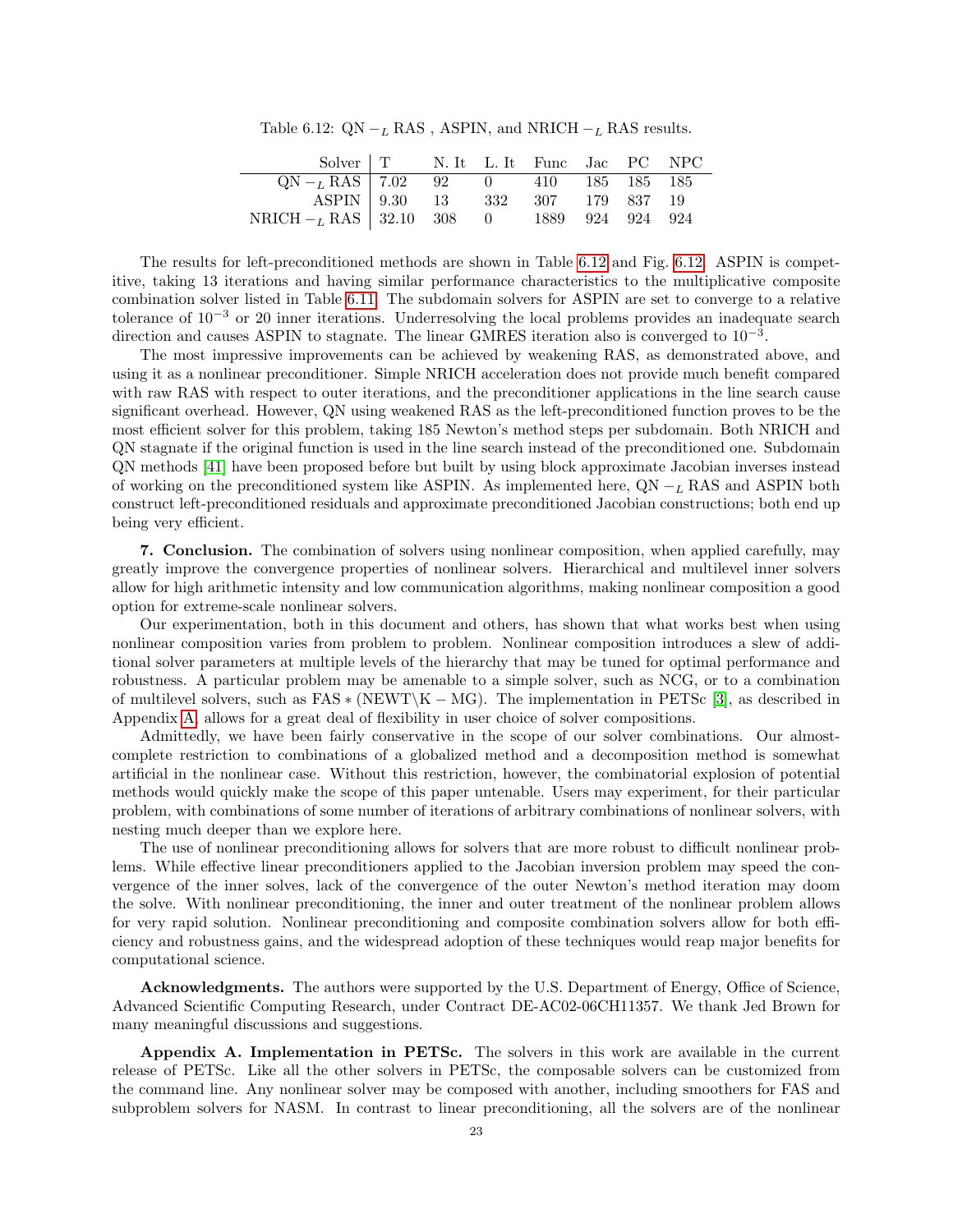solver type SNES rather than differentiating between solvers (KSP) and preconditioners (PC) as on the linear side. As with the linear solvers, subsolvers may be set up recursively, with option prefixes inherited down the chain of solvers as they are built. The options in Table [A.1](#page-23-0) allow for the basic construction of nonlinear solvers from the PETSc command line.

<span id="page-23-0"></span>

| Command Line Option     |                  | Description                                           |
|-------------------------|------------------|-------------------------------------------------------|
| -snes_type              | newtonls         | Outer nonlinear solver type                           |
|                         | composite        |                                                       |
|                         | ngmres           |                                                       |
|                         | ncg              |                                                       |
|                         | qn               |                                                       |
|                         | fas              |                                                       |
|                         | nasm             |                                                       |
|                         | nrichardson      |                                                       |
|                         | aspin            |                                                       |
| -snes_npc_side          | right            | Nonlinear left or right-preconditioning               |
|                         | left             |                                                       |
| -npc_snes_type          | see-snes_type    | Type of nonlinear preconditioner                      |
| -snes_function_type     | preconditioned   | Preconditioned function for convergence test          |
|                         | unpreconditioned | Original function for convergence test                |
| -snes_linesearch_type   | bt               | Type of line search                                   |
|                         | $12 \,$          |                                                       |
|                         | cp               |                                                       |
|                         | basic            | Simple damping                                        |
| -snes_linesearch_max_it |                  | Max. number of line search iterations                 |
| -snes_linesearch_order  |                  | Polynomial order of the line search where appropriate |

|  |  |  | Table A.1: Options for the composable solvers available in PETSc |  |  |  |  |
|--|--|--|------------------------------------------------------------------|--|--|--|--|
|--|--|--|------------------------------------------------------------------|--|--|--|--|

<span id="page-23-1"></span>The relevant options for controlling -snes\_type fas, -snes\_type nasm, and -snes\_type composite are listed in Table [A.2.](#page-23-1)

| Command Line Option    |                            | Description                                         |
|------------------------|----------------------------|-----------------------------------------------------|
| -snes_fas_levels       |                            | Number of levels used for FAS                       |
| $-snes_fas_type$       | multiplicative             | Multiplicative FAS                                  |
|                        | additive                   | <b>Additive FAS</b>                                 |
| -snes_fas_cycles       | $1$ for V, $2$ for W, etc. | Number of cycles                                    |
| $-fas_{levels}$        |                            | Control of level SNES, KSP, PC, etc.                |
| $-fas\_coarse$         |                            | Control of coarse SNES, KSP, PC, etc.               |
| $-$ snes_nasm_type     | basic                      | NASM update with full overlap                       |
|                        | restrict                   | RAS update                                          |
| -snes_nasm_damping     |                            | Damping for the subdomain updates                   |
| $-sub$                 |                            | Control of subdomain SNES, KSP, PC, etc.            |
| -snes_composite_type   | additive                   | Additive composite combination of the solvers       |
|                        | multiplicative             | Multiplicative composite combination of the solvers |
|                        | additiveoptimal            | Residual-minimizing additive composite combination  |
| -snes_composite_sneses | any snes types             | Comma-separated list of nonlinear solvers           |
| $-sub_n$               |                            | Control over subsolver $n$ 's SNES, KSP, PC, etc.   |

Not all the methods may be used in a black-box fashion, some requiring additional user input. To use nonlinear Gauss-Seidel, one must provide a mechanism for solving the local block problem, the efficiency of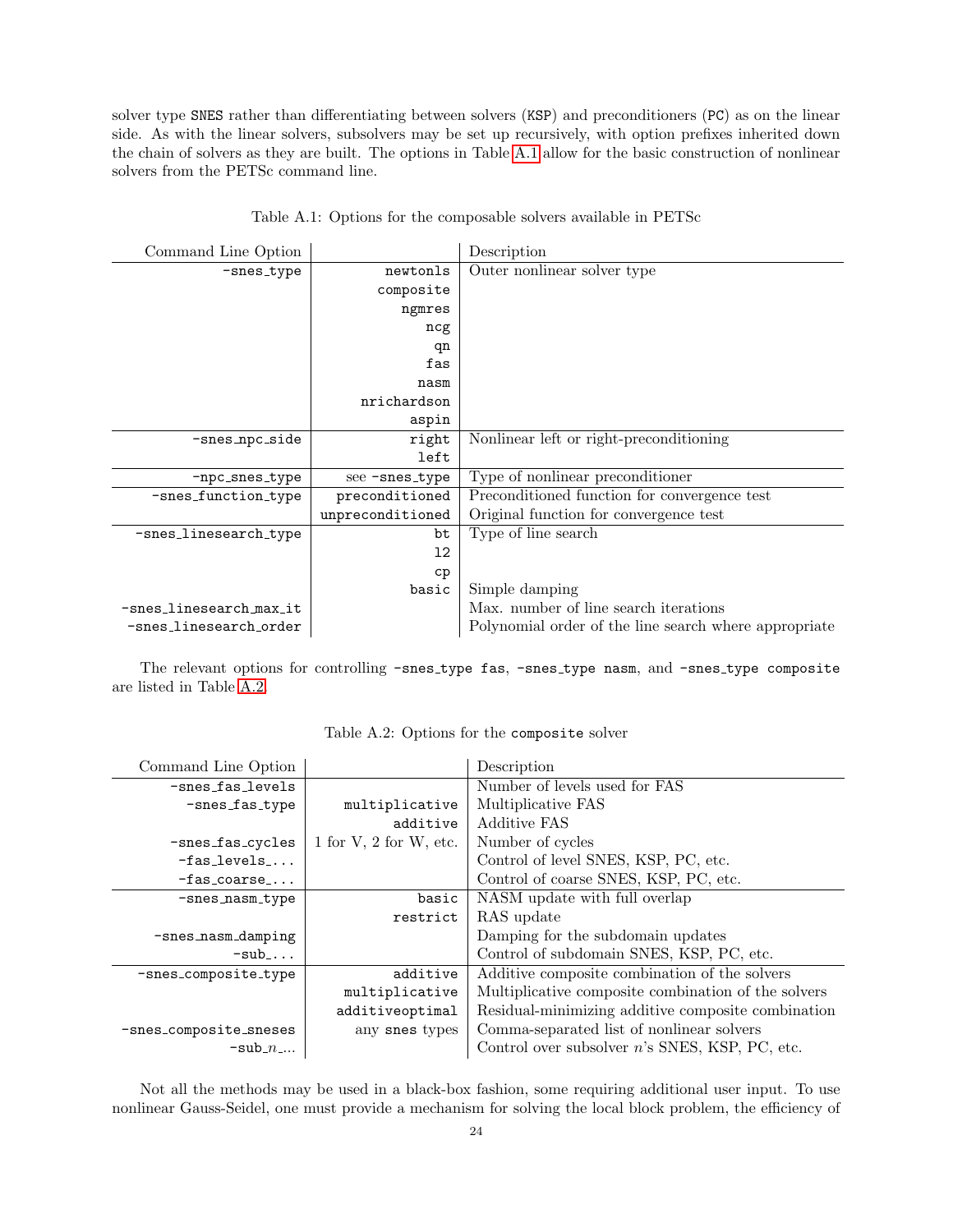which depends heavily on the choice of spatial discretization. However, a general user interface is provided for writing such routines. FAS requires a hierarchy of domains and NASM a set of subdomains. These may be user-provided but can be created automatically when using the PETSc structured grid class DMDA.

As an example of the type of tuning process required for using these solvers effectively, we return to the problem introduced in Section [6.3.](#page-16-3) For Grashof number  $Gr < 10^4$  and Prandtl number  $Pr = 1.0$ , Newton's method converges well:

```
./ex19 -lidvelocity 100 -grashof 1e4 -da_refine 4 -pc_type lu -snes_monitor_short -snes_converged_reason
lid velocity = 100, prandtl # = 1, grashof # = 10000
  0 SNES Function norm 715.271
  1 SNES Function norm 623.41
  2 SNES Function norm 510.225
  3 SNES Function norm 382.172
  4 SNES Function norm 375.414
  5 SNES Function norm 10.634
  6 SNES Function norm 0.269178
  7 SNES Function norm 0.00110921
  8 SNES Function norm 1.09139e-09
Nonlinear solve converged due to CONVERGED_FNORM_RELATIVE iterations 8
```
For higher Grashof number, Newton's method stagnates

./ex19 -lidvelocity 100 -grashof 5e4 -da\_refine 4 -pc\_type lu -snes\_monitor\_short -snes\_converged\_reason

```
lid velocity = 100, prandtl # = 1, grashof # = 500000 SNES Function norm 1228.95
 1 SNES Function norm 1132.29
 2 SNES Function norm 1026.17
 3 SNES Function norm 925.717
            .
            .
 .
28 SNES Function norm 585.142
 29 SNES Function norm 585.142
 30 SNES Function norm 585.142
```
It also fails with the standard continuation strategy from coarser meshes, obtained by using -snes\_grid\_sequence. We next try nonlinear multigrid, in the hope that multiple updates from a coarse solution are sufficient, using GS as the nonlinear smoother,

```
./ex19 -lidvelocity 100 -grashof 5e4 -da_refine 4 -snes_monitor_short -snes_converged_reason
  -snes_type fas -fas_levels_snes_type gs -fas_levels_snes_max_it 6
lid velocity = 100, prandtl # = 1, grashof # = 500000 SNES Function norm 1228.95
  1 SNES Function norm 574.793
  2 SNES Function norm 513.02
  3 SNES Function norm 216.721
  4 SNES Function norm 85.949
Nonlinear solve did not converge due to DIVERGED_INNER iterations 4
Number of SNES iterations = 4
```
But inner iteration fails, likely on the coarse grid. We can turn on monitoring of the coarse solve.

```
./ex19 -lidvelocity 100 -grashof 5e4 -da_refine 4 -snes_monitor_short -snes_converged_reason
 -snes_type fas -fas_levels_snes_type gs -fas_levels_snes_max_it 6 -fas_coarse_snes_converged_reason
lid velocity = 100, prandtl # = 1, grashof # = 500000 SNES Function norm 1228.95
         Nonlinear solve converged due to CONVERGED_FNORM_RELATIVE iterations 12
  1 SNES Function norm 574.793
          Nonlinear solve did not converge due to DIVERGED_MAX_IT iterations 50
  2 SNES Function norm 513.02
         Nonlinear solve did not converge due to DIVERGED_MAX_IT iterations 50
  3 SNES Function norm 216.721
          Nonlinear solve converged due to CONVERGED_FNORM_RELATIVE iterations 22
  4 SNES Function norm 85.949
         Nonlinear solve did not converge due to DIVERGED_LINE_SEARCH iterations 42
Nonlinear solve did not converge due to DIVERGED_INNER iterations 4
Number of SNES iterations = 4
```
We discover that the line search is the culprit. Turning off the line search, we again see stagnation of the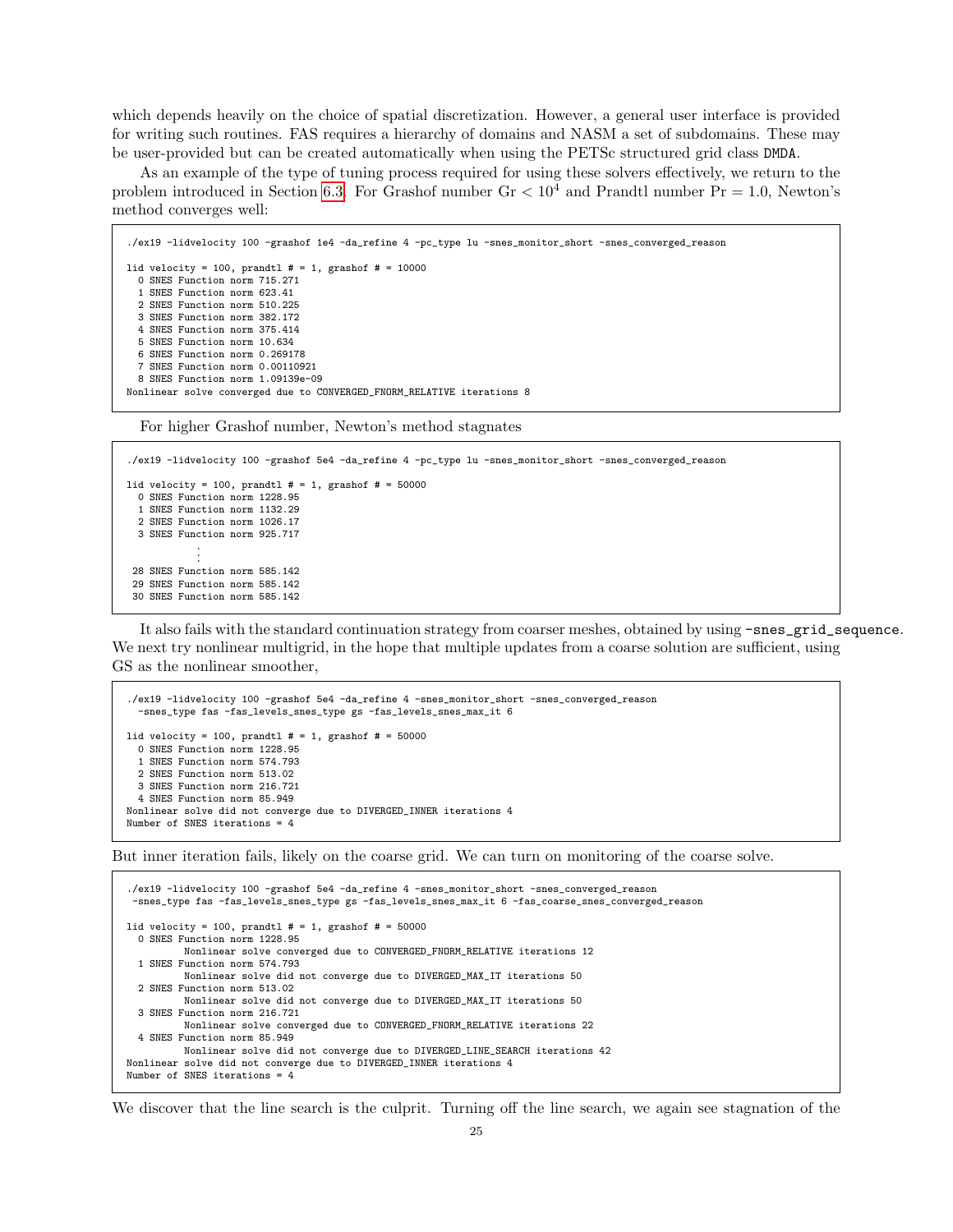FAS iteration.

```
./ex19 -lidvelocity 100 -grashof 5e4 -da_refine 4 -snes_monitor_short -snes_converged_reason
 -snes_type fas -fas_levels_snes_type gs -fas_levels_snes_max_it 6
   -fas_coarse_snes_linesearch_type basic -fas_coarse_snes_converged_reason
lid velocity = 100, prandtl # = 1, grashof # = 500000 SNES Function norm 1228.95
         Nonlinear solve converged due to CONVERGED_FNORM_RELATIVE iterations 6
  1 SNES Function norm 574.793
         Nonlinear solve did not converge due to DIVERGED_MAX_IT iterations 50
  2 SNES Function norm 1310.72
         Nonlinear solve converged due to CONVERGED_FNORM_RELATIVE iterations 12
  3 SNES Function norm 1279.59
         Nonlinear solve converged due to CONVERGED_FNORM_RELATIVE iterations 18
 .
 .
 .
40 SNES Function norm 72.966
         Nonlinear solve converged due to CONVERGED_FNORM_RELATIVE iterations 6
 41 SNES Function norm 78.7599
         Nonlinear solve converged due to CONVERGED_FNORM_RELATIVE iterations 5
 42 SNES Function norm 73.0625
         Nonlinear solve converged due to CONVERGED_FNORM_RELATIVE iterations 6
 43 SNES Function norm 78.8552
         Nonlinear solve converged due to CONVERGED_FNORM_RELATIVE iterations 5
 44 SNES Function norm 73.158
          Nonlinear solve converged due to CONVERGED_FNORM_RELATIVE iterations 6
```
A nonlinear accelerator, NRICH, can be added to the FAS in the same way that linear multigrid is accelerated with a Krylov method.

```
./ex19 -lidvelocity 100 -grashof 5e4 -da_refine 4 -snes_monitor_short -snes_converged_reason
 -snes_type nrichardson -npc_snes_max_it 1 -npc_snes_type fas
   -npc_fas_coarse_snes_converged_reason
   -npc_fas_levels_snes_type gs -npc_fas_levels_snes_max_it 6
   -npc_fas_coarse_snes_linesearch_type basic
lid velocity = 100, prandtl # = 1, grashof # = 500000 SNES Function norm 1228.95
    Nonlinear solve converged due to CONVERGED_FNORM_RELATIVE its 6
  1 SNES Function norm 552.271
    Nonlinear solve converged due to CONVERGED_FNORM_RELATIVE its 27
  2 SNES Function norm 173.45
   Nonlinear solve converged due to CONVERGED_FNORM_RELATIVE its 45
  .
  .
  .
 43 SNES Function norm 3.45407e-05
    Nonlinear solve converged due to CONVERGED_SNORM_RELATIVE its 2
 44 SNES Function norm 1.6141e-05
   Nonlinear solve converged due to CONVERGED_SNORM_RELATIVE its 2
 45 SNES Function norm 9.13386e-06
Nonlinear solve converged due to CONVERGED_FNORM_RELATIVE iterations 45
```
We finally see convergence. The convergence is more rapid using NGMRES.

```
./ex19 -lidvelocity 100 -grashof 5e4 -da_refine 4 -snes_monitor_short -snes_converged_reason
 -snes_type ngmres -npc_snes_max_it 1 -npc_snes_type fas
   -npc_fas_coarse_snes_converged_reason
   -npc_fas_levels_snes_type gs -npc_fas_levels_snes_max_it 6
   -npc_fas_coarse_snes_linesearch_type basic
lid velocity = 100, prandtl # = 1, grashof # = 50000
  0 SNES Function norm 1228.95
    Nonlinear solve converged due to CONVERGED_FNORM_RELATIVE its 6
  1 SNES Function norm 538.605
    Nonlinear solve converged due to CONVERGED_FNORM_RELATIVE its 13
  2 SNES Function norm 178.005
    Nonlinear solve converged due to CONVERGED_FNORM_RELATIVE its 24
  .
  .
  .
 27 SNES Function norm 0.000102487
   Nonlinear solve converged due to CONVERGED_FNORM_RELATIVE its 2
 28 SNES Function norm 4.2744e-05
   Nonlinear solve converged due to CONVERGED_SNORM_RELATIVE its 2
 29 SNES Function norm 1.01621e-05
```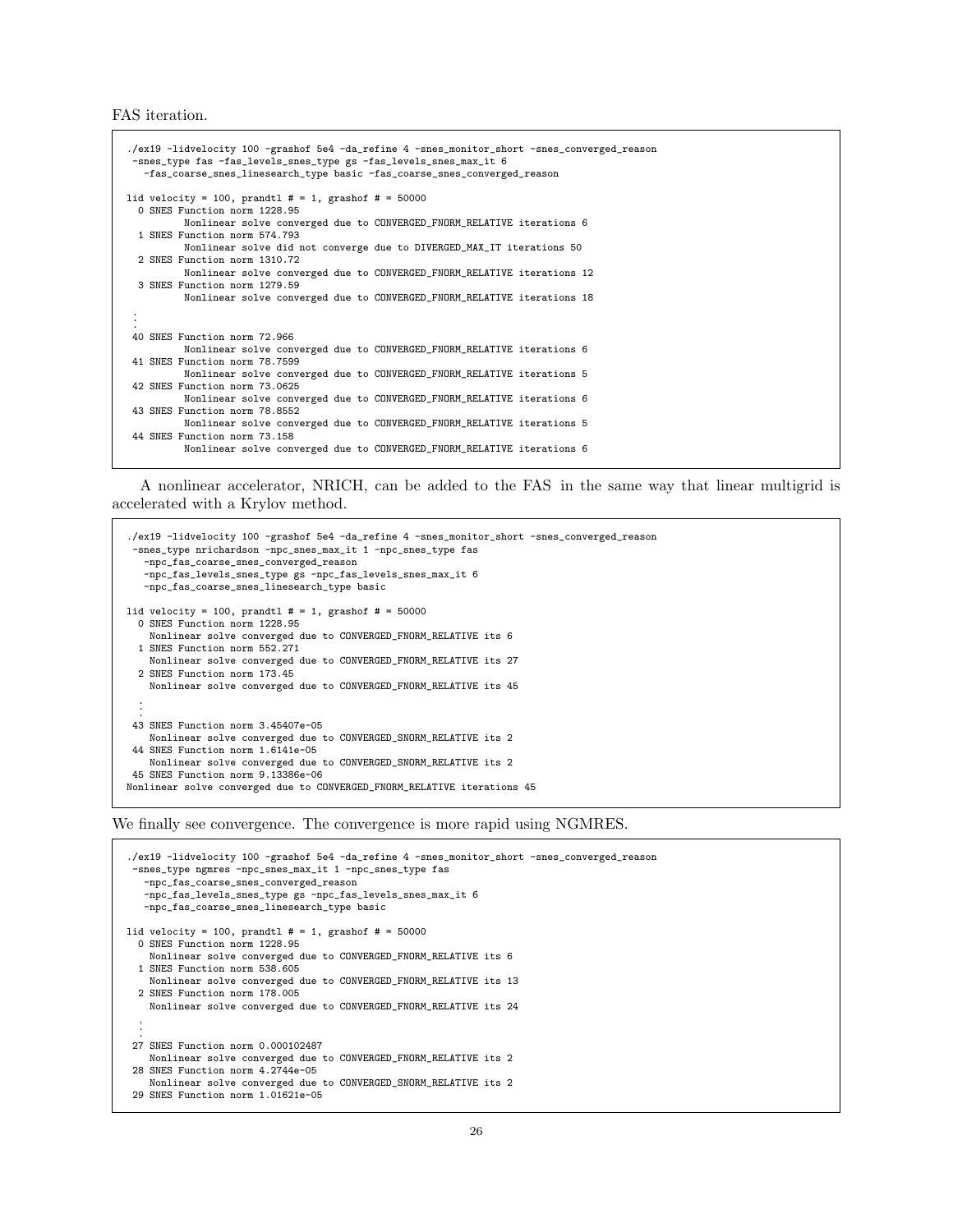Nonlinear solve converged due to CONVERGED\_FNORM\_RELATIVE iterations 29

And can be restored to a few iterates by increasing the power of the nonlinear smoothers in FAS.

```
./ex19 -lidvelocity 100 -grashof 5e4 -da_refine 4 -snes_monitor_short -snes_converged_reason
 -snes_type ngmres -npc_snes_max_it 1 -npc_snes_type fas
   -npc_fas_levels_snes_type newtonls -npc_fas_levels_snes_max_it 6
   -npc_fas_levels_snes_linesearch_type basic
   -npc_fas_levels_snes_max_linear_solve_fail 30 -npc_fas_levels_ksp_max_it 20
   -npc_fas_coarse_snes_linesearch_type basic
lid velocity = 100, prandtl # = 1, grashof # = 500000 SNES Function norm 1228.95
  1 SNES Function norm 0.1935
  2 SNES Function norm 0.0179938
  3 SNES Function norm 0.00223698
  4 SNES Function norm 0.000190461
  5 SNES Function norm 1.6946e-06
Nonlinear solve converged due to CONVERGED_FNORM_RELATIVE iterations 5
Number of SNES iterations = 5
```
One may also choose composite combination instead of preconditioning. An additive combination of single iterations of FAS and Newton's method may be used to effectively separate the regimes in which FAS converges well from the basin of convergence and choose the optimal combination of the two iteration per iteration.

```
./ex19 -lidvelocity 100 -grashof 5e4 -da_refine 4 -snes_monitor_short -snes_converged_reason
 -snes_type composite -snes_composite_type additiveoptimal -snes_composite_sneses fas,newtonls
   -sub_0_fas_levels_snes_type gs -sub_0_fas_levels_snes_max_it 6 -sub_0_fas_coarse_snes_linesearch_type basic
   -sub_1_snes_linesearch_type basic -sub_1_pc_type mg
lid velocity = 100, prandtl # = 1, grashof # = 500000 SNES Function norm 1228.95
  1 SNES Function norm 541.462
  2 SNES Function norm 162.92
  3 SNES Function norm 48.8138
  4 SNES Function norm 11.1822
  5 SNES Function norm 0.181469
  6 SNES Function norm 0.00170909
  7 SNES Function norm 3.24991e-08
Nonlinear solve converged due to CONVERGED_FNORM_RELATIVE iterations 7
Number of SNES iterations = 7
```
The composite combination may also be done multiplicatively, in which the weaker FAS iteration nudges the Newton's method close to the basin of convergence.

```
./ex19 -lidvelocity 100 -grashof 5e4 -da_refine 4 -snes_monitor_short -snes_converged_reason
 -snes_type composite -snes_composite_type multiplicative -snes_composite_sneses fas,newtonls
   -sub_0_fas_levels_snes_type gs -sub_0_fas_levels_snes_max_it 6
   -sub_0_fas_coarse_snes_linesearch_type basic -sub_1_snes_linesearch_type basic -sub_1_pc_type mg
lid velocity = 100, prandtl # = 1, grashof # = 50000
  0 SNES Function norm 1228.95
  1 SNES Function norm 544.404
  2 SNES Function norm 18.2513
  3 SNES Function norm 0.488689
  4 SNES Function norm 0.000108712
  5 SNES Function norm 5.68497e-08
Nonlinear solve converged due to CONVERGED_FNORM_RELATIVE iterations 5
Number of SNES iterations = 5
```
This kind of optimization can be carried out for difficult nonlinear systems, in much the same the way we approach linear systems, albeit with fewer analytical tools.

## REFERENCES

- <span id="page-26-1"></span>[1] ADVANCED MICRO DEVICES, AMD Opteron 6200 series quick reference quide, 2012.
- <span id="page-26-0"></span>[2] D. G. Anderson, Iterative procedures for nonlinear integral equations, Journal of the ACM, 12 (1965), pp. 547–560.
- <span id="page-26-2"></span>[3] S. Balay, J. Brown, K. Buschelman, V. Eijkhout, W. D. Gropp, D. Kaushik, M. G. Knepley, L. C. McInnes, B. F. Smith, and H. Zhang, PETSc users manual, Tech. Rep. ANL-95/11 - Revision 3.4, Argonne National Laboratory,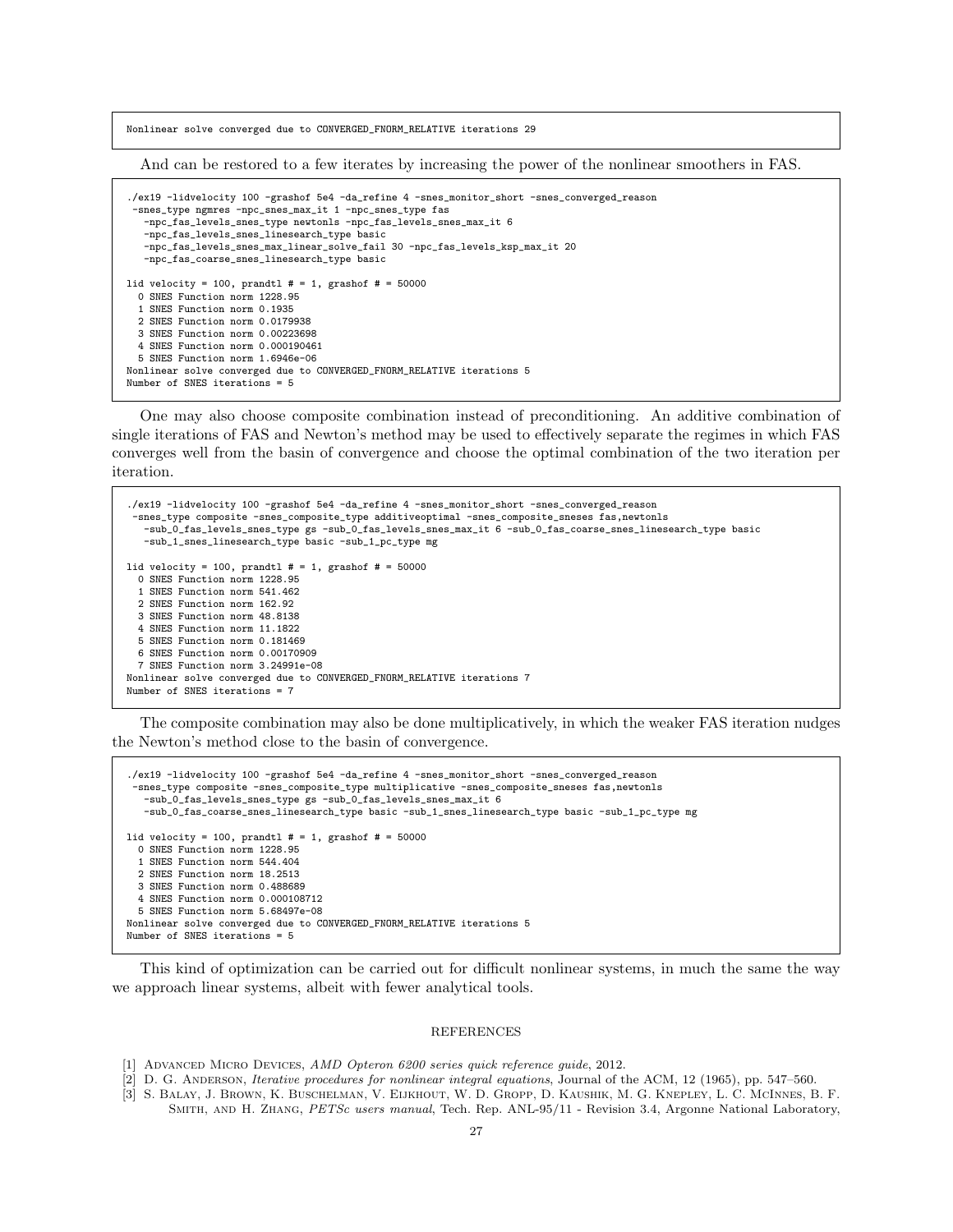2013.

- <span id="page-27-20"></span>[4] P. Birken and A. Jameson, On nonlinear preconditioners in Newton-Krylov methods for unsteady flows, International Journal for Numerical Methods in Fluids, 62 (2010), pp. 565–573.
- <span id="page-27-2"></span>[5] J. H. Bramble, Multigrid Methods, Longman Scientific and Technical, Essex, England, 1993.
- <span id="page-27-33"></span>[6] A. BRANDT, Multi-level adaptive solutions to boundary-value problems, Mathematics of computation, 31 (1977), pp. 333– 390.
- <span id="page-27-1"></span>[7] A. BRANDT, Multigrid techniques: 1984 guide with applications for fluid dynamics, Tech. Rep. GMD-Studien Nr. 85, Gesellschaft fur Mathematik und Dataenverarbeitung, 1984.
- <span id="page-27-34"></span>[8] A. BRANDT AND D. RON, *Multigrid solvers and multilevel optimization strategies*, in Multilevel Optimization and VLSI-CAD, Kluwer Academic Publishers, 2003, pp. 1–69.
- <span id="page-27-3"></span>[9] W. L. BRIGGS, V. E. HENSON, AND S. F. MCCORMICK, A Multigrid Tutorial (2nd ed.), Society for Industrial and Applied Mathematics, Philadelphia, PA, 2000.
- <span id="page-27-26"></span>[10] J. Brown and P. Brune, Low-rank quasi-Newton updates for robust Jacobian lagging in Newton-type methods, in International Conference on Mathematics and Computational Methods Applied to Nuclear Science and Engineering, 2013, pp. 2554–2565.
- <span id="page-27-4"></span>[11] P. BROWN AND A. HINDMARSH, Matrix-free methods for stiff systems of ODEs, SIAM Journal on Numerical Analysis, 23 (1986), pp. 610–638.
- <span id="page-27-8"></span>[12] X.-C. CAI, Nonlinear overlapping domain decomposition methods, Lecture Notes in Computational Science, 70 (2009), pp. 217–224.
- <span id="page-27-7"></span>[13] X.-C. Cai and D. E. Keyes, Nonlinearly preconditioned inexact Newton algorithms, SIAM J. Sci. Comput., 24 (2002), pp. 183–200.
- <span id="page-27-9"></span>[14] X.-C. CAI AND X. Li, Inexact Newton methods with restricted additive Schwarz based nonlinear elimination for problems with high local nonlinearity, SIAM Journal on Scientific Computing, 33 (2011), pp. 746–762.
- <span id="page-27-18"></span>[15] N. CARLSON AND K. MILLER, Design and application of a gradient-weighted moving finite element code I: In one dimension, SIAM Journal on Scientific Computing, 19 (1998), pp. 728–765.
- <span id="page-27-6"></span>[16] T. Chan and K. Jackson, Nonlinearly preconditioned Krylov subspace methods for discrete Newton algorithms, SIAM Journal on Scientific and Statistical Computing, 5 (1984), pp. 533–542.
- <span id="page-27-14"></span>[17] P. CRESTA, O. ALLIX, C. REY, AND S. GUINARD, Nonlinear localization strategies for domain decomposition methods: Application to post-buckling analyses, Computer Methods in Applied Mechanics and Engineering, 196 (2007), pp. 1436–1446. Domain Decomposition Methods: recent advances and new challenges in engineering.
- <span id="page-27-28"></span>[18] Y. H. Dai and Y. Yuan, A nonlinear conjugate gradient method with a strong global convergence property, SIAM Journal on Optimization, 10 (1999), pp. 177–182.
- <span id="page-27-19"></span>[19] H. DE STERCK, Steepest descent preconditioning for nonlinear GMRES optimization, Numerical Linear Algebra with Applications, 20 (2013), pp. 453–471.
- <span id="page-27-0"></span>[20] R. DEMBO, S. EISENSTAT, AND T. STEIHAUG, *Inexact Newton methods*, SIAM Journal on Numerical Analysis, 19 (1982), pp. 400–408.
- <span id="page-27-17"></span>[21] J. E. Dennis Jr. and R. B. Schnabel, Numerical Methods for Unconstrained Optimization and Nonlinear Equations, Prentice-Hall, Englewood Cliffs, NJ, 1983.
- <span id="page-27-25"></span>[22] V. Eyert, A comparative study on methods for convergence acceleration of iterative vector sequences, J. Comput. Phys., 124 (1996), pp. 271–285.
- <span id="page-27-23"></span>[23] H.-r. Fang and Y. Saad, Two classes of multisecant methods for nonlinear acceleration, Numer. Linear Algebra Appl., 16 (2009), pp. 197–221.
- <span id="page-27-30"></span>[24] R. FLETCHER, Practical Methods of Optimization, Volume 1, Wiley, 1987.
- <span id="page-27-27"></span>[25] R. FLETCHER AND C. M. REEVES, Function minimization by conjugate gradients, Computer Journal, 7 (1964), pp. 149– 154.
- <span id="page-27-16"></span>[26] A. A. GOLDSTEIN, On steepest descent, Journal of the Society for Industrial & Applied Mathematics, Series A: Control, 3 (1965), pp. 147–151.
- <span id="page-27-31"></span>[27] W. HACKBUSCH, Comparison of different multi-grid variants for nonlinear equations, ZAMM - Journal of Applied Mathematics and Mechanics / Zeitschrift fr Angewandte Mathematik und Mechanik, 72 (1992), pp. 148–151.
- <span id="page-27-32"></span>[28] V. E. HENSON, *Multigrid methods for nonlinear problems: an overview*, Proc. SPIE, 5016 (2003), pp. 36–48.
- <span id="page-27-29"></span>[29] M. R. HESTENES AND E. STEIFEL, Methods of conjugate gradients for solving linear systems, J. Research of the National Bureau of Standards, 49 (1952), pp. 409–436.
- <span id="page-27-15"></span>[30] F.-N. HWANG AND X.-C. CAI, A parallel nonlinear additive Schwarz preconditioned inexact Newton algorithm for incompressible Navier-Stokes equations, J. Comput. Phys., 204 (2005), pp. 666–691.
- <span id="page-27-21"></span>[31] J. E. D. Jr. and J. J. More, Quasi-Newton methods, motivation and theory, SIAM Review, 19 (1977), pp. 46–89.
- <span id="page-27-11"></span>[32] C. KELLEY AND D. KEYES, Convergence analysis of pseudo-transient continuation, SIAM J. Numerical Analysis, 35 (1998), pp. 508–523.
- <span id="page-27-24"></span>[33] C. T. KELLEY, *Iterative Methods for Linear and Nonlinear Equations*, SIAM, Philadelphia, 1995.
- <span id="page-27-22"></span>[34] H. KLIE AND M. F. WHEELER, Nonlinear Krylov-secant solvers, tech. rep., Dept. of Mathematics and inst. of Computational Engineering and Sciences, University of Texas at Austin, 2006.
- <span id="page-27-10"></span>[35] D. Knoll and P. McHugh, Enhanced nonlinear iterative techniques applied to a nonequilibrium plasma flow, SIAM Journal on Scientific Computing, 19 (1998), pp. 291–301.
- <span id="page-27-5"></span>[36] D. A. KNOLL AND D. E. KEYES, Jacobian-free Newton-Krylov methods: A survey of approaches and applications, J. Comp. Phys., 193 (2004), pp. 357–397.
- <span id="page-27-13"></span>[37] P. LADEVEZE, J.-C. PASSIEUX, AND D. NRON, The LATIN multiscale computational method and the proper generalized decomposition, Computer Methods in Applied Mechanics and Engineering, 199 (2010), pp. 1287 – 1296. Multiscale Models and Mathematical Aspects in Solid and Fluid Mechanics.
- <span id="page-27-12"></span>[38] P. LADEVÈZE AND J. SIMMONDS, Nonlinear computational structural mechanics: New approaches and non-incremental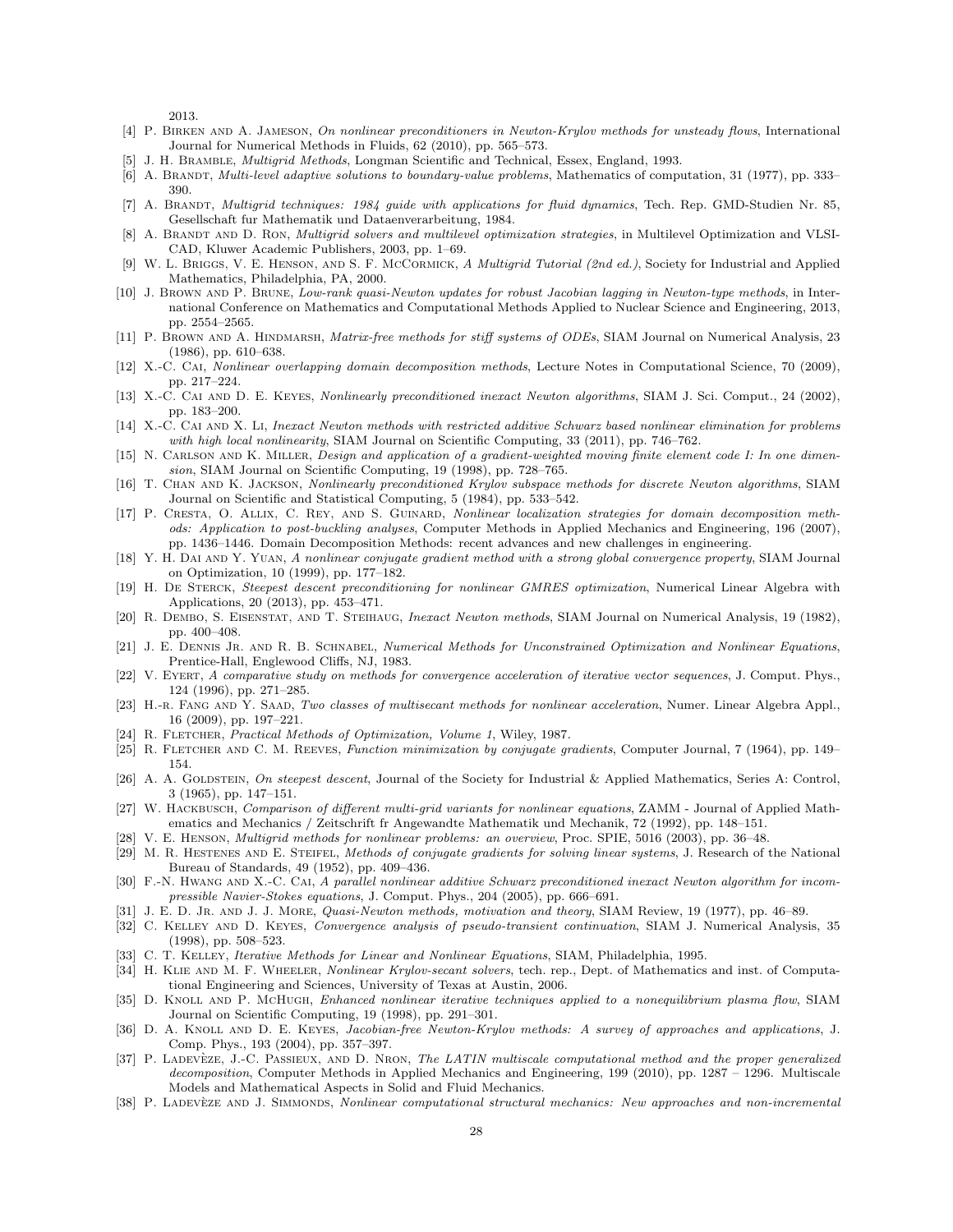methods of calculation, Mechanical Engineering Series, Springer, 1999.

- <span id="page-28-9"></span>[39] P. J. Lanzkron, D. J. Rose, and J. T. Wilkes, An analysis of approximate nonlinear elimination, SIAM Journal on Scientific Computing, 17 (1996), pp. 538–559.
- <span id="page-28-19"></span>[40] P. LOTT, H. WALKER, C. WOODWARD, AND U. YANG, An accelerated Picard method for nonlinear systems related to variably saturated flow, Advances in Water Resources, 38 (2012), pp. 92–101.
- <span id="page-28-27"></span>[41] J. M. MARTÍNEZ, SOR-secant methods, SIAM J. Numer. Anal., 31 (1994), pp. 217–226.
- <span id="page-28-25"></span>[42] S. G. Nash, A multigrid approach to discretized optimization problems, Optimization Methods and Software, 14 (2000), pp. 99–116.
- <span id="page-28-21"></span>[43] J. Nocedal, Updating quasi-Newton matrices with limited storage, Mathematics of Computation, 35 (1980), pp. 773–782.
- <span id="page-28-24"></span>[44] E. POLAK AND G. RIBIERE, Note sur la convergence de méthodes de directions conjuguées, Revue franaise dinformatique et de recherche opérationnelle, série rouge, 3 (1969), pp. 35-43.
- <span id="page-28-15"></span>[45] P. PULAY, Convergence acceleration of iterative sequences: The case of SCF iteration, Chemical Physics Letters, 73 (1980), pp. 393–398.
- <span id="page-28-4"></span>[46] A. QUARTERONI AND A. VALLI, Domain Decomposition Methods for Partial Differential Equations, Oxford Science Publications, Oxford, 1999.
- <span id="page-28-20"></span>[47] Y. SAAD, A flexible inner-outer preconditioned GMRES algorithm, SIAM Journal on Scientific Computing, 14 (1993), pp. 461–469.
- <span id="page-28-7"></span>[48] Y. Saad, Iterative Methods for Sparse Linear Systems, 2nd edition, SIAM, Philadelpha, PA, 2003.
- <span id="page-28-17"></span>[49] M. H. SCOTT AND G. L. FENVES, A Krylov subspace accelerated Newton algorithm, in Proc., 2003 ASCE Structures Congress, 2003.
- <span id="page-28-22"></span>[50] D. F. Shanno, Conditioning of quasi-Newton methods for function minimization, Mathematics of Computation, 24 (1970), pp. pp. 647–656.
- <span id="page-28-23"></span>[51] J. R. SHEWCHUK, An introduction to the conjugate gradient method without the agonizing pain, tech. rep., Carnegie Mellon University, Pittsburgh, PA, USA, 1994.
- <span id="page-28-6"></span>[52] B. Smith, Domain decomposition methods for partial differential equations, ICASE LARC Interdisciplinary Series in Science and Engineering, 4 (1997), pp. 225–244.
- <span id="page-28-3"></span>[53] B. F. Smith, P. Bjørstad, and W. D. Gropp, Domain Decomposition: Parallel Multilevel Methods for Elliptic Partial Differential Equations, Cambridge University Press, 1996.
- <span id="page-28-2"></span>[54] B. F. Smith and X. Tu, Encyclopedia of Applied and Computational Mathematics, Springer, 2013, ch. Domain Decomposition.
- <span id="page-28-10"></span>[55] M. SMOOKE AND R. MATTHEIJ, On the solution of nonlinear two-point boundary value problems on successively refined grids, Applied Numerical Mathematics, 1 (1985), pp. 463 – 487.
- <span id="page-28-5"></span>[56] A. TOSELLI AND O. B. WIDLUND, Domain Decomposition Methods: Algorithms and Theory, vol. 34, Springer, 2005.
- <span id="page-28-16"></span>[57] A. TOTH AND C. T. KELLEY, Convergence analysis for anderson acceleration, Submitted, (2013).
- <span id="page-28-1"></span>[58] U. TROTTENBERG, C. OOSTERLEE, AND A. SCHÜLLER, *Multigrid*, Academic Press, 2001.
- <span id="page-28-13"></span>[59] R. S. TUMINARO, H. F. WALKER, AND J. N. SHADID, On backtracking failure in Newton–GMRES methods with a demonstration for the Navier–Stokes equations, Journal of Computational Physics, 180 (2002), pp. 549–558.
- <span id="page-28-8"></span>[60] H. F. Walker and P. Ni, Anderson acceleration for fixed-point iterations, SIAM J. Numer. Anal., 49 (2011), pp. 1715– 1735.
- <span id="page-28-18"></span>[61] H. F. WALKER, C. S. WOODWARD, AND U. M. YANG, An accelerated fixed-point iteration for solution of variably saturated flow, in Proc. XVIII International Conference on Water Resources, Barcelona, 2010.
- <span id="page-28-14"></span>[62] T. WASHIO AND C. OOSTERLEE, Krylov subspace acceleration for nonlinear multigrid schemes, Electronic Transactions on Numerical Analysis, 6 (1997), pp. 271–290.
- <span id="page-28-11"></span>[63] T. Washio and C. W. Oosterlee, Krylov subspace acceleration for nonlinear multigrid schemes with application to recirculating flow, SIAM Journal on Scientific Computing, 21 (2000), pp. 1670–1690.
- <span id="page-28-0"></span>[64] P. Wesseling, An Introduction to Multigrid Methods, R. T. Edwards, 2004.
- <span id="page-28-12"></span>[65] P. WOLFE, Convergence conditions for ascent methods, SIAM Review, 11 (1969), pp. 226–235.
- <span id="page-28-26"></span>[66] P. WRIGGERS, Nonlinear Finite Element Methods, Springer, 2008.